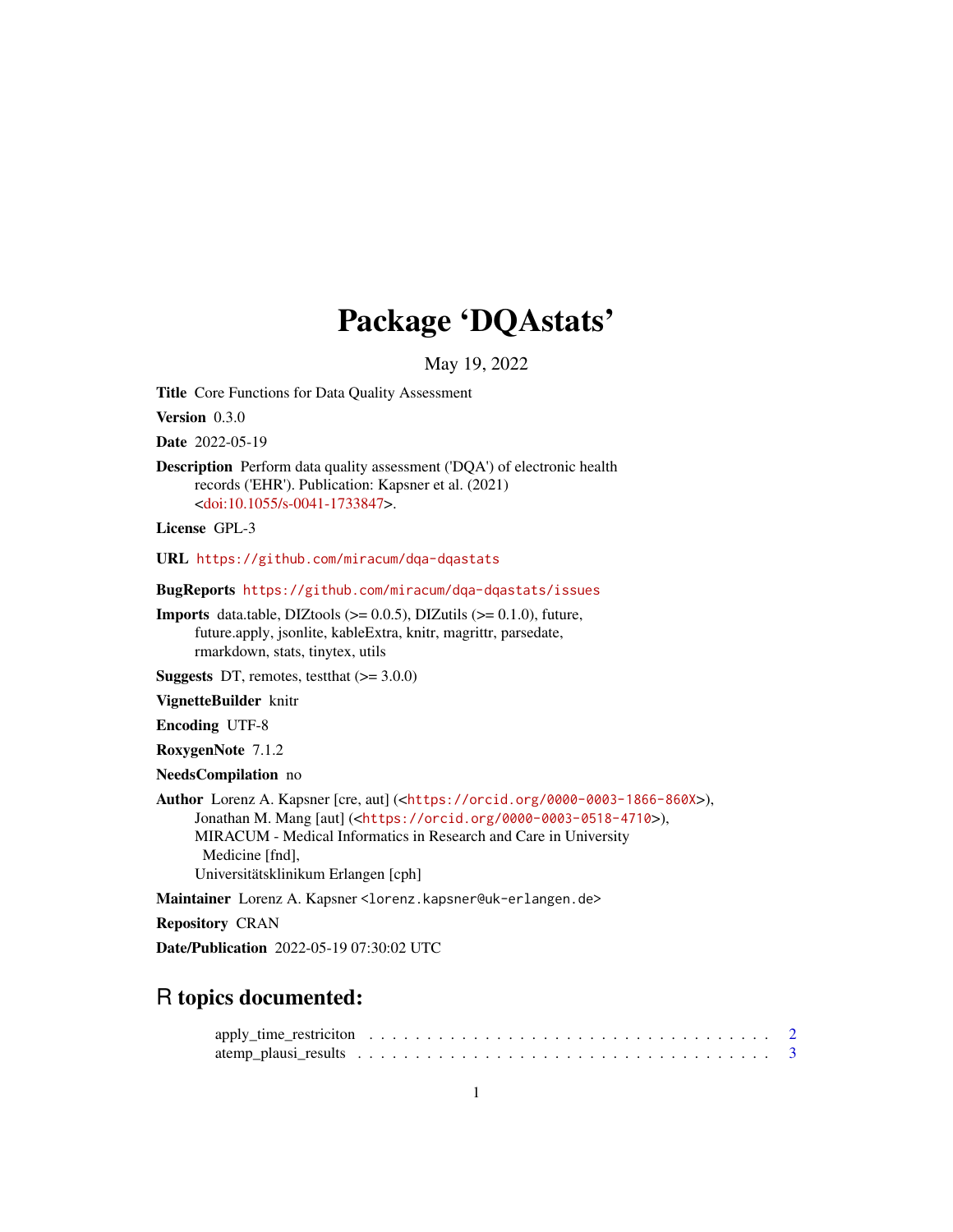<span id="page-1-0"></span>

| Index | 53 |
|-------|----|

apply\_time\_restriciton

*Time filtering of data.table or sql-strings.*

# Description

Internal function to filter the input data (or SQL) depending on provided time information. Sensitive to SQL dialects.

# Usage

```
apply_time_restriciton(
 data,
  key,
  lower_limit,
 upper_limit,
  system_name = NULL,
  system_type,
  mdr,
  logfile_dir = NULL,
```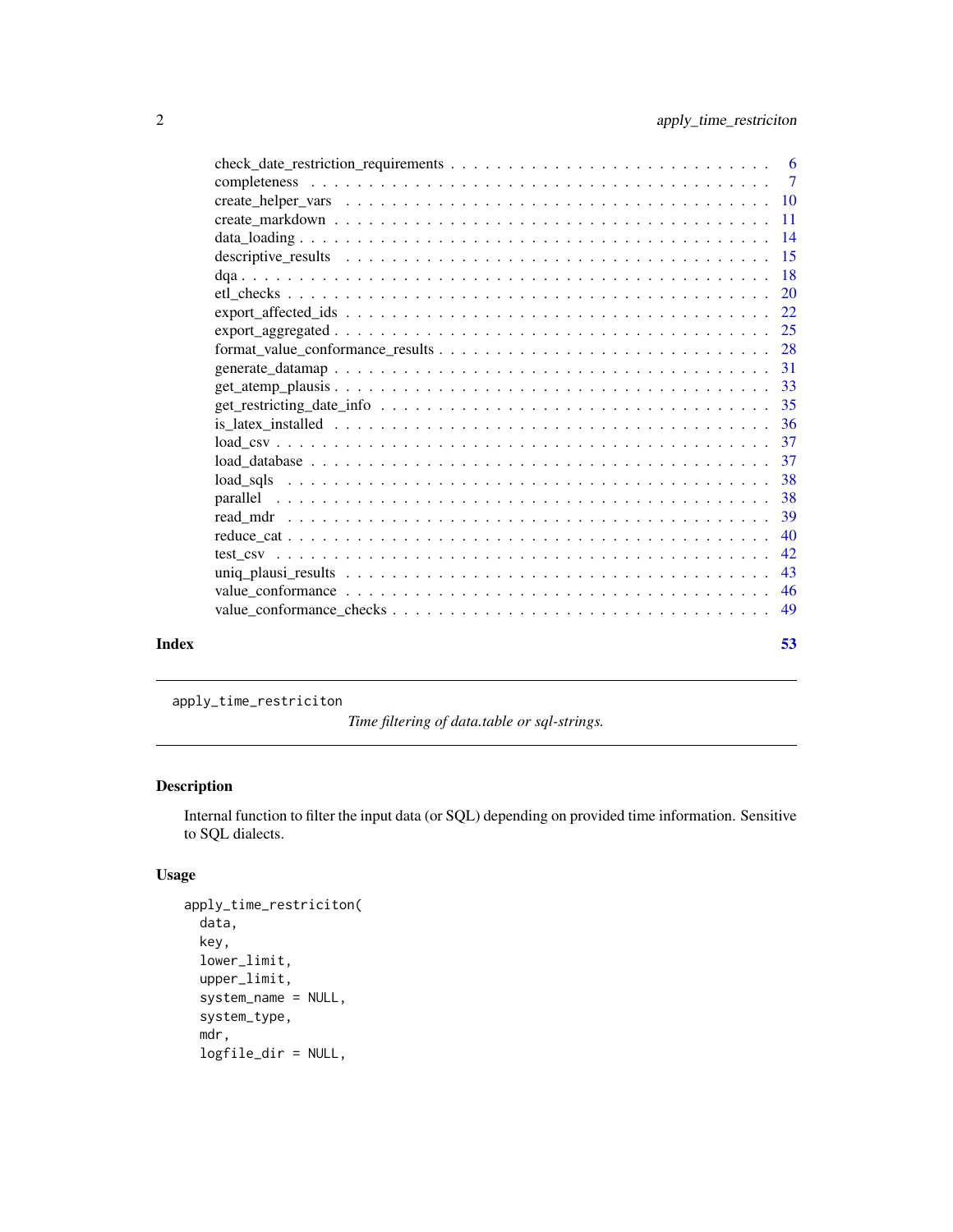```
db_{con} = NULL,sql_create_view_all = list()
\lambda
```
### Arguments

| data                | If system_type is a database, the sql-string goes here. If system_type is 'csv',<br>the data table of this csy goes here.                                                                                                 |
|---------------------|---------------------------------------------------------------------------------------------------------------------------------------------------------------------------------------------------------------------------|
| key                 | The key from the mdr.                                                                                                                                                                                                     |
| lower_limit         | The posixet timestamp of the lower filtering boundary.                                                                                                                                                                    |
| upper_limit         | The posixet timestamp of the upper filtering boundary.                                                                                                                                                                    |
| system_name         | (Optional for non-database-changes) 'i2b2'/'p21csv'/'omop'/                                                                                                                                                               |
| system_type         | 'postgres'/'oracle'/'csv'                                                                                                                                                                                                 |
| mdr                 | (Optional for non-database-changes) The internal MDR (get it from 'rv\$mdr')                                                                                                                                              |
| logfile_dir         | (Optional) The directory to store the logfile in. Defaults to NULL.                                                                                                                                                       |
| $db_{con}$          | (Optional for non-database-changes) The connection to the database. Used to<br>create the views we need later to apply the SQLs to.                                                                                       |
| sql_create_view_all |                                                                                                                                                                                                                           |
|                     | (Optional, list). A list containing the SQLs to create all Views for the time-<br>filtering. This is needed for the printing-friendly SQL including this view-<br>creating SQLs and the actual data-extracting SQL query. |

# Value

If system\_type is a database, a list with the new sql-string containing the temporal filtering will be returned under \$sql ('order by' parts will be removed) and a printable sql containing the commands to create the view needed to run the sql under \$sql\_extended. If system\_type is 'csv', the filtered data.table will be returned.

atemp\_plausi\_results *atemp\_plausi\_results helper function*

# Description

Internal function to generate the results of the 'Atemporal Plausibility' checks.

#### Usage

```
atemp_plausi_results(rv, atemp_vars, mdr, headless = FALSE)
```
# Arguments

| rv         | A list object. Internal list simulating Shiny's 'reactive values'.                 |
|------------|------------------------------------------------------------------------------------|
| atemp_vars | These are the atemporal variables                                                  |
| mdr        | A data table object containing the MDR.                                            |
| headless   | A boolean (default: FALSE). Indicating, if the function is run only in the console |
|            | $(headless = TRUE)$ or on a GUI frontend (headless = FALSE).                       |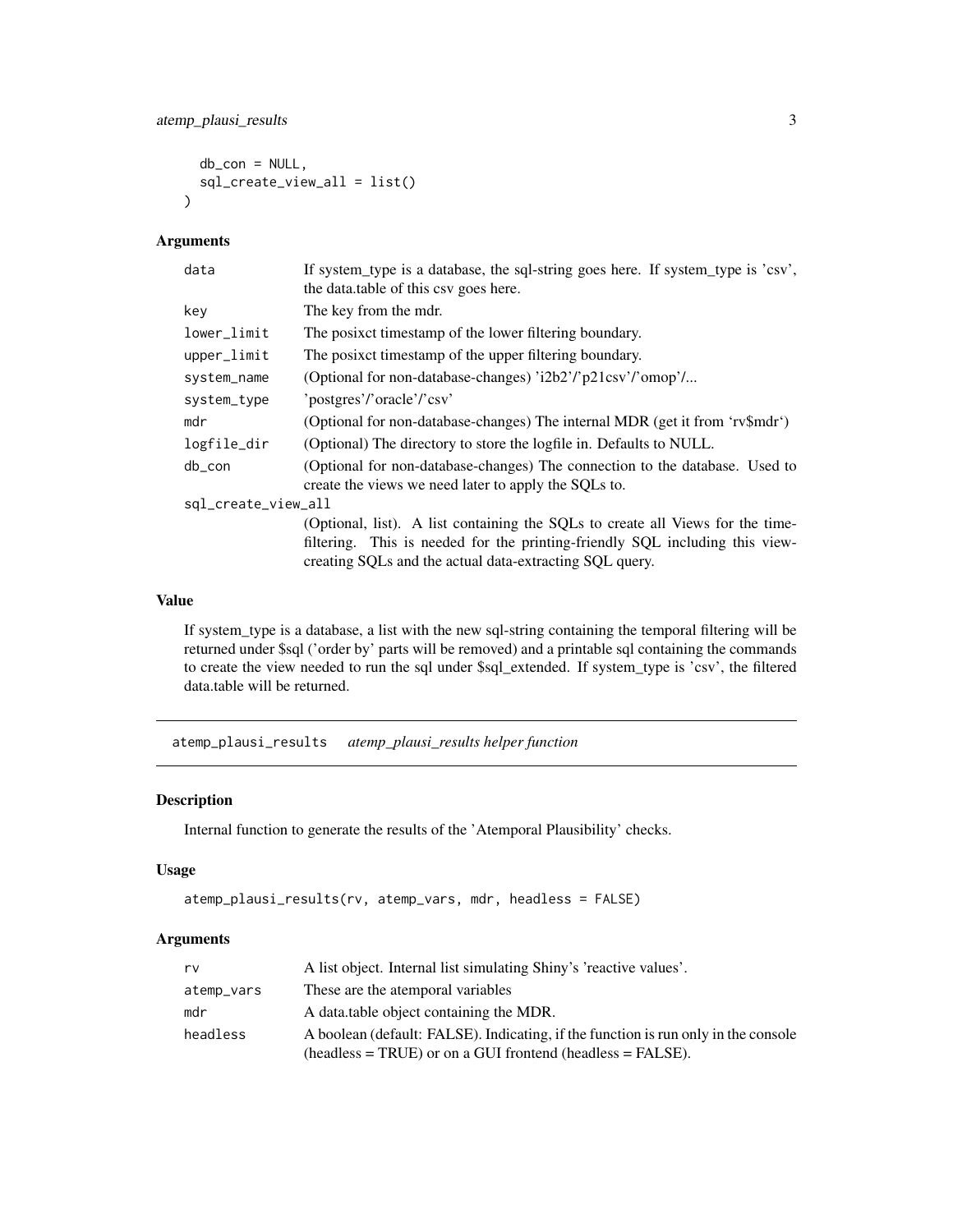#### Value

A list with one entry for each atemporal plausibility check containing the results. Each entry contains the following (nested) list items:

- description A nested list with the description of the plausibility check for the source data system and the target data system.
- counts A nested list with the frequency count results for the source data system and the target data system.
- statistics A nested list with the plausibility check results for the source data system and the target data system.

```
utils_path <- system.file(
  "demo_data/utilities/",
  package = "DQAstats"
\lambdamdr_filename <- "mdr_example_data.csv"
rv \leftarrow list()rv$mdr <- read_mdr(
 utils_path = utils_path,
  mdr_filename <- mdr_filename
)
source_system_name <- "exampleCSV_source"
target_system_name <- "exampleCSV_target"
rv <- c(rv, create_helper_vars(
  mdr = rv$mdr,
  source_db = source_system_name,
  target_db = target_system_name
))
# save source/target vars
rv$source$system_name <- source_system_name
rv$target$system_name <- target_system_name
rv$source$system_type <- "csv"
rv$target$system_type <- "csv"
rv$log$logfile_dir <- tempdir()
# set headless (without GUI, progressbars, etc.)
rv$headless <- TRUE
# set configs
demo_files <- system.file("demo_data", package = "DQAstats")
Sys.setenv("EXAMPLECSV_SOURCE_PATH" = demo_files)
Sys.setenv("EXAMPLECSV_TARGET_PATH" = demo_files)
# get configs
rv$source$settings <- DIZutils::get_config_env(
  system_name = rv$source$system_name,
```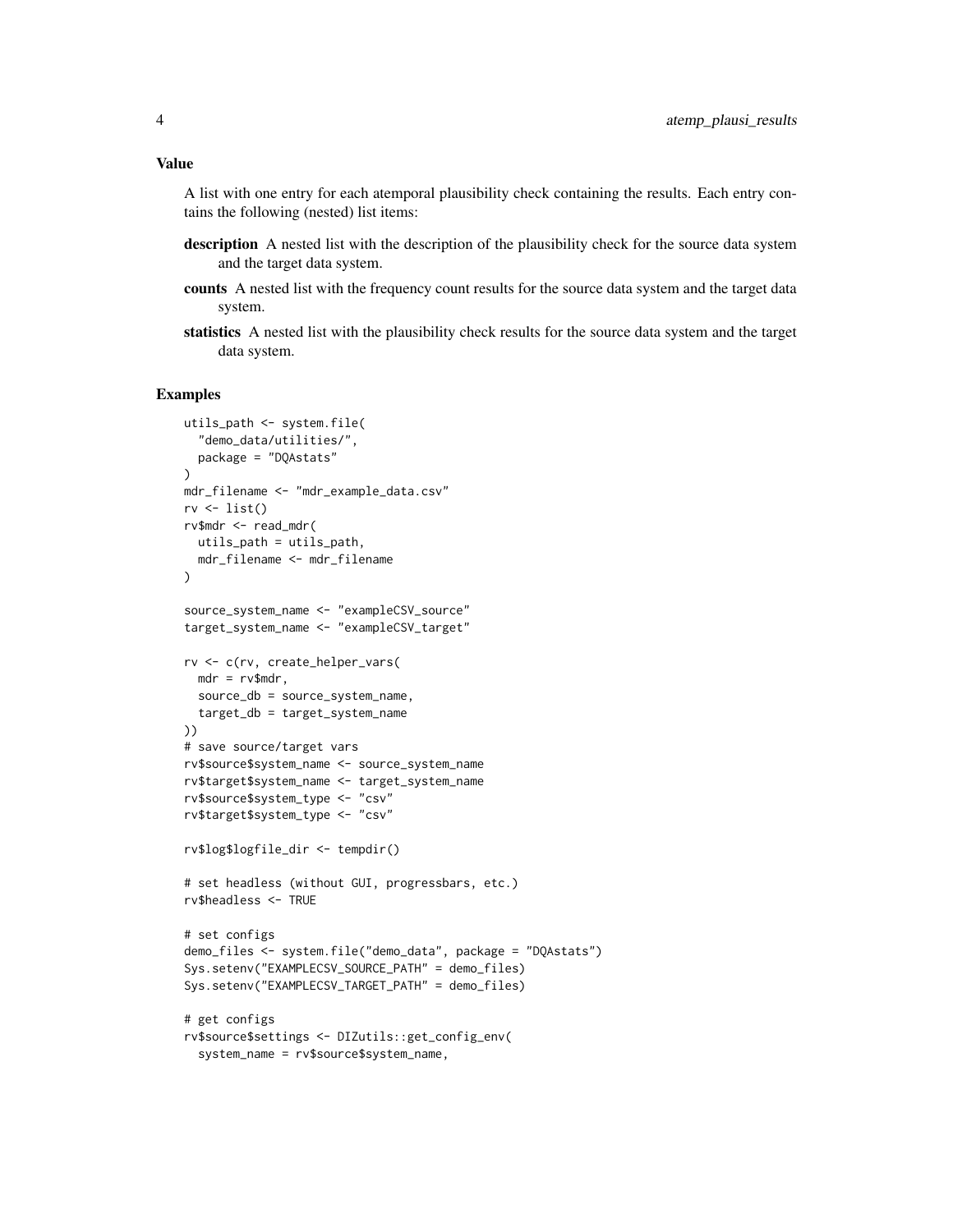```
logfile_dir = rv$log$logfile_dir,
  headless = rv$headless
)
rv$target$settings <- DIZutils::get_config_env(
  system_name = tolower(rv$target$system_name),
  logfile_dir = rv$log$logfile_dir,
  headless = rv$headless
\mathcal{L}# set start_time (e.g. when clicking the 'Load Data'-button in shiny
rv$start_time <- format(Sys.time(), usetz = TRUE, tz = "CET")
# define restricting date
rv$restricting_date$use_it <- FALSE
# load source data
tempdat <- data_loading(
  rv = rv,system = rv$source,
  keys_to_test = rv$keys_source
\mathcal{L}rv$data_source <- tempdat$outdata
# load target data
tempdat <- data_loading(
  rv = rv,system = rv$target,
  keys_to_test = rv$keys_target
)
rv$data_target <- tempdat$outdata
rv$data_plausibility$atemporal <- get_atemp_plausis(
  rv = rv,atemp_vars = rv$pl$atemp_vars,
  mdr = rv$mdr,
  headless = rv$headless
\lambda# add the plausibility raw data to data_target and data_source
for (i in names(rv$data_plausibility$atemporal)) {
  for (k in c("source_data", "target_data")) {
    w <- gsub("_data", "", k)
   raw_data <- paste0("data_", w)
   rv[[raw_data]][[i]] <-
      rv$data_plausibility$atemporal[[i]][[k]][[raw_data]]
   rv$data_plausibility$atemporal[[i]][[k]][[raw_data]] <- NULL
  }
 gc()
}
# calculate descriptive results
rv$results_descriptive <- descriptive_results(
  rv = rv,
```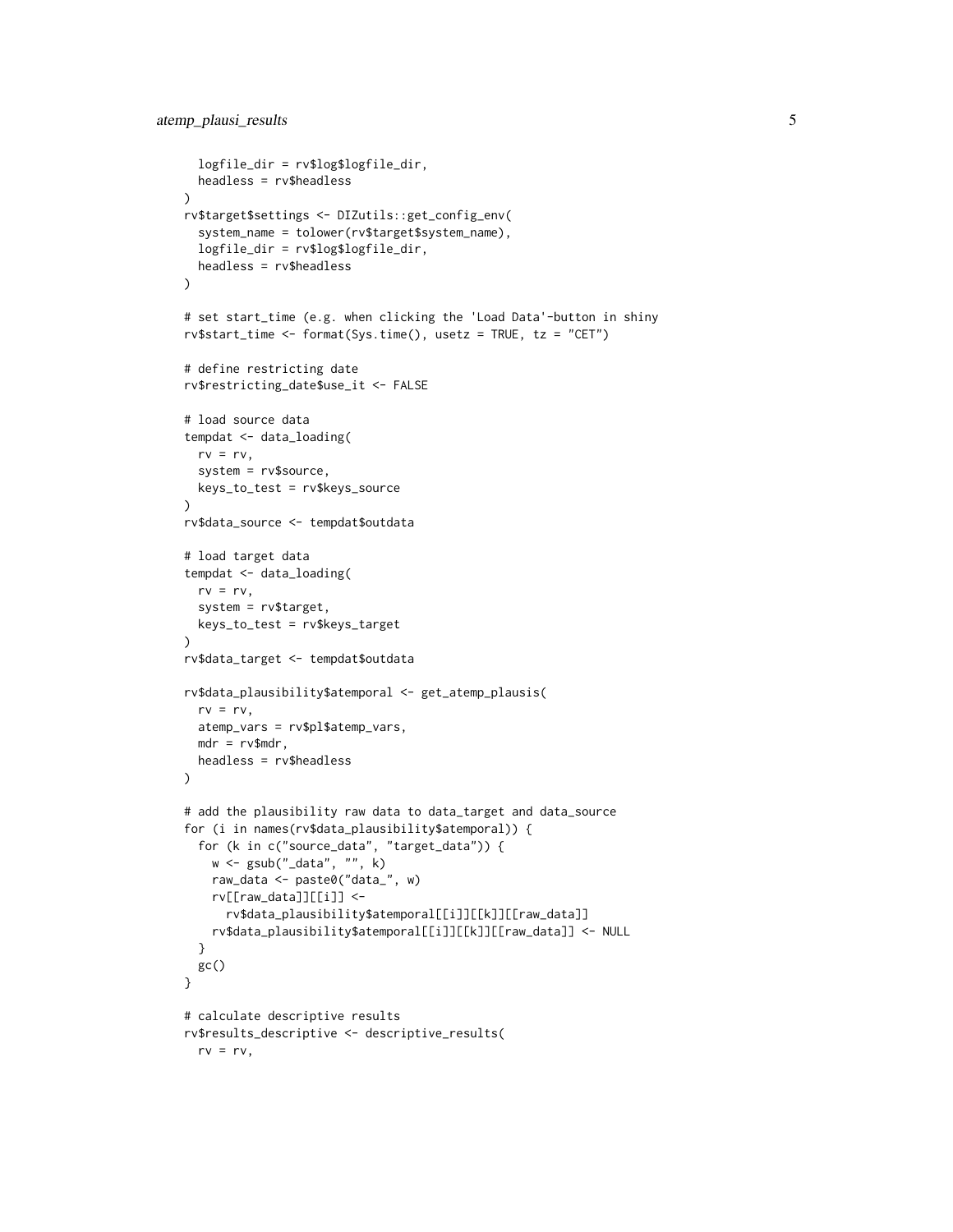```
headless = rv$headless
\mathcal{L}# calculate atemporal plausibilites
atemp_plausi_results(
 rv = rv,atemp_vars = rv$data_plausibility$atemporal,
  mdr = rv$mdr,
  headless = rv$headless
)
```
# check\_date\_restriction\_requirements

*Checking the mdr integrity for time restrictions*

# Description

Internal function to check if for every input table there is one single (or empty) column where to apply the time restriction to. If the input is valid, it will just print a success-message, if the data is invalid, the function will call 'stop()'.

#### Usage

```
check_date_restriction_requirements(
 mdr,
  system_names,
  logfile_dir,
 headless = TRUE,
  enable_stop = TRUE
)
```
# Arguments

| mdr          | The mdr as data.table                                                                                                                                                                                                                                                                                                  |
|--------------|------------------------------------------------------------------------------------------------------------------------------------------------------------------------------------------------------------------------------------------------------------------------------------------------------------------------|
| system_names | (String) The name of the systems (source and target) to check for possible date<br>restriction in the mdr.                                                                                                                                                                                                             |
| logfile_dir  | The absolute path to folder where the logfile will be stored default ('tempdir()').                                                                                                                                                                                                                                    |
| headless     | (Boolean) Is this a console application? Otherwise (if 'headless = $FALSE'$ ) there<br>is a GUI and there will be GUI-feedback.                                                                                                                                                                                        |
| enable_stop  | (Boolean, default = TRUE) If true (default) this function will call 'stop()' in case<br>of the check fails. If 'enable_stop = FALSE' it will return 'TRUE' if the check<br>was successful and 'FALSE' if the check failed. Use 'enable_stop = $FALSE'$ to<br>avoid the need of a try/catch block around this function. |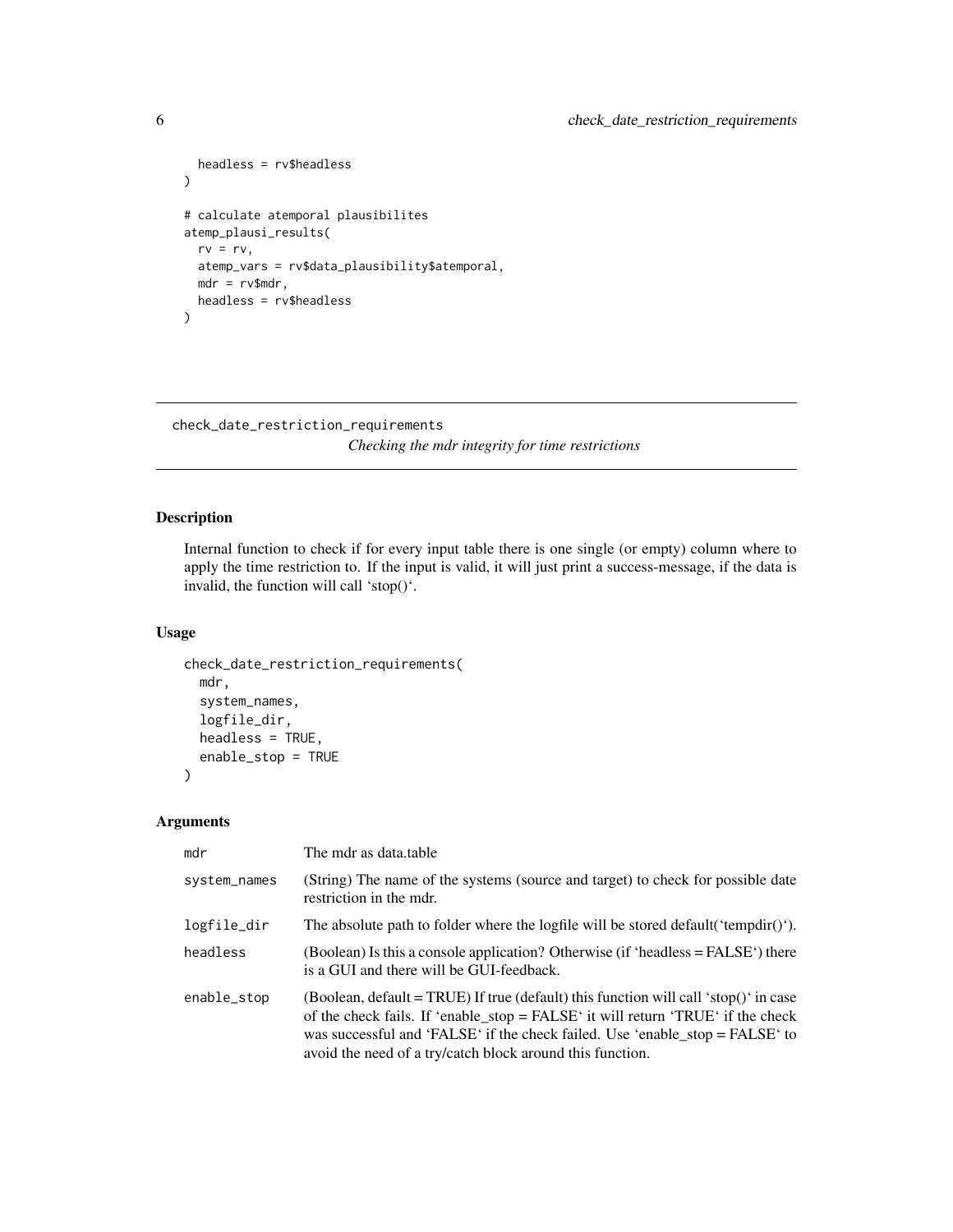# <span id="page-6-0"></span>completeness 7

# Value

TRUE/FALSE: TRUE if the check was successful and the given systems can be time filtered, FALSE if something went wrong and no time filtering is possible.

A boolean to indicate if the date restriction requirements are met (TRUE) or not (FALSE).

# Examples

```
utils_path <- system.file(
  "demo_data/utilities/",
  package = "DQAstats"
)
mdr_filename <- "mdr_example_data.csv"
mdr <- read_mdr(
 utils_path = utils_path,
 mdr_filename = mdr_filename
\lambdasource_system_name <- "exampleCSV_source"
target_system_name <- "exampleCSV_target"
DIZtools::cleanup_old_logfile(logfile_dir = tempdir())
check_date_restriction_requirements(
 mdr = mdr,
  system_names = c(source_system_name, target_system_name),
  logfile_dir = tempdir(),
 headless = TRUE,
  enable_stop = TRUE
\mathcal{L}
```
completeness *completeness helper function*

#### Description

Internal function to perform missing analysis.

# Usage

```
completeness(results, headless = FALSE, logfile_dir)
```
#### Arguments

| results     | A list object. The list should contain the results of either 'reflexible descriptive'<br>or 'rv\$results plausibility atemporal'.                  |
|-------------|----------------------------------------------------------------------------------------------------------------------------------------------------|
| headless    | A boolean (default: FALSE). Indicating, if the function is run only in the console<br>$(headless = TRUE)$ or on a GUI frontend (headless = FALSE). |
| logfile_dir | The absolute path to folder where the logfile will be stored default ('tempdir()').                                                                |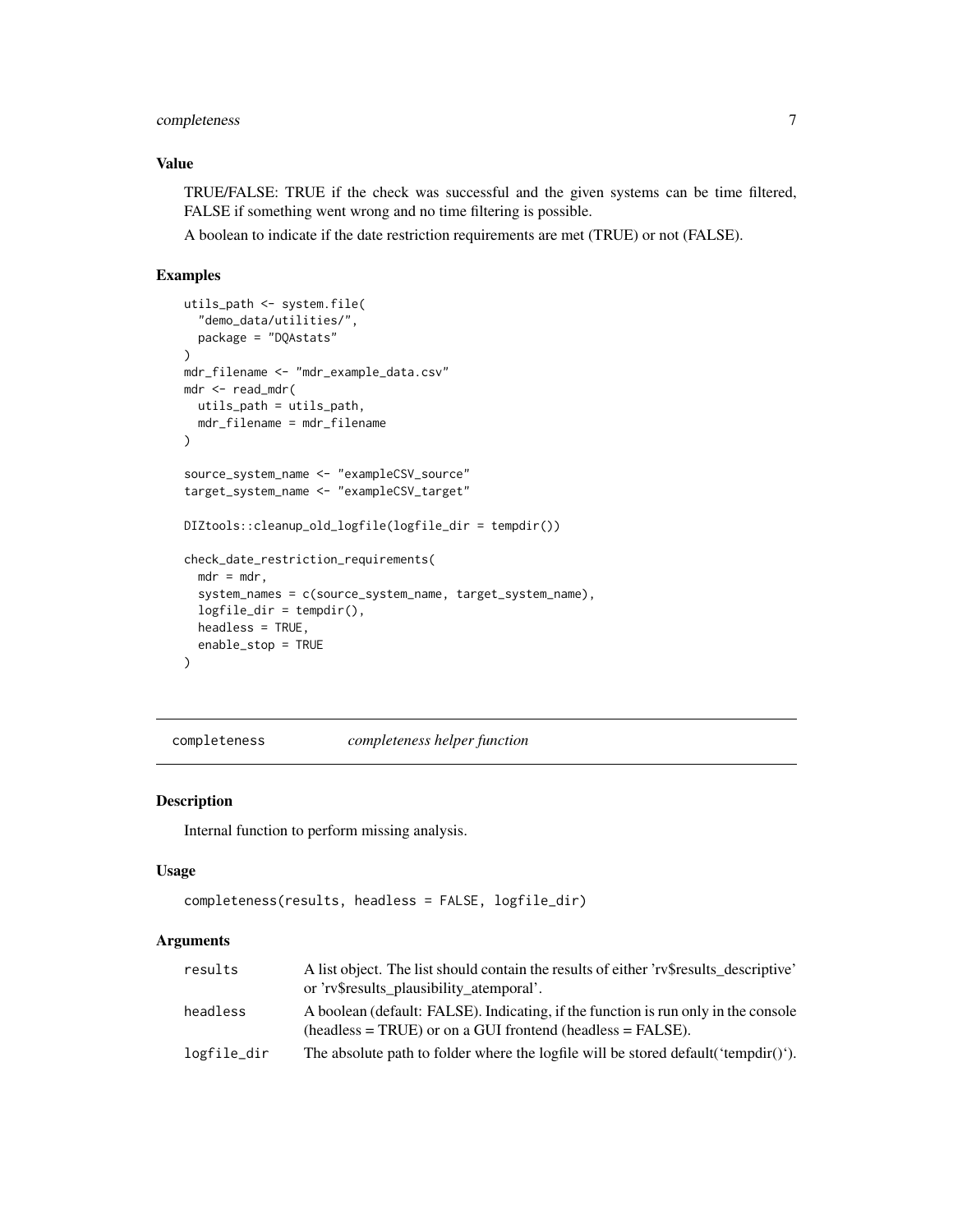#### Value

A data.table with the absolute and relative counts of missing values (results of the completeness checks) for each dataelement for the source data system and the target data system.

```
utils_path <- system.file(
  "demo_data/utilities/",
  package = "DQAstats"
\lambdamdr_filename <- "mdr_example_data.csv"
rv \leftarrow list()
rv$mdr <- read_mdr(
 utils_path = utils_path,
  mdr_filename <- mdr_filename
\lambdasource_system_name <- "exampleCSV_source"
target_system_name <- "exampleCSV_target"
rv <- c(rv, create_helper_vars(
 mdr = rv$mdr,
  source_db = source_system_name,
  target_db = target_system_name
))
# save source/target vars
rv$source$system_name <- source_system_name
rv$target$system_name <- target_system_name
rv$source$system_type <- "csv"
rv$target$system_type <- "csv"
rv$log$logfile_dir <- tempdir()
# set headless (without GUI, progressbars, etc.)
rv$headless <- TRUE
# set configs
demo_files <- system.file("demo_data", package = "DQAstats")
Sys.setenv("EXAMPLECSV_SOURCE_PATH" = demo_files)
Sys.setenv("EXAMPLECSV_TARGET_PATH" = demo_files)
# get configs
rv$source$settings <- DIZutils::get_config_env(
  system_name = rv$source$system_name,
  logfile_dir = rv$log$logfile_dir,
  headless = rv$headless
)
rv$target$settings <- DIZutils::get_config_env(
  system_name = tolower(rv$target$system_name),
  logfile_dir = rv$log$logfile_dir,
  headless = rv$headless
)
```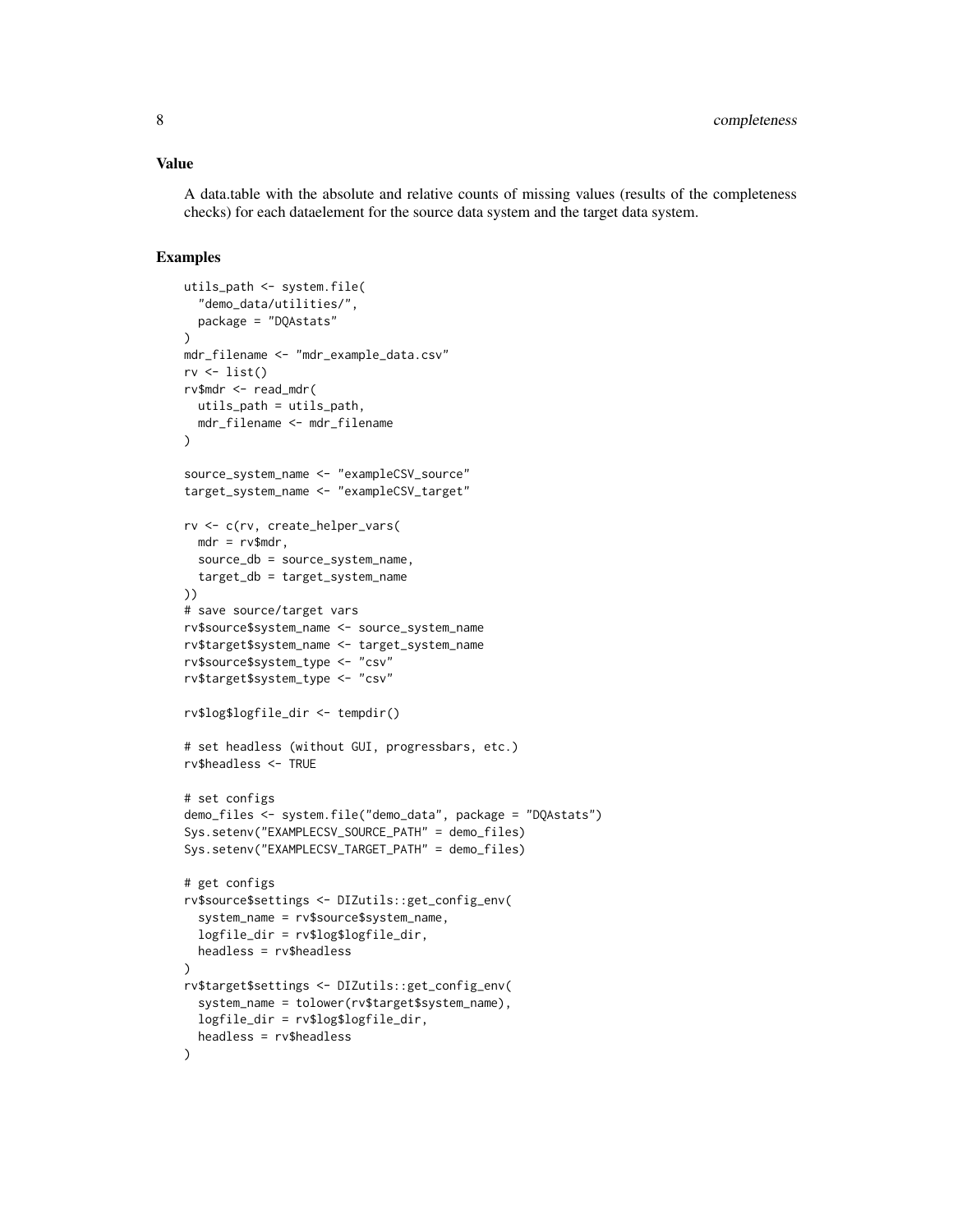```
# set start_time (e.g. when clicking the 'Load Data'-button in shiny
rv$start_time <- format(Sys.time(), usetz = TRUE, tz = "CET")
# define restricting date
rv$restricting_date$use_it <- FALSE
# load source data
tempdat <- data_loading(
  rv = rv,system = rv$source,
  keys_to_test = rv$keys_source
)
rv$data_source <- tempdat$outdata
# load target data
tempdat <- data_loading(
  rv = rv,system = rv$target,
  keys_to_test = rv$keys_target
\mathcal{L}rv$data_target <- tempdat$outdata
rv$data_plausibility$atemporal <- get_atemp_plausis(
  rv = rv,atemp_vars = rv$pl$atemp_vars,
  mdr = rv$mdr,
  headless = rv$headless
)
# add the plausibility raw data to data_target and data_source
for (i in names(rv$data_plausibility$atemporal)) {
  for (k in c("source_data", "target_data")) {
   w <- gsub("_data", "", k)
   raw_data <- paste0("data_", w)
   rv[[raw_data]][[i]] <-
      rv$data_plausibility$atemporal[[i]][[k]][[raw_data]]
   rv$data_plausibility$atemporal[[i]][[k]][[raw_data]] <- NULL
  }
 gc()
}
# calculate descriptive results
rv$results_descriptive <- descriptive_results(
  rv = rv,headless = rv$headless
)
completeness(
  results = rv$results_descriptive,
  headless = rv$headless,
  logfile_dir = rv$log$logfile_dir
)
```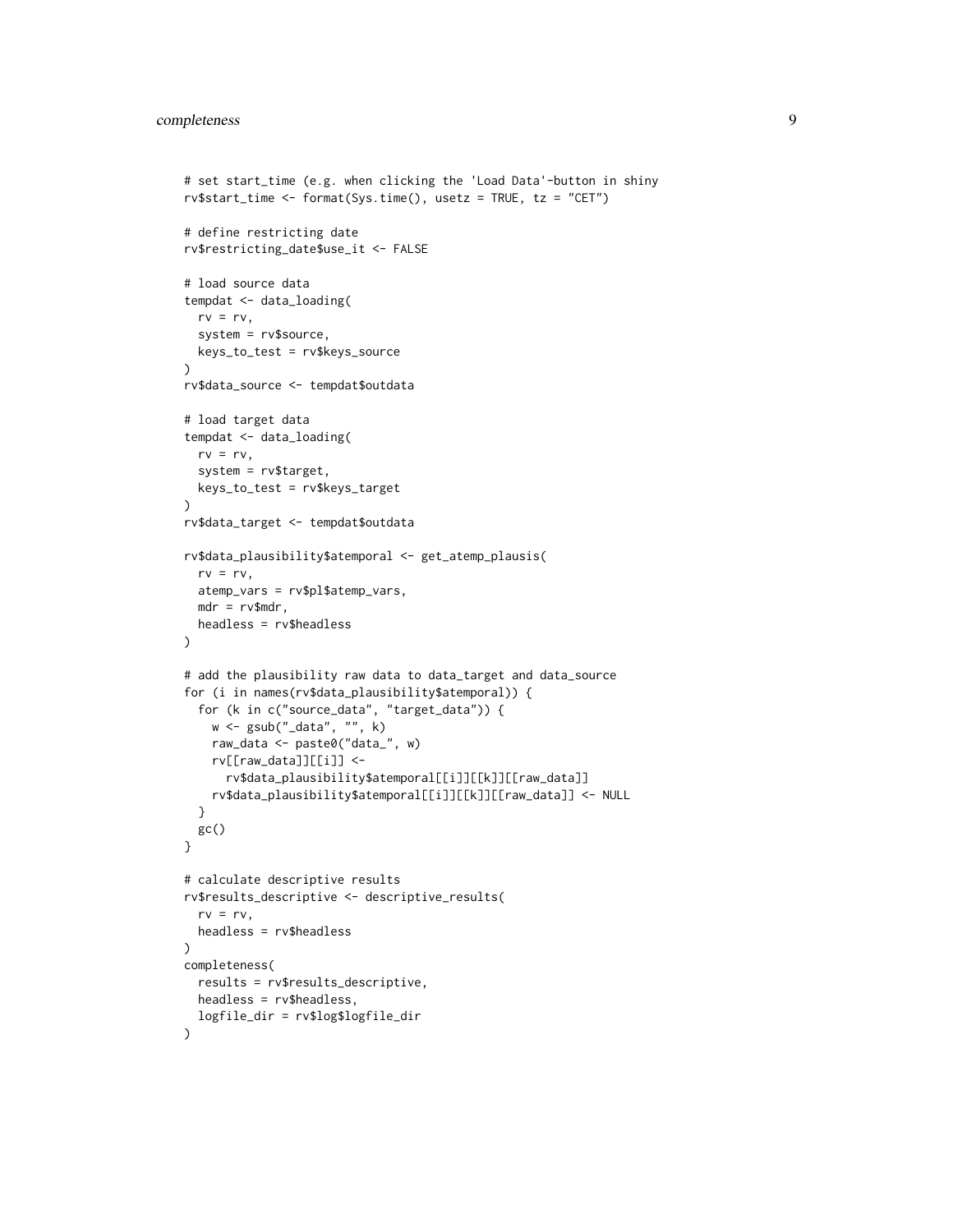<span id="page-9-0"></span>create\_helper\_vars *create\_helper\_vars helper function*

#### Description

Internal function to create necessary variables from the meta data repository (MDR).

# Usage

create\_helper\_vars(mdr, source\_db, target\_db)

#### Arguments

| mdr       | A data table object containing the MDR.                                                                                                             |
|-----------|-----------------------------------------------------------------------------------------------------------------------------------------------------|
| source_db | A character string. The name of the source database. This string must be con-<br>form with the corresponding config section in the config.yml-file. |
| target_db | A character string. The name of the target database. This string must be conform<br>with the corresponding config section in the config.yml-file.   |

#### Value

A list with results from the analysis of the metadata repository (MDR) with the following items:

- keys\_source A character vector with the different values of the 'key' field from the MDR for the source data system.
- keys\_target A character vector with the different values of the 'key' field from the MDR for the target data system.
- dqa\_assessment A data.table with a subset of the MDR for the dataelement entries with the field 'dqa assessment' = 1.
- **variable list** A mapping list from MDR variable names (MDR field 'designation') to DQA tool internal variable names (MDR field 'variable\_name').
- pl A nested list with items regarding the plausibility checks
	- atemp vars A data.table with a subset of the MDR with dataelements that are associated with atemporal plausibility checks.
	- uniq\_vars A data.table with a subset of the MDR with dataelements that are associated with uniqueness plausibility checks.
	- atemp\_helper\_vars A character vector with further dataelements that are required to perform the atemporal plausibility checks.
	- atemp\_possible A boolean to indicate if all dataelements required to perform the atemporal plausibility checks are available in the dataset.
	- uniq\_helper\_vars A character vector with further dataelements that are required to perform the uniqueness plausibility checks.
	- uniq\_possible A boolean to indicate if all dataelements required to perform the uniqueness plausibility checks are available in the dataset.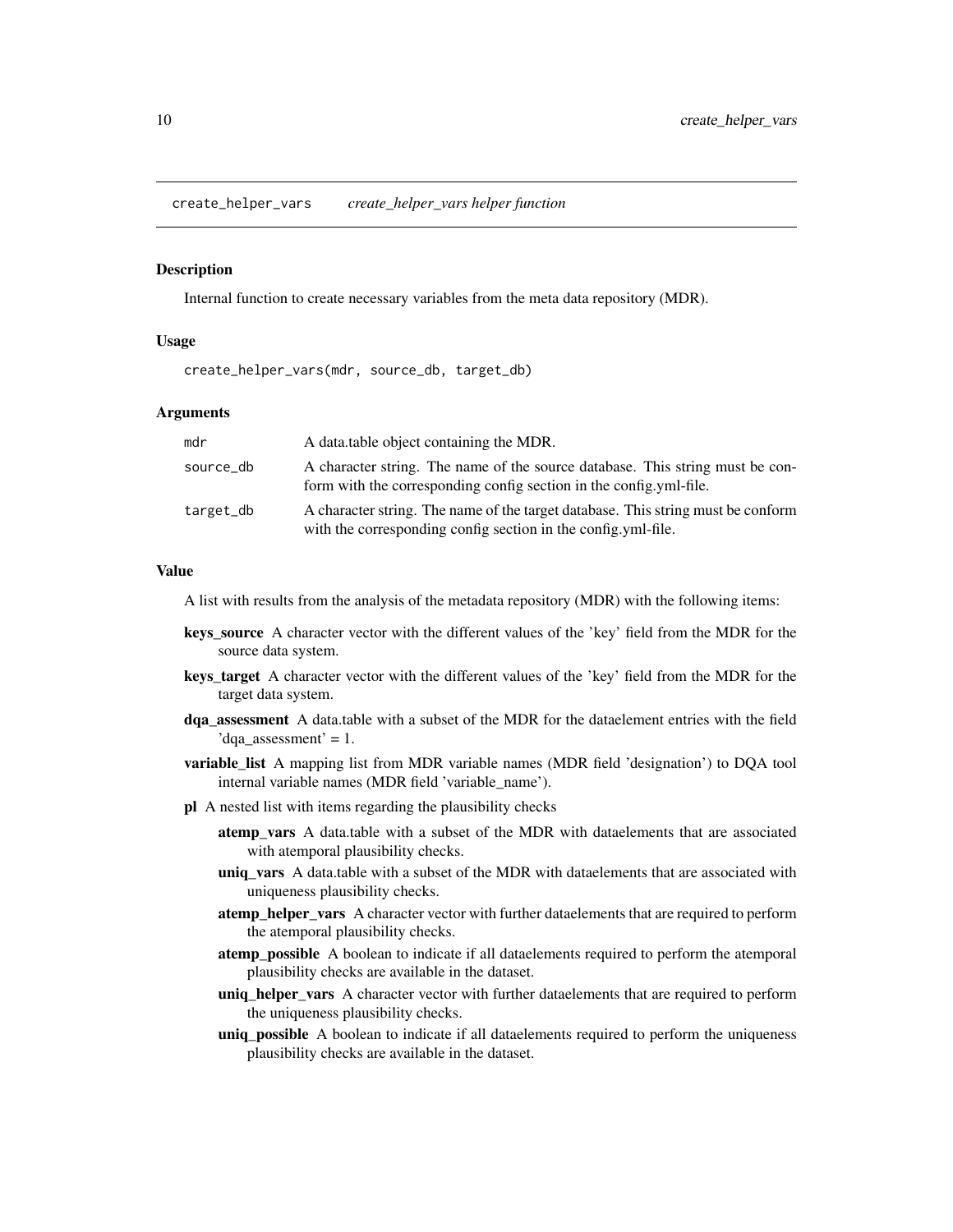# <span id="page-10-0"></span>create\_markdown 11

# Examples

```
utils_path <- system.file(
  "demo_data/utilities/",
  package = "DQAstats"
\lambdamdr_filename <- "mdr_example_data.csv"
mdr <- read_mdr(
 utils_path = utils_path,
 mdr_filename = mdr_filename
)
source_system_name <- "exampleCSV_source"
target_system_name <- "exampleCSV_target"
create_helper_vars(
 mdr = mdr,
 source_db = source_system_name,
  target_db = target_system_name
\lambda
```
create\_markdown *create\_markdown helper function*

# Description

Internal function to generate the final PDF report.

# Usage

```
create_matrixdown(rv = rv, utilise\_path, outdir = tempdir(), heads = FALSE)
```
# Arguments

| rv         | A list object. Internal list simulating Shiny's 'reactive values'.                                                                              |
|------------|-------------------------------------------------------------------------------------------------------------------------------------------------|
| utils_path | A character string. The path to the utils-folder, containing the required app<br>utilities like the MDR and the settings folder.                |
| outdir     | A character string. The directory to store the resulting PDF document. Default:<br>tempdir.                                                     |
| headless   | A boolean (default: FALSE). Indicating, if the function is run only in the console<br>$(heads = TRUE)$ or on a GUI frontend $(heads = FALSE)$ . |

# Value

No return value. This function renders the PDF markdown report with the data quality assessment results and saves it to 'outdir'.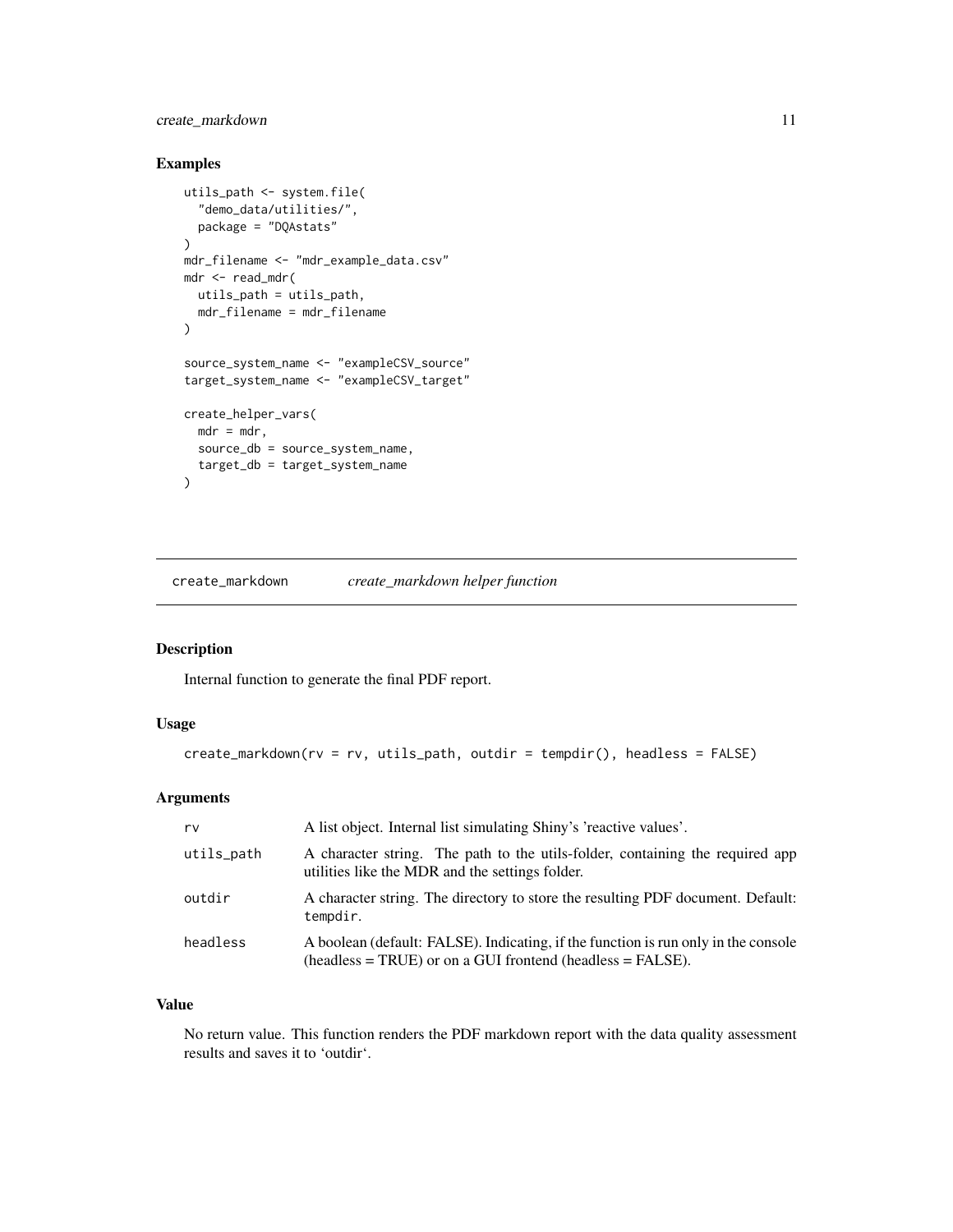```
# runtime > 5 sec.
utils_path <- system.file(
  "demo_data/utilities/",
  package = "DQAstats"
\lambdamdr_filename <- "mdr_example_data.csv"
rv \leftarrow list()rv$mdr <- read_mdr(
 utils_path = utils_path,
 mdr_filename <- mdr_filename
)
source_system_name <- "exampleCSV_source"
target_system_name <- "exampleCSV_target"
rv <- c(rv, create_helper_vars(
 mdr = rv$mdr,
  source_db = source_system_name,
  target_db = target_system_name
))
# save source/target vars
rv$source$system_name <- source_system_name
rv$target$system_name <- target_system_name
rv$source$system_type <- "csv"
rv$target$system_type <- "csv"
rv$log$logfile_dir <- tempdir()
# set headless (without GUI, progressbars, etc.)
rv$headless <- TRUE
# set configs
demo_files <- system.file("demo_data", package = "DQAstats")
Sys.setenv("EXAMPLECSV_SOURCE_PATH" = demo_files)
Sys.setenv("EXAMPLECSV_TARGET_PATH" = demo_files)
# get configs
rv$source$settings <- DIZutils::get_config_env(
  system_name = rv$source$system_name,
  logfile_dir = rv$log$logfile_dir,
  headless = rv$headless
\lambdarv$target$settings <- DIZutils::get_config_env(
  system_name = tolower(rv$target$system_name),
  logfile_dir = rv$log$logfile_dir,
  headless = rv$headless
)
# set start_time (e.g. when clicking the 'Load Data'-button in shiny
rv$start_time <- format(Sys.time(), usetz = TRUE, tz = "CET")
```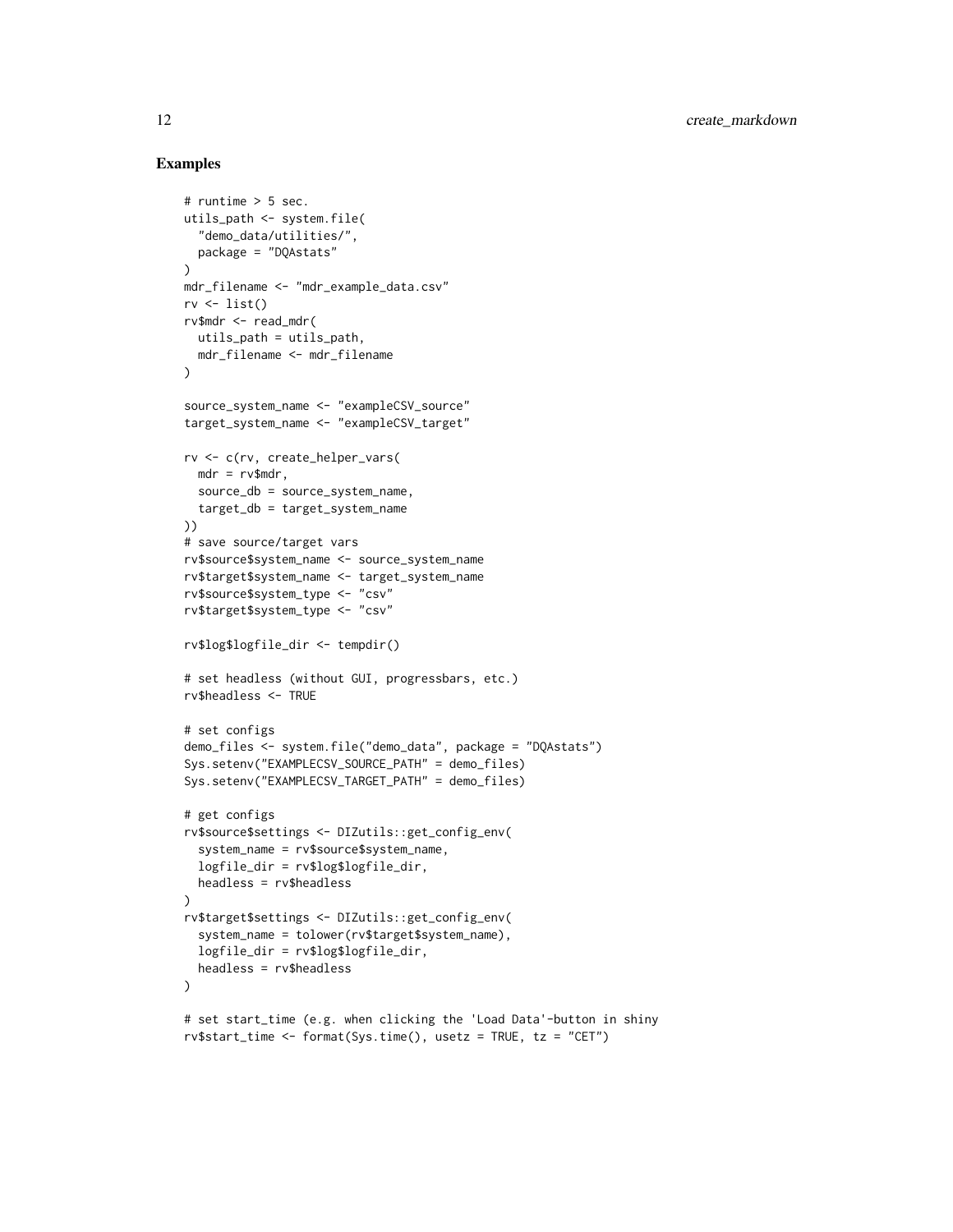```
# define restricting date
rv$restricting_date$use_it <- FALSE
# load source data
tempdat <- data_loading(
 rv = rv,system = rv$source,
  keys_to_test = rv$keys_source
\lambdarv$data_source <- tempdat$outdata
# load target data
tempdat <- data_loading(
  rv = rv,system = rv$target,
 keys_to_test = rv$keys_target
)
rv$data_target <- tempdat$outdata
rv$data_plausibility$atemporal <- get_atemp_plausis(
  rv = rv,atemp_vars = rv$pl$atemp_vars,
 mdr = rv$mdr,
  headless = rv$headless
\lambda# add the plausibility raw data to data_target and data_source
for (i in names(rv$data_plausibility$atemporal)) {
  for (k in c("source_data", "target_data")) {
   w <- gsub("_data", "", k)
   raw_data <- paste0("data_", w)
   rv[[raw_data]][[i]] <-
      rv$data_plausibility$atemporal[[i]][[k]][[raw_data]]
   rv$data_plausibility$atemporal[[i]][[k]][[raw_data]] <- NULL
  }
 gc()
}
# calculate descriptive results
rv$results_descriptive <- descriptive_results(
  rv = rv,headless = rv$headless
\lambda# calculate unique plausibilites
rv$results_plausibility_unique <- uniq_plausi_results(
  rv = rv,uniq_vars = rv$pl$uniq_vars,
 mdr = rv$mdr,
  headless = rv$headless
\mathcal{L}
```

```
create_markdown(
```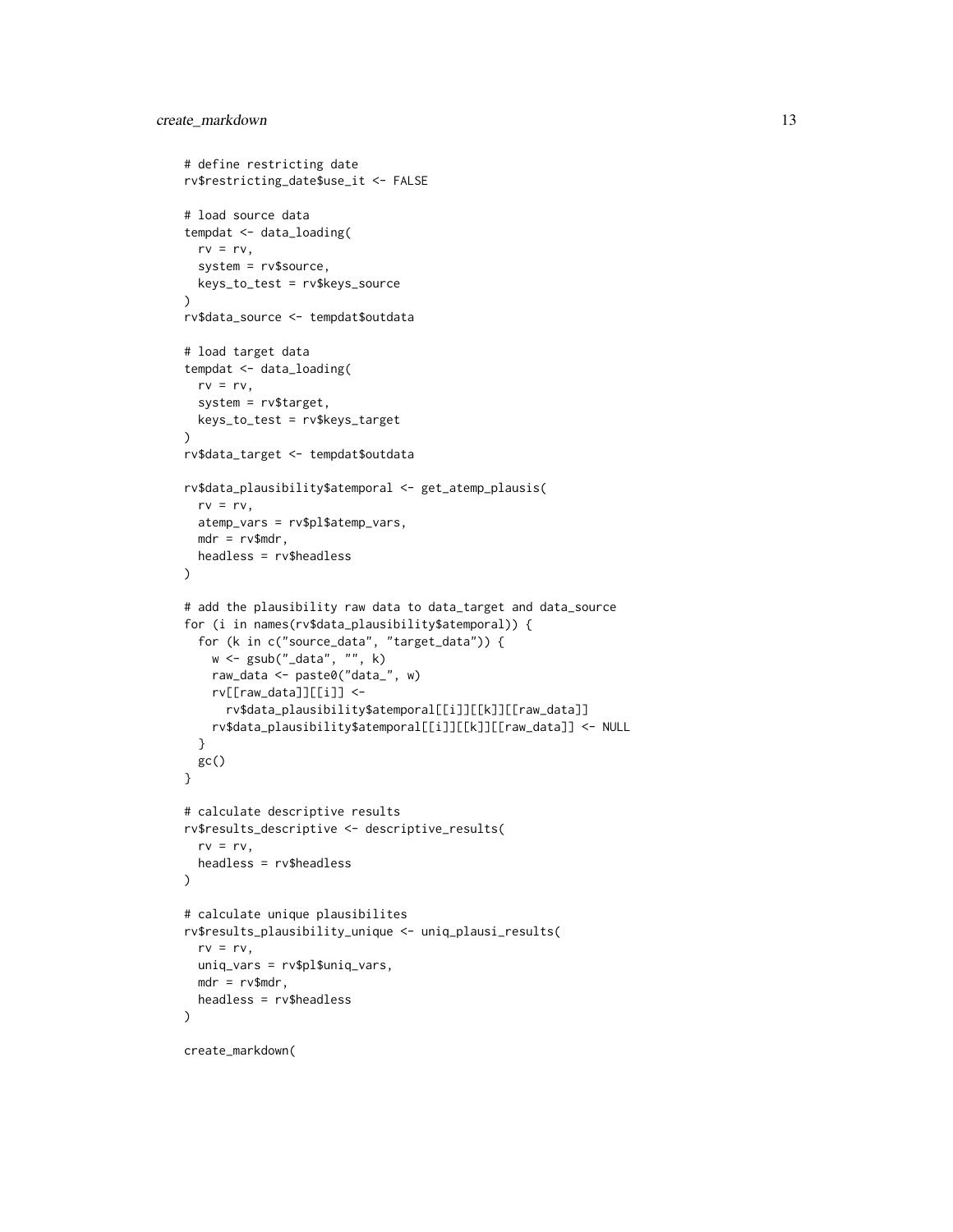```
rv = rv,utils_path = rv$utilspath,
  outdir = output_dir,
  headless = rv$headless
\mathcal{L}
```
data\_loading *data\_loading helper function*

#### Description

Internal function to load the source and target data

#### Usage

```
data_loading(rv, system, keys_to_test)
```
#### Arguments

| rv           | The complete reactive-value dataset                                            |
|--------------|--------------------------------------------------------------------------------|
| svstem       | The part of the rv-list which should be loaded (e.g. rv\$source or rv\$target) |
| keys_to_test | A vector containing the names (keys) of the variables to test.                 |

#### Value

A list with the fields '\$outdata' and if testing an SQL-based database also '\$sql\_statements'.

```
utils_path <- system.file(
  "demo_data/utilities/",
  package = "DQAstats"
)
mdr_filename <- "mdr_example_data.csv"
rv \leftarrow list()rv$mdr <- read_mdr(
  utils_path = utils_path,
  mdr_filename = mdr_filename
\mathcal{L}source_system_name <- "exampleCSV_source"
target_system_name <- "exampleCSV_target"
rv <- c(rv, create_helper_vars(
 mdr = rv$mdr,
  source_db = source_system_name,
  target_db = target_system_name
))
```
<span id="page-13-0"></span>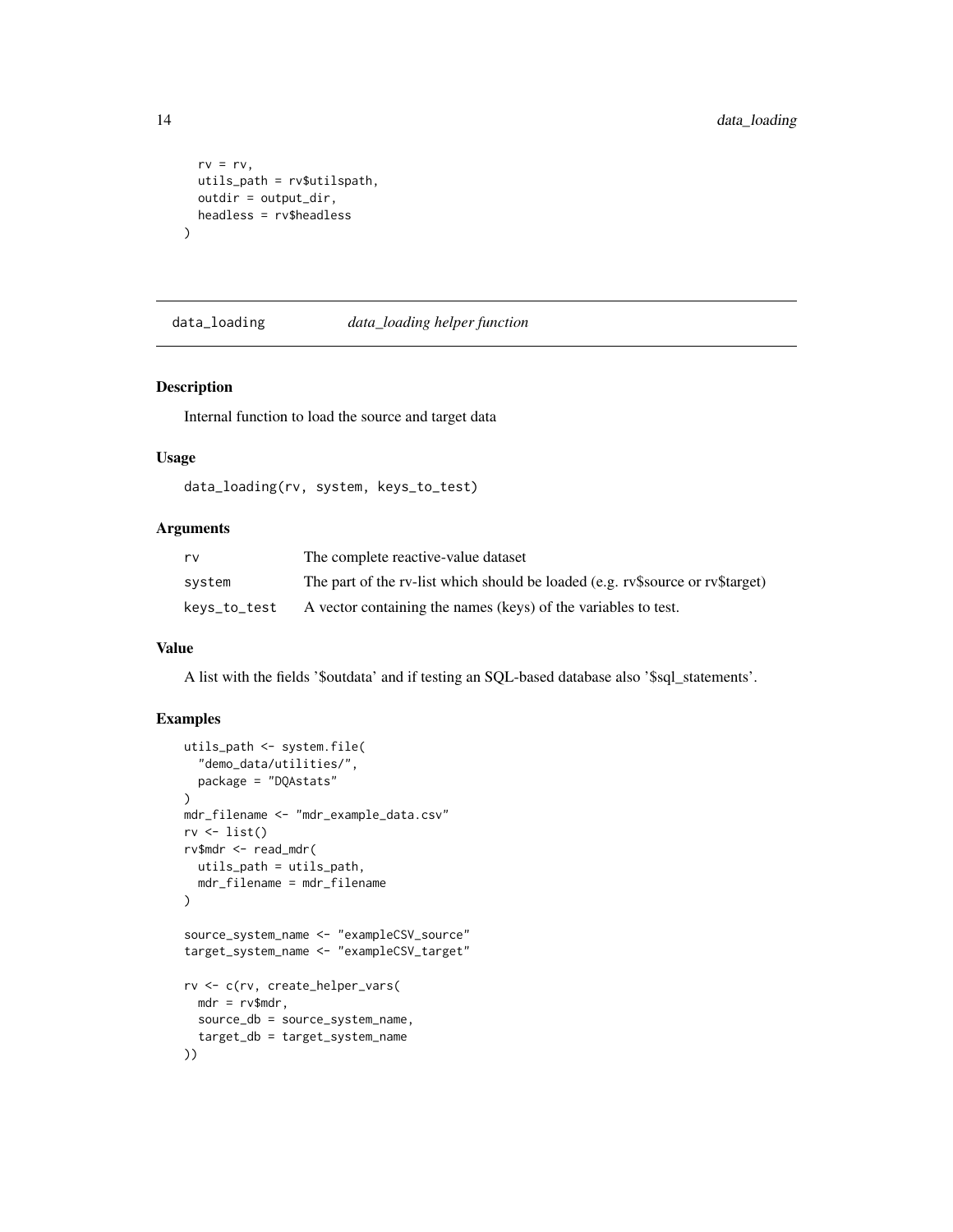# <span id="page-14-0"></span>descriptive\_results 15

```
# save source/target vars
rv$source$system_name <- source_system_name
rv$target$system_name <- target_system_name
rv$source$system_type <- "csv"
rv$target$system_type <- "csv"
rv$log$logfile_dir <- tempdir()
# set headless (without GUI, progressbars, etc.)
rv$headless <- TRUE
# set configs
demo_files <- system.file("demo_data", package = "DQAstats")
Sys.setenv("EXAMPLECSV_SOURCE_PATH" = demo_files)
Sys.setenv("EXAMPLECSV_TARGET_PATH" = demo_files)
# get configs
rv$source$settings <- DIZutils::get_config_env(
 system_name = rv$source$system_name,
 logfile_dir = rv$log$logfile_dir,
 headless = rv$headless
\lambdarv$target$settings <- DIZutils::get_config_env(
 system_name = tolower(rv$target$system_name),
 logfile_dir = rv$log$logfile_dir,
 headless = rv$headless
\lambda# set start_time (e.g. when clicking the 'Load Data'-button in shiny
rv$start_time <- format(Sys.time(), usetz = TRUE, tz = "CET")
# define restricting date
rv$restricting_date$use_it <- FALSE
data_loading(
 rv = rv,system = rv$source,
 keys_to_test = rv$keys_source
)
```
descriptive\_results *descriptive\_results helper function*

#### Description

Internal function to generate the descriptive results.

#### Usage

```
descriptive_results(rv, headless = FALSE)
```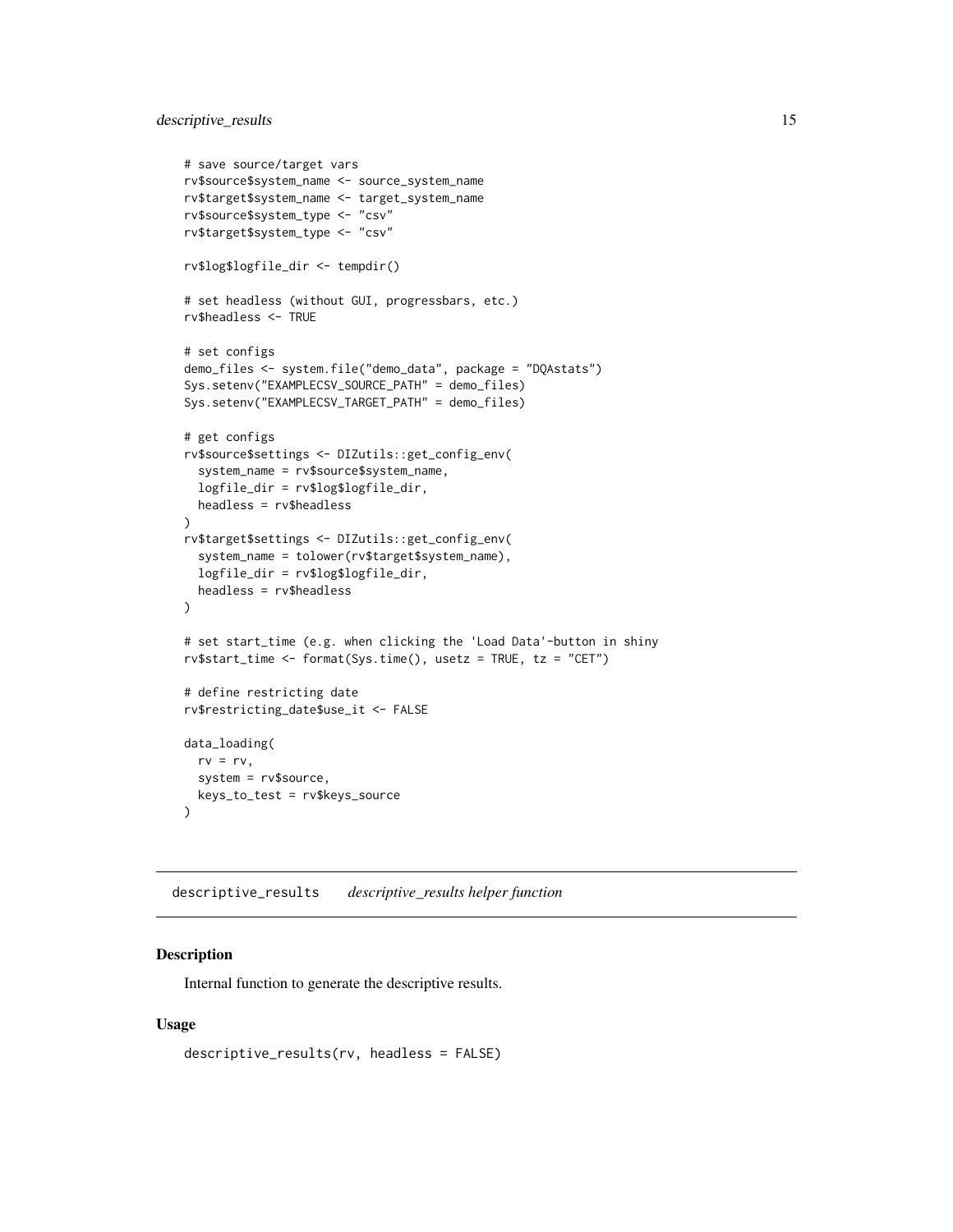#### **Arguments**

| rv       | A list object. Internal list simulating Shiny's 'reactive values'.                 |
|----------|------------------------------------------------------------------------------------|
| headless | A boolean (default: FALSE). Indicating, if the function is run only in the console |
|          | $(headless = TRUE)$ or on a GUI frontend (headless = FALSE).                       |

# Value

A list with one entry for each dataelement containing the results of the descriptive results. Each entry contains the following (nested) list items:

- description A nested list with the description of the dataelement for the source data system and the target data system.
- counts A nested list with the frequency count results for the source data system and the target data system.
- statistics A nested list with the descriptive results for the source data system and the target data system stored as data.table objects.

```
utils_path <- system.file(
  "demo_data/utilities/",
  package = "DQAstats"
\mathcal{L}mdr_filename <- "mdr_example_data.csv"
rv \leftarrow list()rv$mdr <- read_mdr(
 utils_path = utils_path,
  mdr_filename <- mdr_filename
\lambdasource_system_name <- "exampleCSV_source"
target_system_name <- "exampleCSV_target"
rv <- c(rv, create_helper_vars(
 mdr = rv$mdr,
  source_db = source_system_name,
  target_db = target_system_name
))
# save source/target vars
rv$source$system_name <- source_system_name
rv$target$system_name <- target_system_name
rv$source$system_type <- "csv"
rv$target$system_type <- "csv"
rv$log$logfile_dir <- tempdir()
# set headless (without GUI, progressbars, etc.)
rv$headless <- TRUE
# set configs
```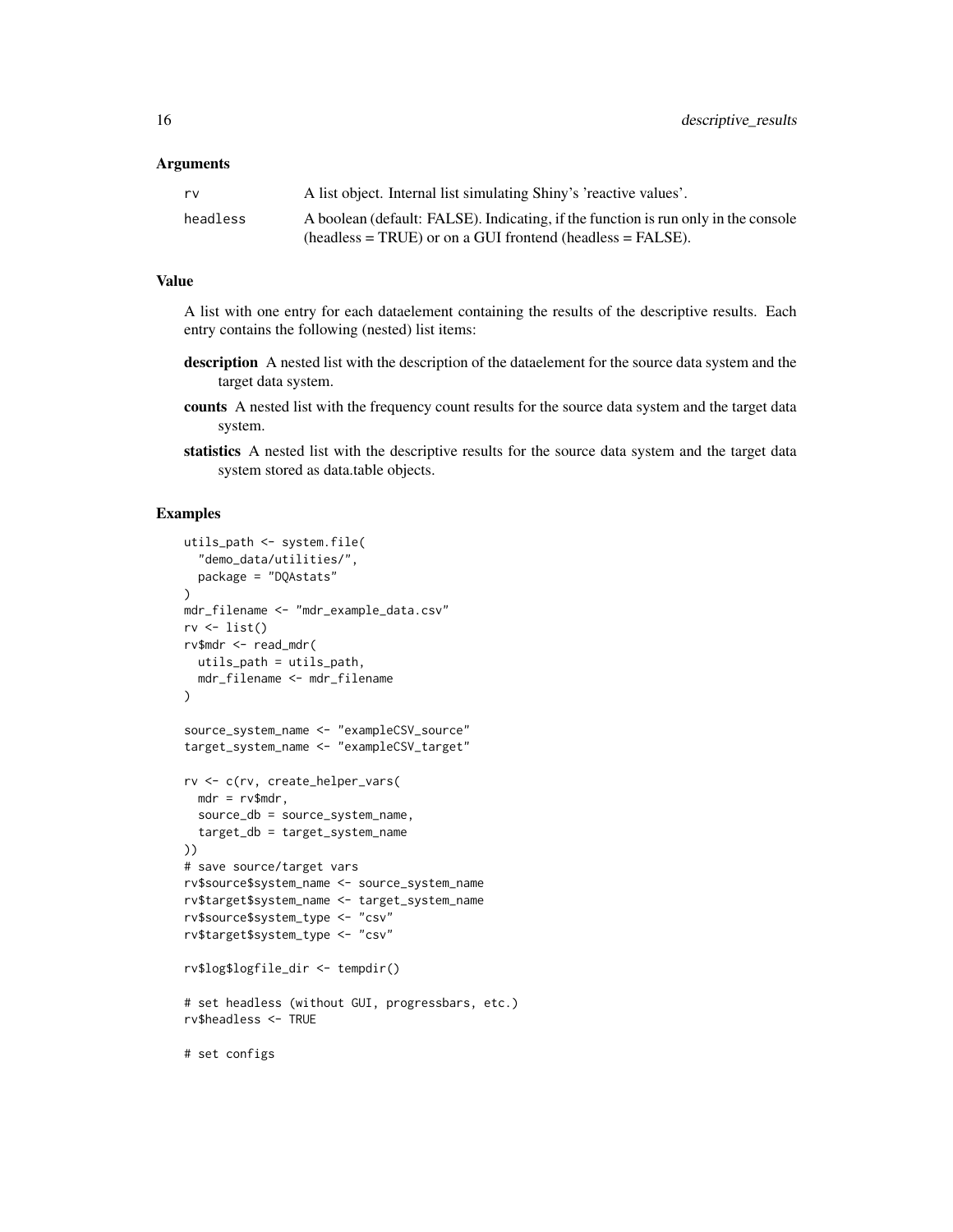```
demo_files <- system.file("demo_data", package = "DQAstats")
Sys.setenv("EXAMPLECSV_SOURCE_PATH" = demo_files)
Sys.setenv("EXAMPLECSV_TARGET_PATH" = demo_files)
# get configs
rv$source$settings <- DIZutils::get_config_env(
  system_name = rv$source$system_name,
  logfile_dir = rv$log$logfile_dir,
  headless = rv$headless
\lambdarv$target$settings <- DIZutils::get_config_env(
  system_name = tolower(rv$target$system_name),
  logfile_dir = rv$log$logfile_dir,
  headless = rv$headless
)
# set start_time (e.g. when clicking the 'Load Data'-button in shiny
rv$start_time <- format(Sys.time(), usetz = TRUE, tz = "CET")
# define restricting date
rv$restricting_date$use_it <- FALSE
# load source data
tempdat <- data_loading(
  rv = rv,system = rv$source,
  keys_to_test = rv$keys_source
)
rv$data_source <- tempdat$outdata
# load target data
tempdat <- data_loading(
 rv = rv,system = rv$target,
  keys_to_test = rv$keys_target
\lambdarv$data_target <- tempdat$outdata
rv$data_plausibility$atemporal <- get_atemp_plausis(
  rv = rv,
  atemp_vars = rv$pl$atemp_vars,
  mdr = rv$mdr,
  headless = rv$headless
)
# add the plausibility raw data to data_target and data_source
for (i in names(rv$data_plausibility$atemporal)) {
  for (k in c("source_data", "target_data")) {
   w <- gsub("_data", "", k)
   raw_data <- paste0("data_", w)
   rv[[raw_data]][[i]] <-
      rv$data_plausibility$atemporal[[i]][[k]][[raw_data]]
    rv$data_plausibility$atemporal[[i]][[k]][[raw_data]] <- NULL
```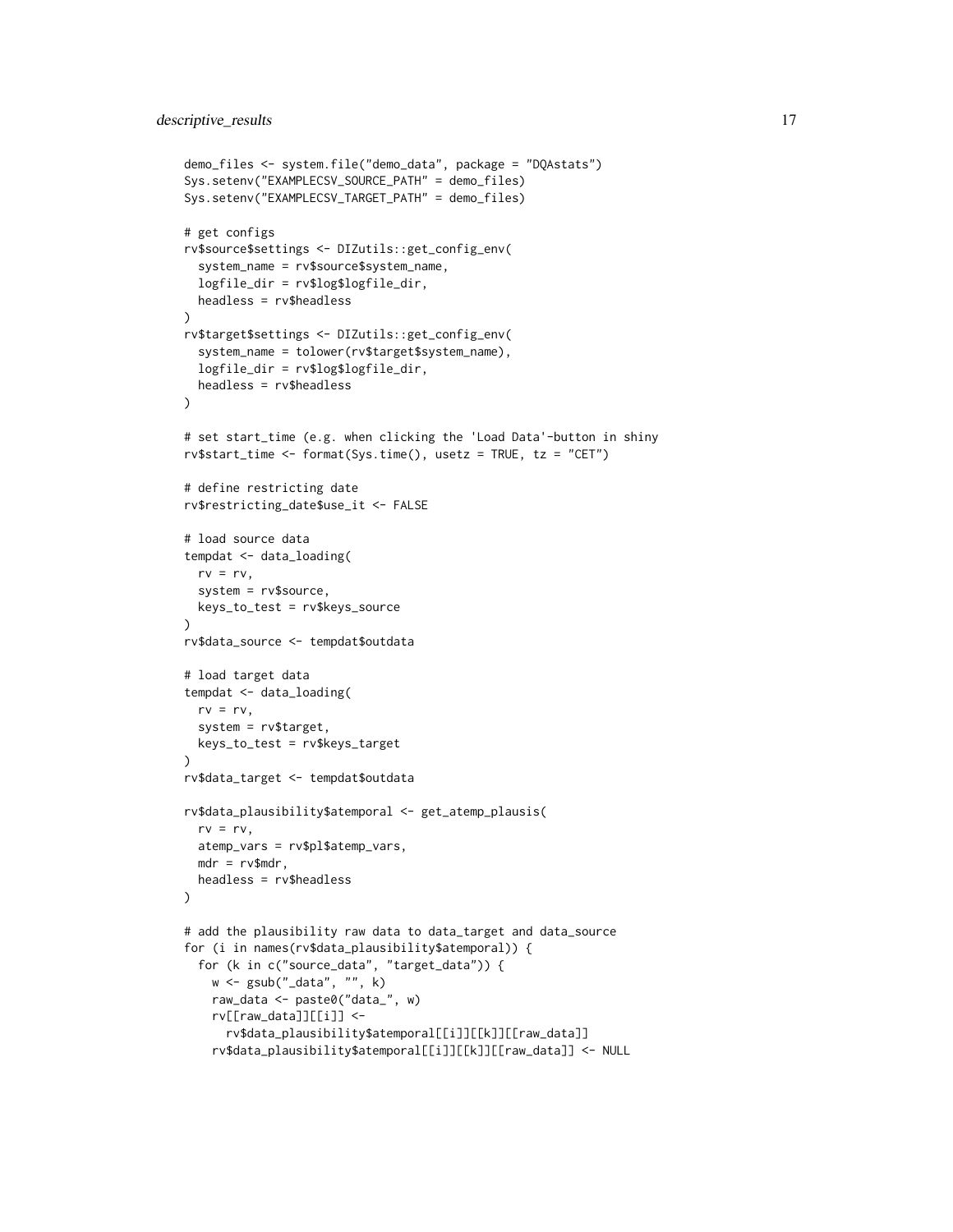```
}
  gc()
}
# calculate descriptive results
descriptive_results(
 rv = rv,headless = rv$headless
\lambda
```
dqa *Perform Data Quality Assessment of Electronic Health Records.*

# Description

This function performs a data quality assessment (DQA) of electronic health records (EHR).#'

# Usage

```
dqa(
  source_system_name,
  target_system_name,
 utils_path,
 mdr_filename = "mdr.csv",
  output_dir = paste0(tempdir(), "/output/"),
  logfile_dir = tempdir(),
 parallel = FALSE,
 ncores = 2,
  restricting_date_start = NULL,
  restricting_date_end = NULL,
  restricting_date_format = NULL
\mathcal{L}
```
#### Arguments

| source_system_name |                                                                                                                                                                                                                                                                          |  |  |  |
|--------------------|--------------------------------------------------------------------------------------------------------------------------------------------------------------------------------------------------------------------------------------------------------------------------|--|--|--|
|                    | A character string. The name of the source-system, e.g. "P21" or "i2b2". This<br>name must be identical and unique to one entry in the settings-yml file.                                                                                                                |  |  |  |
| target_system_name |                                                                                                                                                                                                                                                                          |  |  |  |
|                    | Optional. A character string or null. The name of the target-system, e.g. "P21"<br>or "i2b2". This name must be identical and unique to one entry in the config-yml<br>file or null. If the argument is empty, the source will be processed as standalone<br>on its own. |  |  |  |
| utils_path         | A character string. The path to the utils-folder, containing the required app<br>utilities like the MDR and the settings folder.                                                                                                                                         |  |  |  |
| mdr_filename       | A character string. The filename of the MDR e.g. "mdr_example_data.csv" For<br>a detailed description please visit #T0D0.                                                                                                                                                |  |  |  |

<span id="page-17-0"></span>18 dqa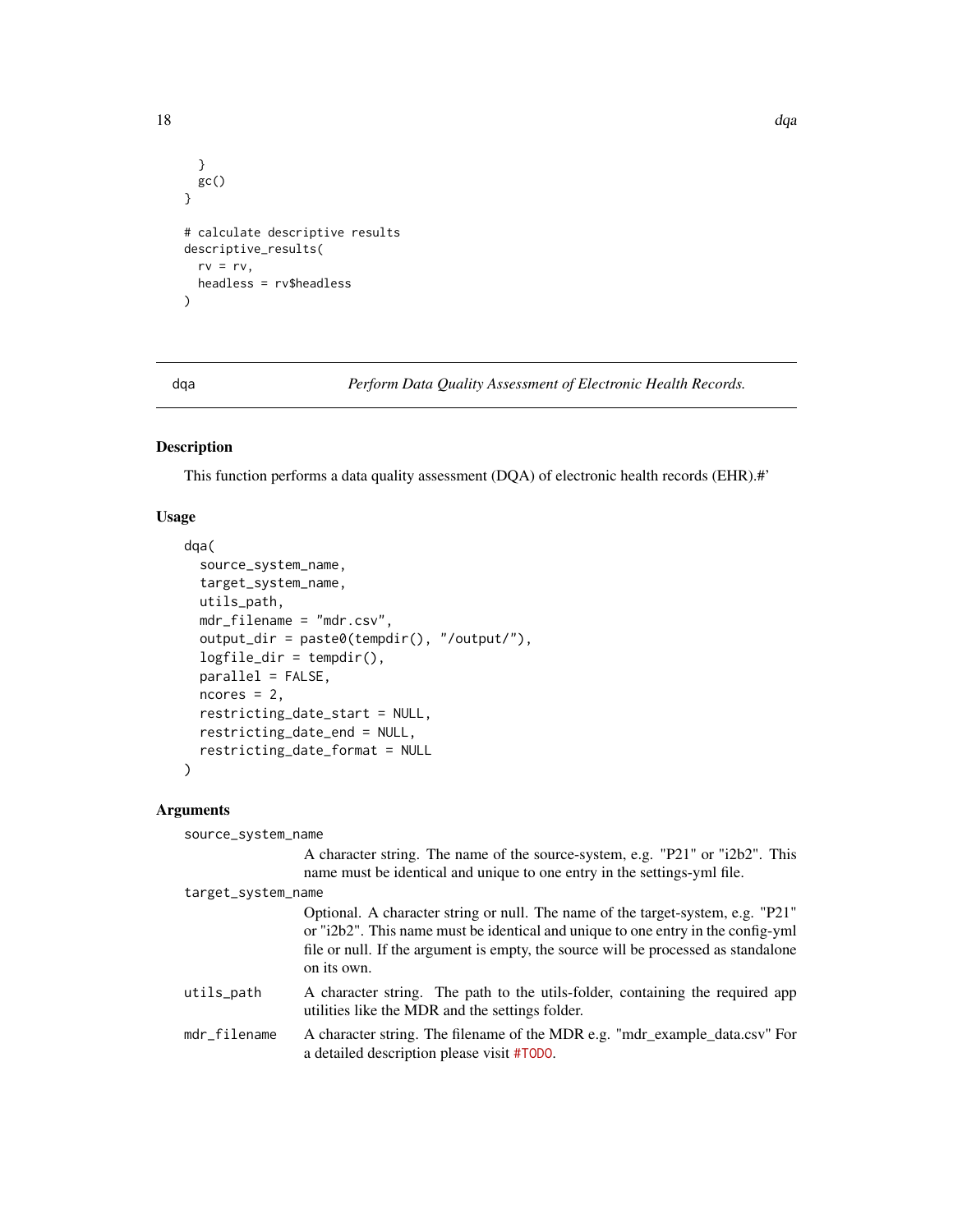ncores A integer. The number of cores to use. Caution: you would probably like to choose a low number when operating on large datasets. Default: 2.

restricting\_date\_start

 $"/output'')'.$ 

FALSE).

The date as the lower limit against which the data to be analyzed will be filtered. Your input must be able to be recognized as a date by 'parsedate::parse\_date("2021-02-25")'. Keep in mind: If you supply a date without a time here, the time will automatically be set to 00:00.

#### restricting\_date\_end

The date as the lower limit against which the data to be analyzed will be filtered. Your input must be able to be recognized as a date by 'parsedate::parse\_date("2021- 02-25")' Keep in mind: If you supply a date without a time here, the time will automatically be set to 00:00. This means, the end DAY you provide here won't be included: '2021-12-31' will become '2021-12-31 00:00:00'. If you want to include this day, you need to supply also a time '2021-12-31 23:59:59' or just use the next day without a time: '2022-01-01'.

restricting\_date\_format

The format in which the input data is stored. See '?strptime' for possible parameters. Currently not implemented! So there is no effect if you pass a format here.

#### Value

This function is a wrapper around all helper functions in 'DQAstats' to perform the data quality assessment. The results are summarized in a PDF report which is saved to 'outdir'. The return value of this function is a nested list that contains all results as R objects.

```
# runtime > 5 sec.
Sys.setenv("EXAMPLECSV_SOURCE_PATH" = system.file(
  "demo_data",
 package = "DQAstats")
)
Sys.setenv("EXAMPLECSV_TARGET_PATH" = system.file(
  "demo_data",
 package = "DQAstats")
\lambda# Set path to utilities folder where to find the mdr and template files:
utils_path <- system.file(
  "demo_data/utilities",
 package = "DQAstats"
\lambda
```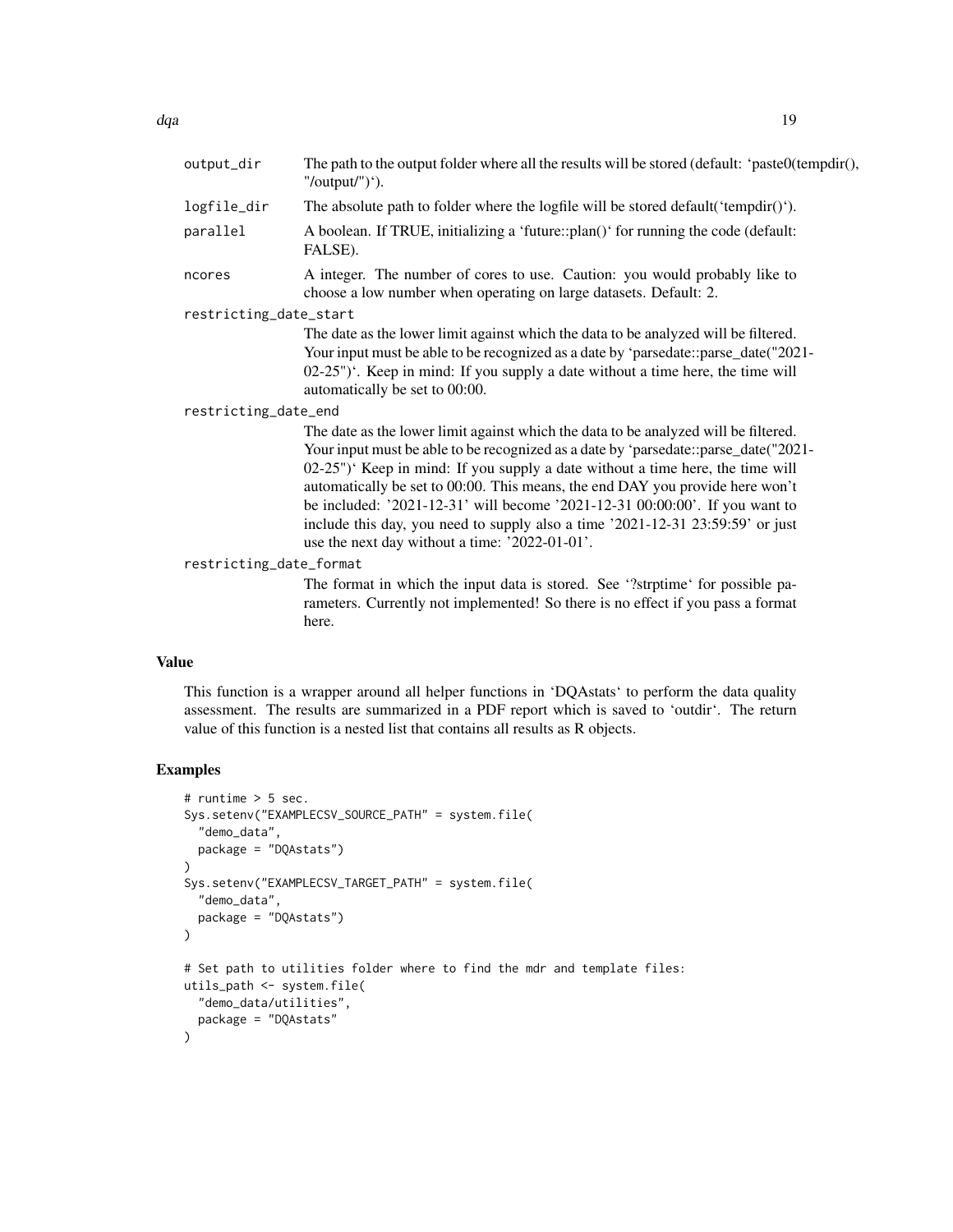```
# Execute the DQA and generate a PDF report:
results <- DQAstats::dqa(
  source_system_name = "exampleCSV_source",
  target_system_name = "exampleCSV_target",
  utils_path = utils_path,
  mdr_filename = "mdr_example_data.csv",
  output_dir = paste0(tempdir(), "/output/"),
  parallel = FALSE
\lambda
```
etl\_checks *etl\_checks helper function*

#### Description

Internal function to perform etl conformance checks.

#### Usage

etl\_checks(results)

#### Arguments

results A list object. The list should contain the results 'rv\$results\_descriptive'.

#### Value

A data.table with the automated comparison of the counts of valid, missing, and distinct values between the source data system and the target data system.

```
utils_path <- system.file(
  "demo_data/utilities/",
  package = "DQAstats"
)
mdr_filename <- "mdr_example_data.csv"
rv \leftarrow list()rv$mdr <- read_mdr(
  utils_path = utils_path,
  mdr_filename <- mdr_filename
)
source_system_name <- "exampleCSV_source"
target_system_name <- "exampleCSV_target"
rv <- c(rv, create_helper_vars(
  mdr = rv$mdr,
  source_db = source_system_name,
```
<span id="page-19-0"></span>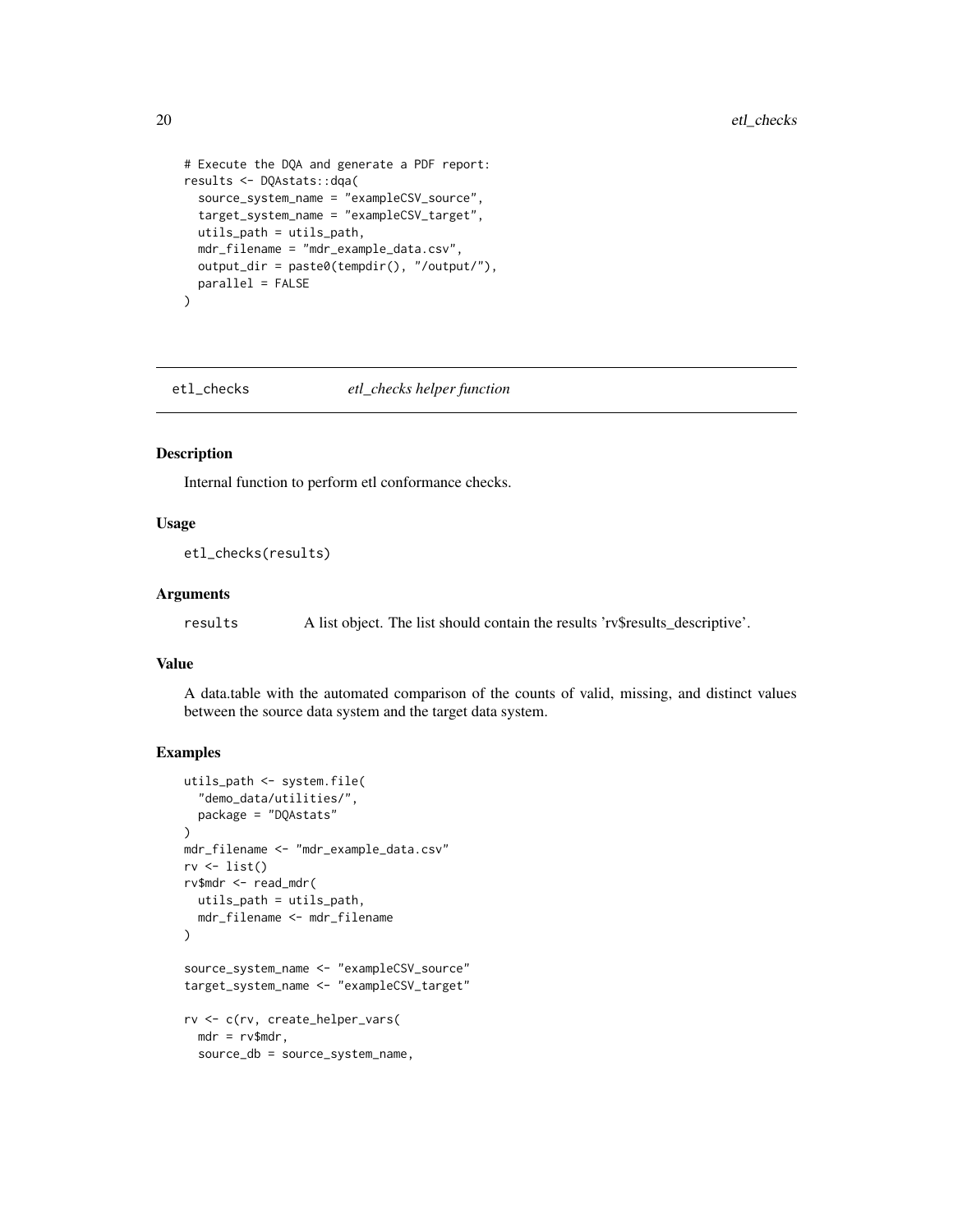```
target_db = target_system_name
))
# save source/target vars
rv$source$system_name <- source_system_name
rv$target$system_name <- target_system_name
rv$source$system_type <- "csv"
rv$target$system_type <- "csv"
rv$log$logfile_dir <- tempdir()
# set headless (without GUI, progressbars, etc.)
rv$headless <- TRUE
# set configs
demo_files <- system.file("demo_data", package = "DQAstats")
Sys.setenv("EXAMPLECSV_SOURCE_PATH" = demo_files)
Sys.setenv("EXAMPLECSV_TARGET_PATH" = demo_files)
# get configs
rv$source$settings <- DIZutils::get_config_env(
  system_name = rv$source$system_name,
  logfile_dir = rv$log$logfile_dir,
  headless = rv$headless
)
rv$target$settings <- DIZutils::get_config_env(
  system_name = tolower(rv$target$system_name),
  logfile_dir = rv$log$logfile_dir,
  headless = rv$headless
)
# set start_time (e.g. when clicking the 'Load Data'-button in shiny
rv$start_time <- format(Sys.time(), usetz = TRUE, tz = "CET")
# define restricting date
rv$restricting_date$use_it <- FALSE
# load source data
tempdat <- data_loading(
  rv = rv,system = rv$source,
  keys_to_test = rv$keys_source
)
rv$data_source <- tempdat$outdata
# load target data
tempdat <- data_loading(
  rv = rv,system = rv$target,
  keys_to_test = rv$keys_target
\lambdarv$data_target <- tempdat$outdata
rv$data_plausibility$atemporal <- get_atemp_plausis(
```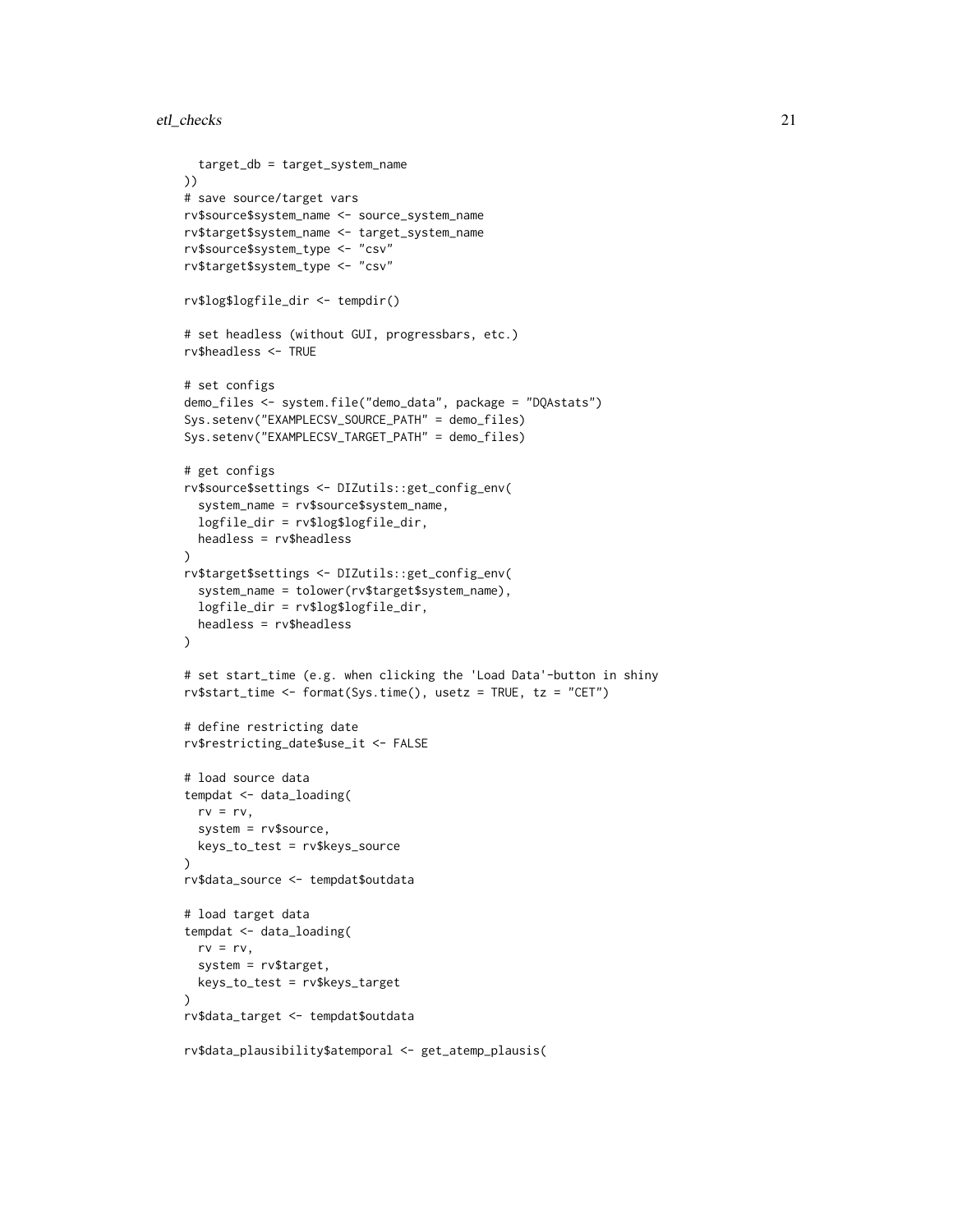```
rv = rv,atemp_vars = rv$pl$atemp_vars,
 mdr = rv$mdr,
 headless = rv$headless
)
# add the plausibility raw data to data_target and data_source
for (i in names(rv$data_plausibility$atemporal)) {
 for (k in c("source_data", "target_data")) {
   w <- gsub("_data", "", k)
   raw_data <- paste0("data_", w)
   rv[[raw_data]][[i]] <-
      rv$data_plausibility$atemporal[[i]][[k]][[raw_data]]
    rv$data_plausibility$atemporal[[i]][[k]][[raw_data]] <- NULL
 }
 gc()
}
# calculate descriptive results
rv$results_descriptive <- descriptive_results(
 rv = rv,headless = rv$headless
\mathcal{L}etl_checks(results = rv$results_descriptive)
```
export\_affected\_ids *Export results to csv/zip file.*

#### Description

This function exports export\_affected\_ids in csv files that are added to a zip archive.

#### Usage

```
export_affected_ids(object, output_dir, rv)
```
### Arguments

| object     | The object to analyze.                                                                                                |
|------------|-----------------------------------------------------------------------------------------------------------------------|
| output_dir | The path to the output folder where all the results will be stored (default: 'paste0(tempdir(),<br>"/output/" $)$ '). |
| rv         | A list object. Internal list simulating Shiny's 'reactive values'.                                                    |

# Value

No return value. If possible irregularities were identified during the data quality assessment, this function writes affected identifier values to csv files for a further detailed debugging. These files are saved in 'output\_dir/conspicuous\_ids'.

<span id="page-21-0"></span>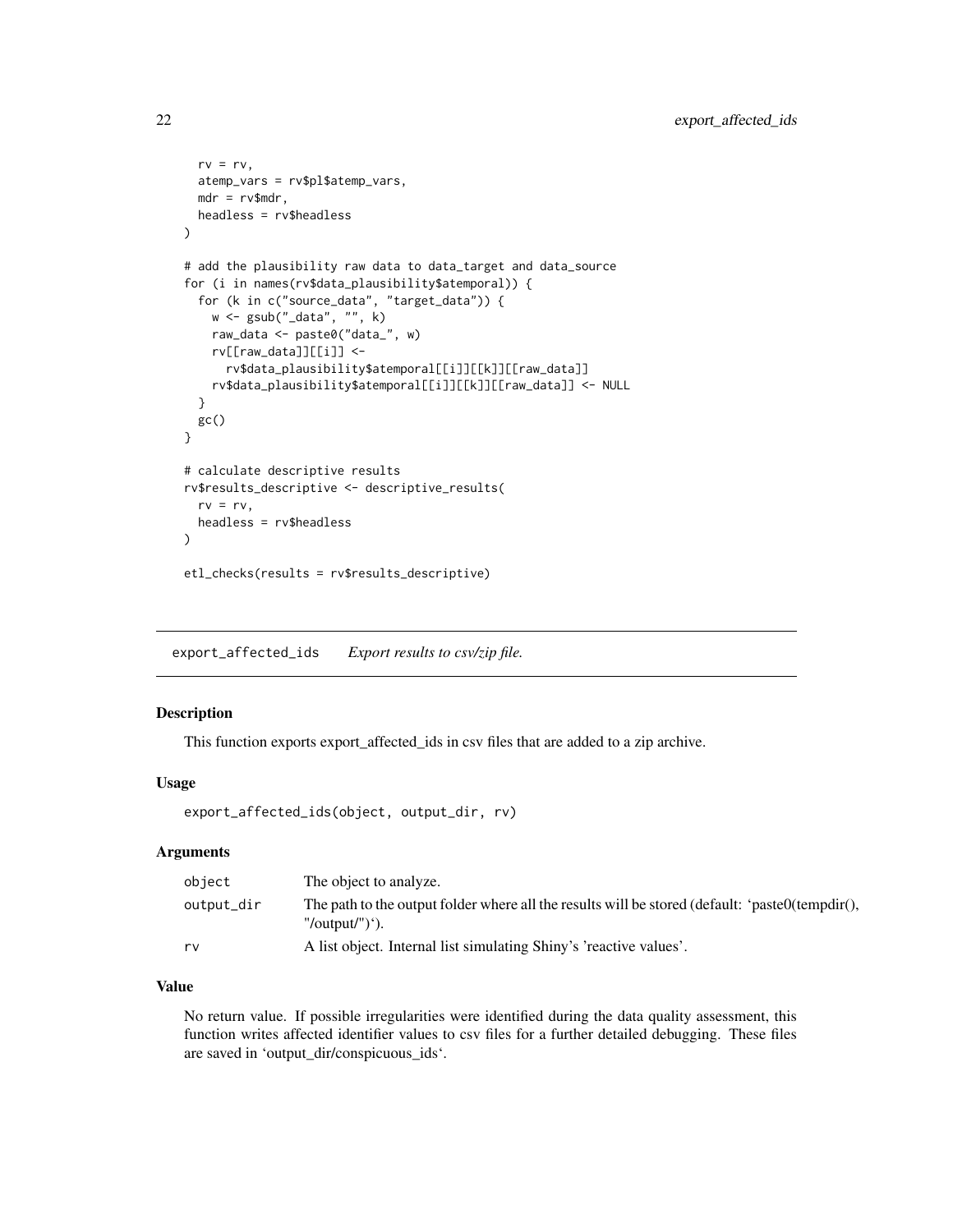# export\_affected\_ids 23

```
# runtime > 5 sec.
utils_path <- system.file(
  "demo_data/utilities/",
  package = "DQAstats"
\lambdamdr_filename <- "mdr_example_data.csv"
rv \leftarrow list()rv$mdr <- read_mdr(
 utils_path = utils_path,
 mdr_filename <- mdr_filename
)
source_system_name <- "exampleCSV_source"
target_system_name <- "exampleCSV_target"
rv <- c(rv, create_helper_vars(
 mdr = rv$mdr,
  source_db = source_system_name,
  target_db = target_system_name
))
# save source/target vars
rv$source$system_name <- source_system_name
rv$target$system_name <- target_system_name
rv$source$system_type <- "csv"
rv$target$system_type <- "csv"
rv$log$logfile_dir <- tempdir()
# set headless (without GUI, progressbars, etc.)
rv$headless <- TRUE
# set configs
demo_files <- system.file("demo_data", package = "DQAstats")
Sys.setenv("EXAMPLECSV_SOURCE_PATH" = demo_files)
Sys.setenv("EXAMPLECSV_TARGET_PATH" = demo_files)
# get configs
rv$source$settings <- DIZutils::get_config_env(
  system_name = rv$source$system_name,
  logfile_dir = rv$log$logfile_dir,
  headless = rv$headless
\mathcal{L}rv$target$settings <- DIZutils::get_config_env(
  system_name = tolower(rv$target$system_name),
  logfile_dir = rv$log$logfile_dir,
  headless = rv$headless
)
# set start_time (e.g. when clicking the 'Load Data'-button in shiny
rv$start_time <- format(Sys.time(), usetz = TRUE, tz = "CET")
```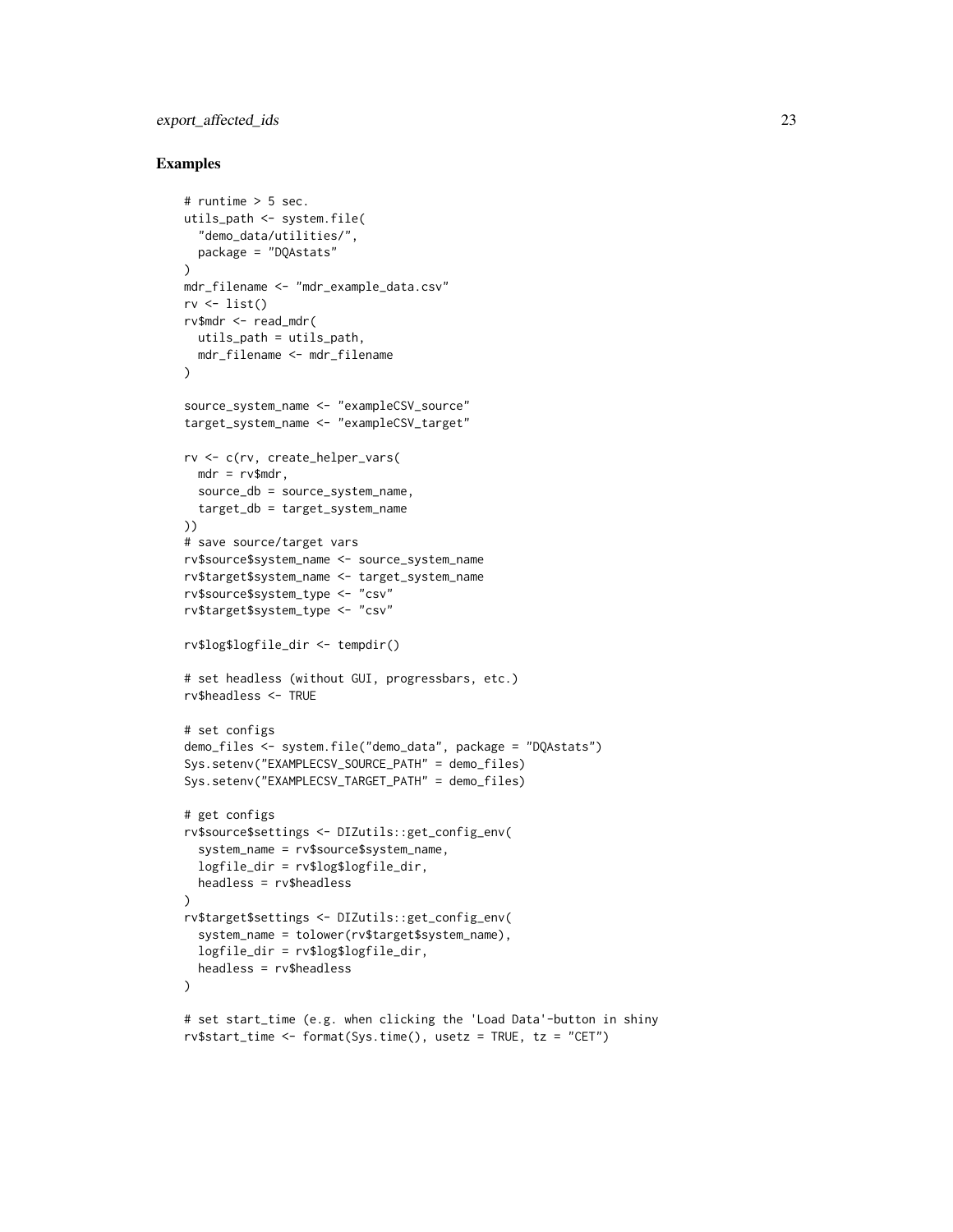```
# define restricting date
rv$restricting_date$use_it <- FALSE
# load source data
tempdat <- data_loading(
 rv = rv,system = rv$source,
 keys_to_test = rv$keys_source
\lambdarv$data_source <- tempdat$outdata
# load target data
tempdat <- data_loading(
  rv = rv,system = rv$target,
 keys_to_test = rv$keys_target
)
rv$data_target <- tempdat$outdata
rv$data_plausibility$atemporal <- get_atemp_plausis(
  rv = rv,atemp_vars = rv$pl$atemp_vars,
 mdr = rv$mdr,
  headless = rv$headless
\lambda# add the plausibility raw data to data_target and data_source
for (i in names(rv$data_plausibility$atemporal)) {
  for (k in c("source_data", "target_data")) {
   w <- gsub("_data", "", k)
   raw_data <- paste0("data_", w)
   rv[[raw_data]][[i]] <-
      rv$data_plausibility$atemporal[[i]][[k]][[raw_data]]
   rv$data_plausibility$atemporal[[i]][[k]][[raw_data]] <- NULL
  }
 gc()
}
# calculate descriptive results
rv$results_descriptive <- descriptive_results(
  rv = rv,headless = rv$headless
\lambda# calculate unique plausibilites
rv$results_plausibility_unique <- uniq_plausi_results(
  rv = rv,uniq_vars = rv$pl$uniq_vars,
 mdr = rv$mdr,
  headless = rv$headless
\mathcal{L}output_dir <- tempdir()
```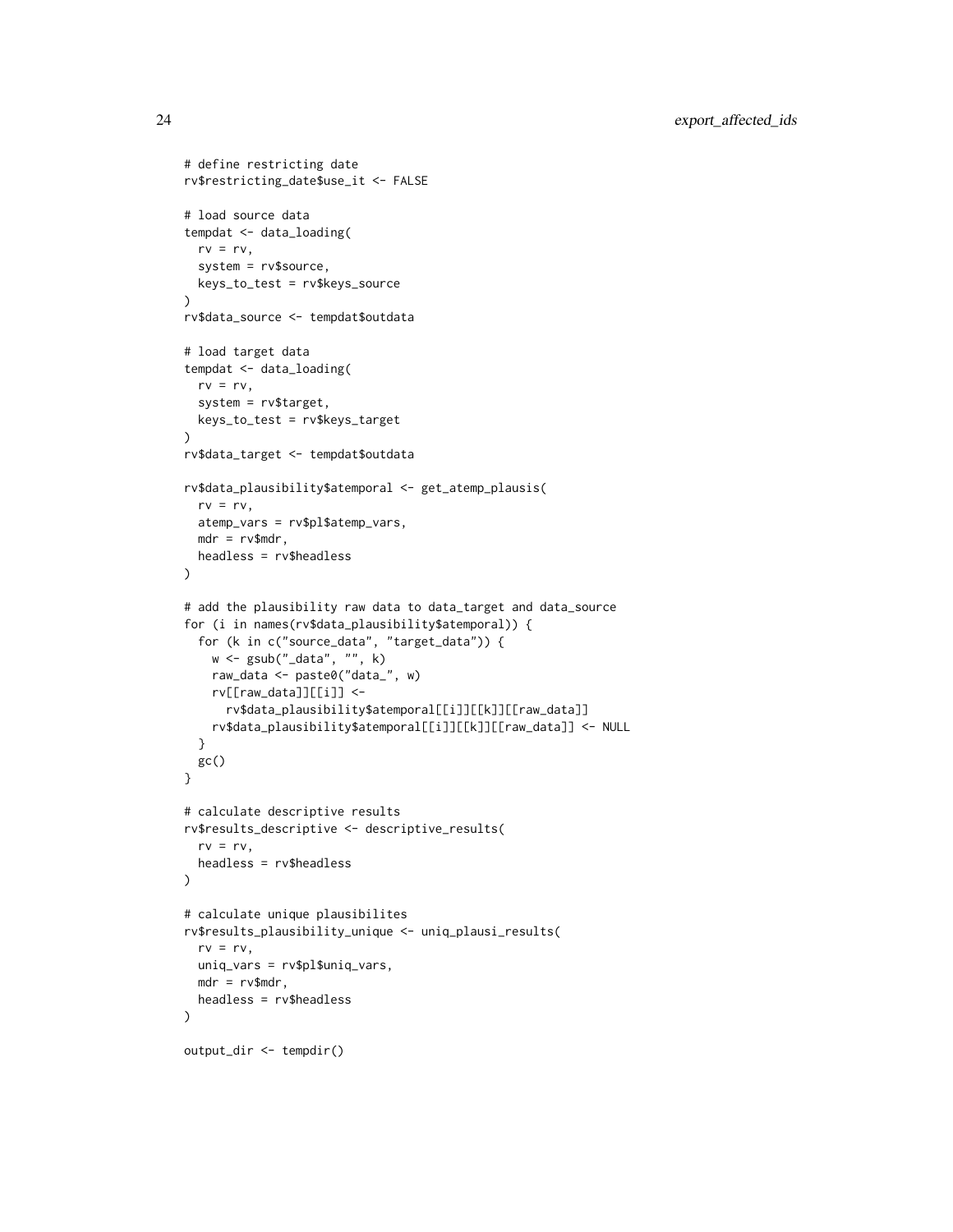# <span id="page-24-0"></span>export\_aggregated 25

```
export_affected_ids(
rv = rv,output_dir = output_dir,
object = rv$results_plausibility_unique
\mathcal{L}
```
export\_aggregated *Export results to csv/zip file.*

# Description

This function exports aggregated results in csv files that are added to a zip archive.

#### Usage

```
export_aggregated(output_dir, rv)
```
# Arguments

| output_dir | The path to the output folder where all the results will be stored (default: 'paste0(tempdir(),<br>"/output/")'). |
|------------|-------------------------------------------------------------------------------------------------------------------|
| rv         | A list object. Internal list simulating Shiny's 'reactive values'.                                                |

#### Value

No return value. This function writes the aggregated results, namely the conformace results overview table, the plausibility check results overview, the completeness results overview and a combined version (named 'all\_results.csv') to csv files. These files are saved in 'output\_dir/export'.

```
# runtime > 5 sec.
utils_path <- system.file(
  "demo_data/utilities/",
  package = "DQAstats"
)
mdr_filename <- "mdr_example_data.csv"
rv \leftarrow list()rv$mdr <- read_mdr(
  utils_path = utils_path,
  mdr_filename <- mdr_filename
\mathcal{L}source_system_name <- "exampleCSV_source"
target_system_name <- "exampleCSV_target"
rv <- c(rv, create_helper_vars(
  mdr = rv$mdr,
```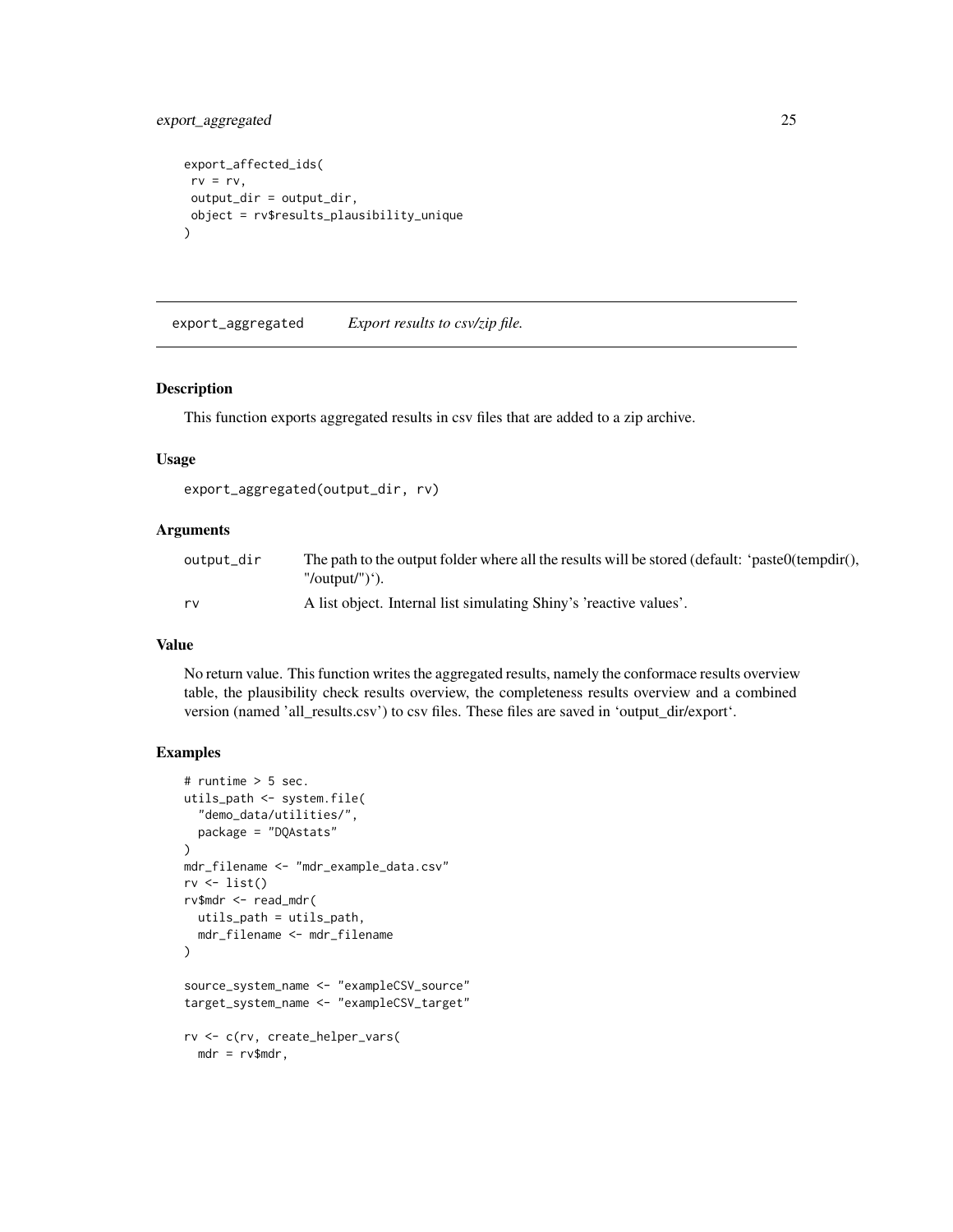```
source_db = source_system_name,
  target_db = target_system_name
))
# save source/target vars
rv$source$system_name <- source_system_name
rv$target$system_name <- target_system_name
rv$source$system_type <- "csv"
rv$target$system_type <- "csv"
rv$log$logfile_dir <- tempdir()
# set headless (without GUI, progressbars, etc.)
rv$headless <- TRUE
# set configs
demo_files <- system.file("demo_data", package = "DQAstats")
Sys.setenv("EXAMPLECSV_SOURCE_PATH" = demo_files)
Sys.setenv("EXAMPLECSV_TARGET_PATH" = demo_files)
# get configs
rv$source$settings <- DIZutils::get_config_env(
  system_name = rv$source$system_name,
  logfile_dir = rv$log$logfile_dir,
  headless = rv$headless
\lambdarv$target$settings <- DIZutils::get_config_env(
  system_name = tolower(rv$target$system_name),
  logfile_dir = rv$log$logfile_dir,
  headless = rv$headless
)
# set start_time (e.g. when clicking the 'Load Data'-button in shiny
rv$start_time <- format(Sys.time(), usetz = TRUE, tz = "CET")
# define restricting date
rv$restricting_date$use_it <- FALSE
# load source data
tempdat <- data_loading(
  rv = rv,system = rv$source,
  keys_to_test = rv$keys_source
)
rv$data_source <- tempdat$outdata
# load target data
tempdat <- data_loading(
  rv = rv,system = rv$target,
  keys_to_test = rv$keys_target
\lambdarv$data_target <- tempdat$outdata
```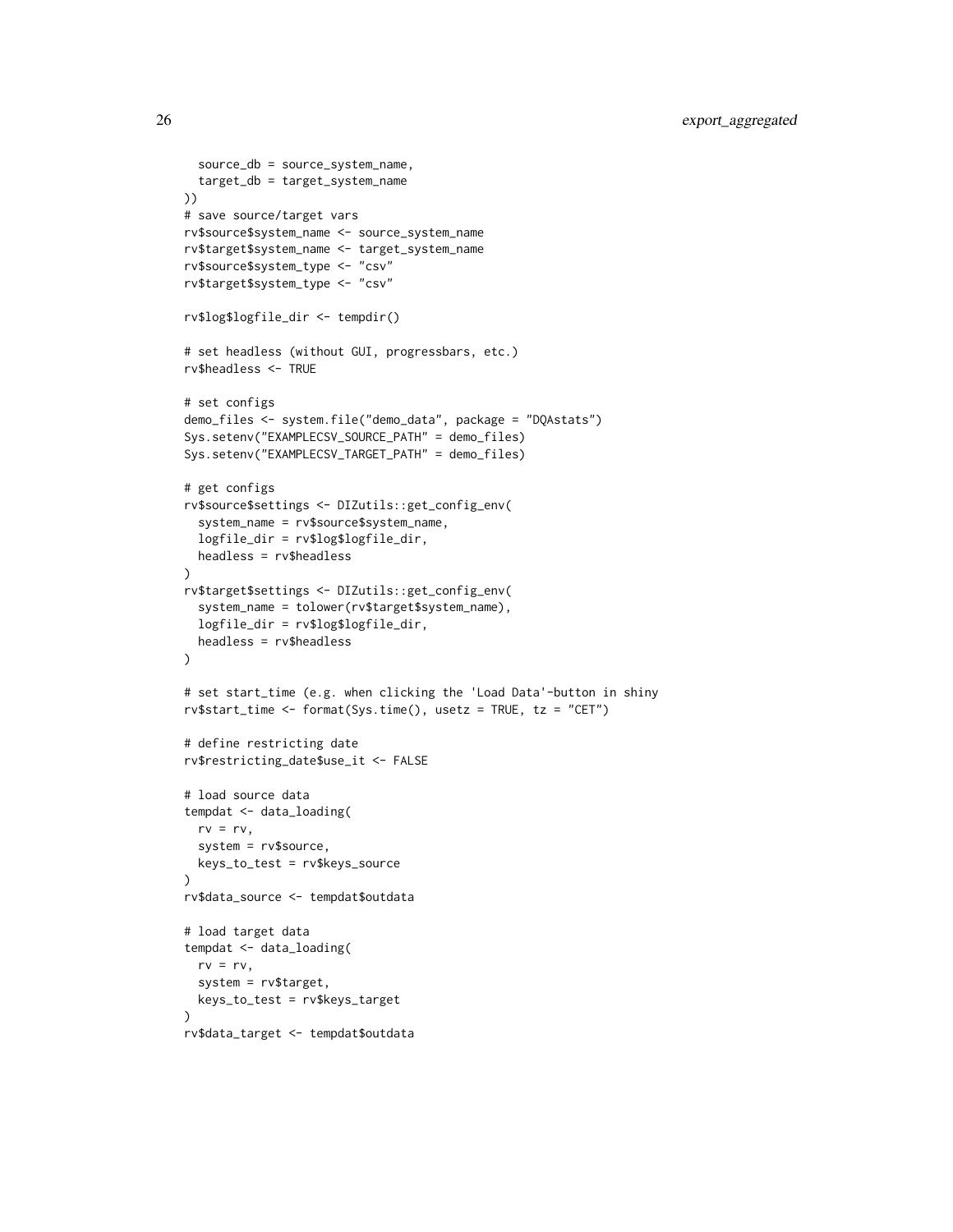```
rv$data_plausibility$atemporal <- get_atemp_plausis(
  rv = rv,atemp_vars = rv$pl$atemp_vars,
 mdr = rv$mdr,
  headless = rv$headless
\lambda# add the plausibility raw data to data_target and data_source
for (i in names(rv$data_plausibility$atemporal)) {
  for (k in c("source_data", "target_data")) {
   w <- gsub("_data", "", k)
   raw_data <- paste0("data_", w)
   rv[[raw_data]][[i]] <-
      rv$data_plausibility$atemporal[[i]][[k]][[raw_data]]
   rv$data_plausibility$atemporal[[i]][[k]][[raw_data]] <- NULL
  }
 gc()
}
# calculate descriptive results
rv$results_descriptive <- descriptive_results(
  rv = rv,
 headless = rv$headless
\mathcal{L}# completeness
rv$completeness <- completeness(results = rv$results_descriptive,
                                 headless = rv$headless,
                                 logfile_dir = rv$log$logfile_dir)
rv$datamap <- generate_datamap(
  results = rv$results_descriptive,
  db = rv$target$system_name,
 mdr = rv$mdr,
  rv = rv,headless = rv$headless
\lambda# checks$value_conformance
rv$checks$value_conformance <-
  value_conformance_checks(results = rv$conformance$value_conformance)
# checks$etl
rv$checks$etl <- etl_checks(results = rv$results_descriptive)
output_dir <- tempdir()
export_aggregated(
 output_dir = output_dir,
 rv = rv\lambda
```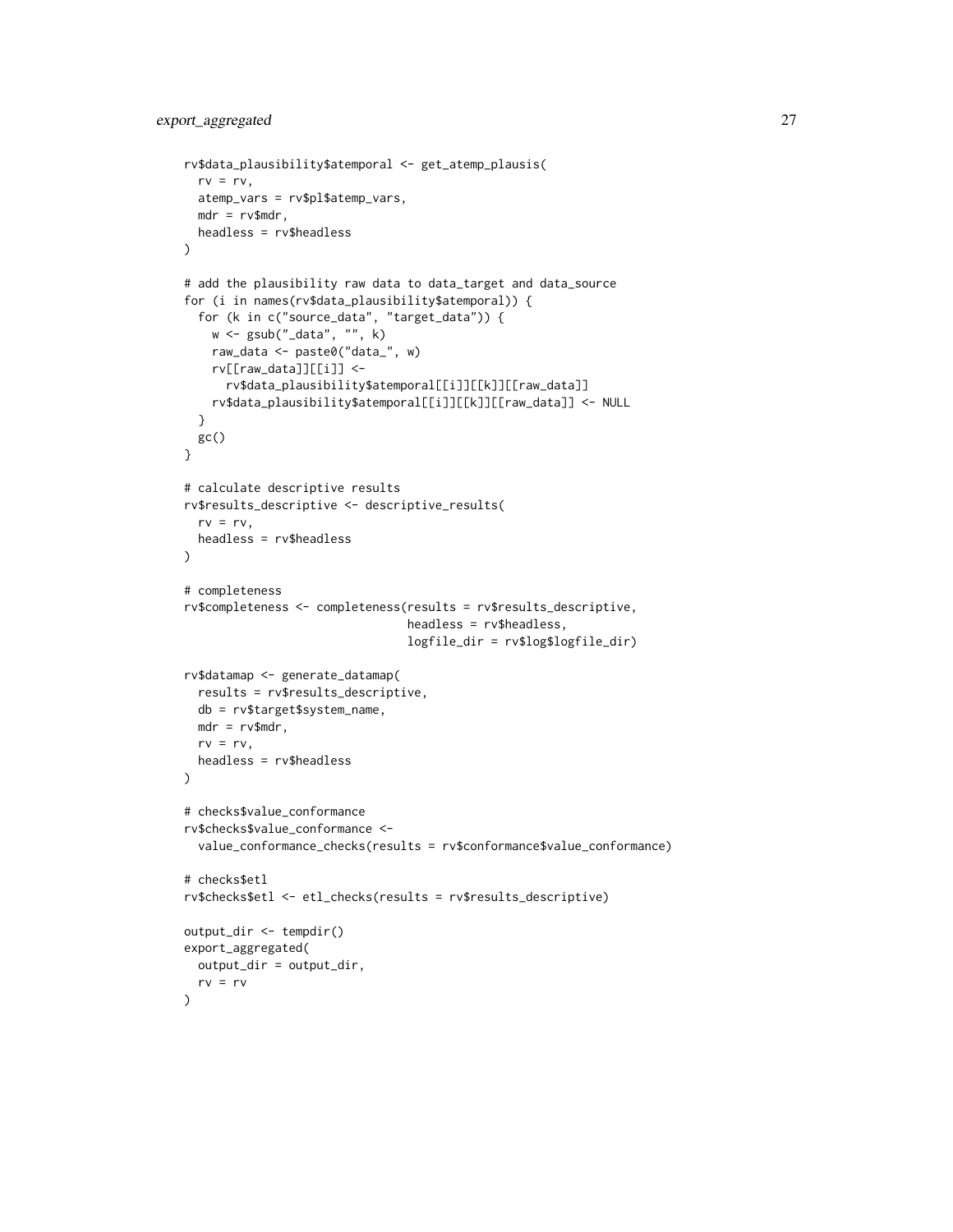<span id="page-27-0"></span>format\_value\_conformance\_results

*format\_value\_conformance\_results helper function*

### Description

Internal function to format the value conformance results

#### Usage

```
format_value_conformance_results(results, desc_out, source)
```
#### Arguments

| results  | A list containing the value conformance results for one data element.                       |  |
|----------|---------------------------------------------------------------------------------------------|--|
| desc out | A list containing the descriptive results for the same data element.                        |  |
| source   | A character: either 'source_data' or 'target_data' to indicate, which results to<br>render. |  |

# Value

The function returns a list with the formatted value conformance results for one data element.

```
utils_path <- system.file(
  "demo_data/utilities/",
  package = "DQAstats"
)
mdr_filename <- "mdr_example_data.csv"
rv \leftarrow list()rv$mdr <- read_mdr(
  utils_path = utils_path,
  mdr_filename <- mdr_filename
)
source_system_name <- "exampleCSV_source"
target_system_name <- "exampleCSV_target"
rv <- c(rv, create_helper_vars(
 mdr = rv$mdr,
  source_db = source_system_name,
  target_db = target_system_name
))
# save source/target vars
rv$source$system_name <- source_system_name
rv$target$system_name <- target_system_name
rv$source$system_type <- "csv"
rv$target$system_type <- "csv"
```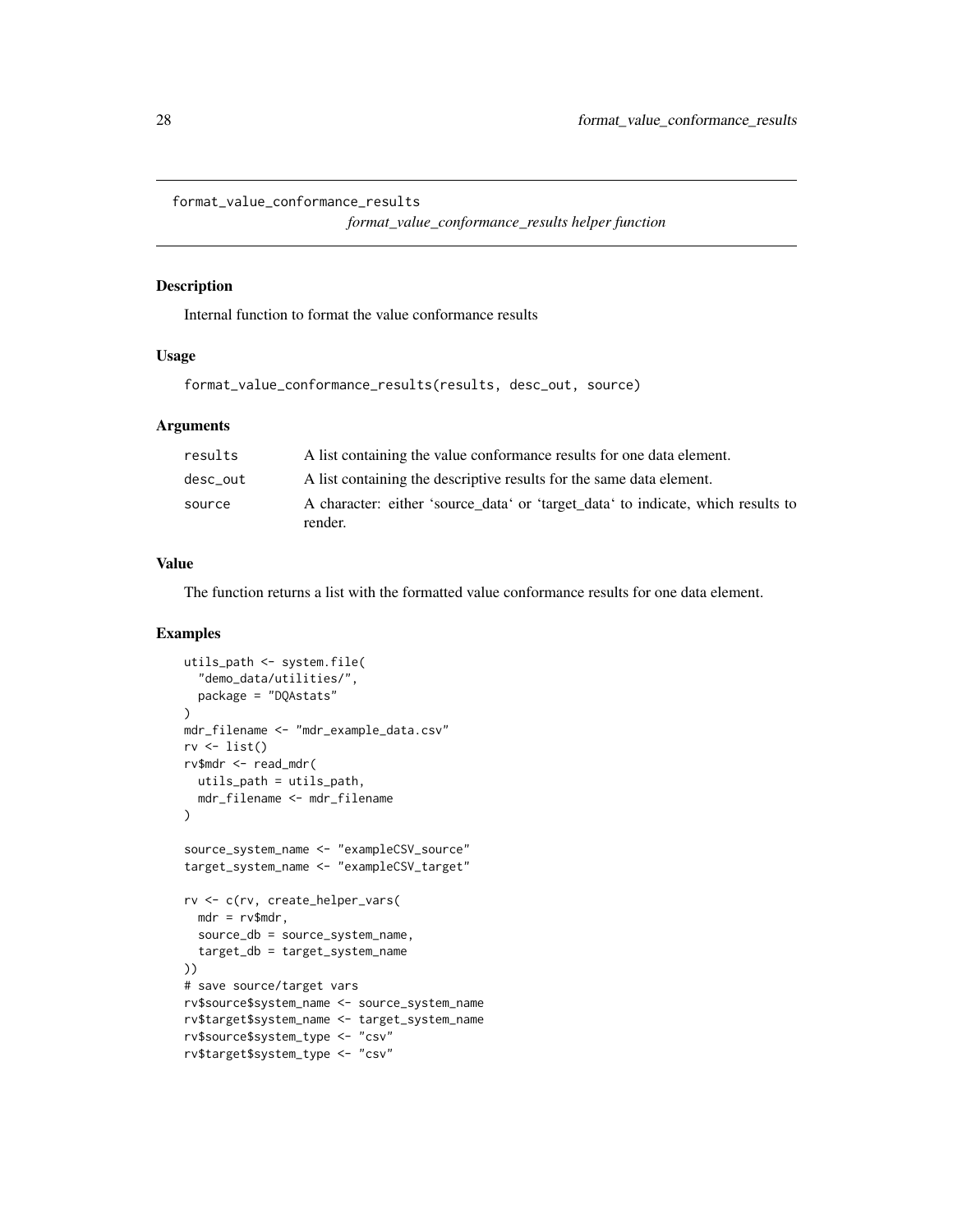```
rv$log$logfile_dir <- tempdir()
# set headless (without GUI, progressbars, etc.)
rv$headless <- TRUE
# set configs
demo_files <- system.file("demo_data", package = "DQAstats")
Sys.setenv("EXAMPLECSV_SOURCE_PATH" = demo_files)
Sys.setenv("EXAMPLECSV_TARGET_PATH" = demo_files)
# get configs
rv$source$settings <- DIZutils::get_config_env(
  system_name = rv$source$system_name,
  logfile_dir = rv$log$logfile_dir,
 headless = rv$headless
)
rv$target$settings <- DIZutils::get_config_env(
  system_name = tolower(rv$target$system_name),
  logfile_dir = rv$log$logfile_dir,
 headless = rv$headless
\lambda# set start_time (e.g. when clicking the 'Load Data'-button in shiny
rv$start_time <- format(Sys.time(), usetz = TRUE, tz = "CET")
# define restricting date
rv$restricting_date$use_it <- FALSE
# load source data
tempdat <- data_loading(
 rv = rv,system = rv$source,
  keys_to_test = rv$keys_source
\mathcal{L}rv$data_source <- tempdat$outdata
# load target data
tempdat <- data_loading(
  rv = rv,system = rv$target,
  keys_to_test = rv$keys_target
)
rv$data_target <- tempdat$outdata
rv$data_plausibility$atemporal <- get_atemp_plausis(
  rv = rv,atemp_vars = rv$pl$atemp_vars,
 mdr = rv$mdr,
  headless = rv$headless
)
```
# add the plausibility raw data to data\_target and data\_source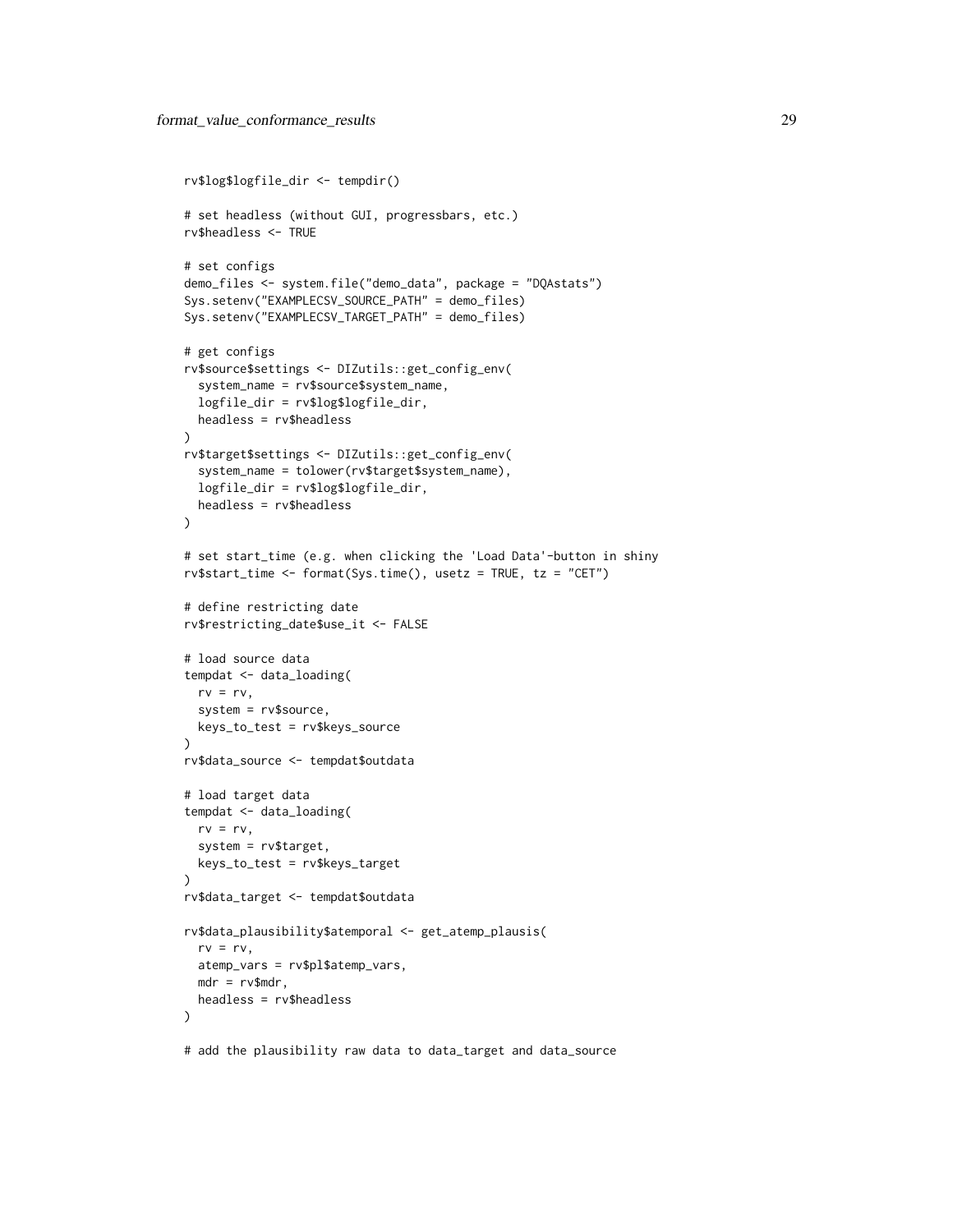```
for (i in names(rv$data_plausibility$atemporal)) {
  for (k in c("source_data", "target_data")) {
    w <- gsub("_data", "", k)
   raw_data <- paste0("data_", w)
   rv[[raw_data]][[i]] <-
      rv$data_plausibility$atemporal[[i]][[k]][[raw_data]]
    rv$data_plausibility$atemporal[[i]][[k]][[raw_data]] <- NULL
  }
 gc()
}
# calculate descriptive results
rv$results_descriptive <- descriptive_results(
  rv = rv,
 headless = rv$headless
)
# calculate atemporal plausibilites
rv$results_plausibility_atemporal <- atemp_plausi_results(
  rv = rv,atemp_vars = rv$data_plausibility$atemporal,
  mdr = rv$mdr,
  headless = rv$headless
\mathcal{L}# calculate unique plausibilites
rv$results_plausibility_unique <- uniq_plausi_results(
  rv = rv,uniq_vars = rv$pl$uniq_vars,
  mdr = rv$mdr,
  headless = rv$headless
)
rv$conformance$value_conformance <- value_conformance(
  rv = rv,scope = "descriptive",
  results = rv$results_descriptive,
  headless = rv$headless,
  logfile_dir = rv$log$logfile_dir
)
# format the results (wrap functioncall into `sapply` to get results for all
# available data elements):
value_conformance_formatted <- sapply(
  X = names(rv$results_descriptive),
  FUN = function(i) {
    desc_out <- rv$results_descriptive[[i]]$description
    if (!is.null(rv$conformance$value_conformance[[i]])) {
      format_value_conformance_results(
        results = rv$conformance$value_conformance[[i]],
        desc_out = desc_out,
        source = "source_data"
```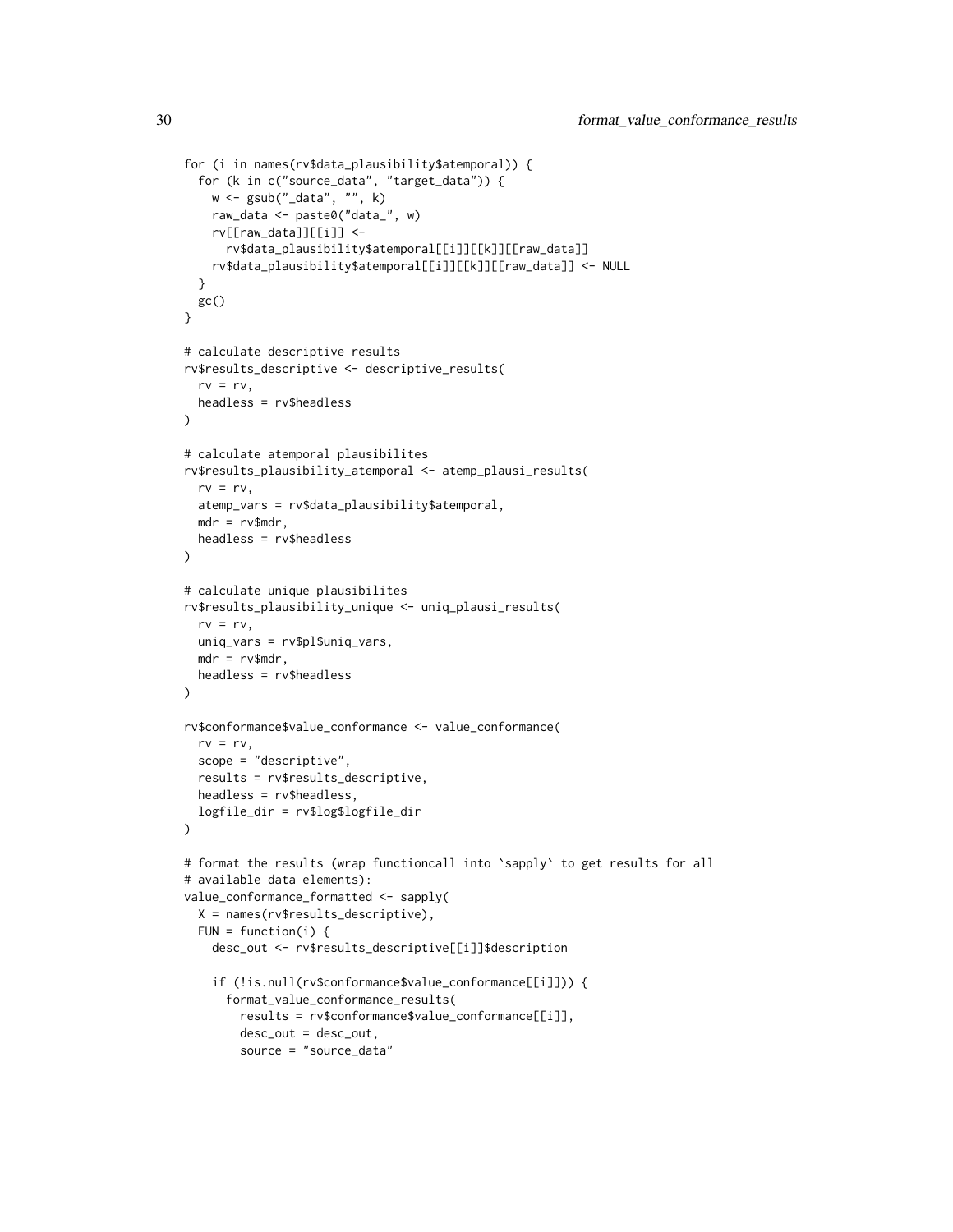```
)
         }
   }
\overline{)}
```
generate\_datamap *generate\_datamap helper function*

#### Description

Internal function to generate the dashboard data maps

#### Usage

```
generate_datamap(results, mdr, db, rv, headless = FALSE)
```
#### Arguments

| results  | A list object. The list should contain the results 'rv\$results descriptive'.                                                                      |
|----------|----------------------------------------------------------------------------------------------------------------------------------------------------|
| mdr      | A data table object containing the MDR.                                                                                                            |
| db       | A character string. The name of the corresponding database.                                                                                        |
| rv       | A list object. Internal list simulating Shiny's 'reactive values'.                                                                                 |
| headless | A boolean (default: FALSE). Indicating, if the function is run only in the console<br>$(headless = TRUE)$ or on a GUI frontend (headless = FALSE). |

#### Value

A data.table with the results of the datamap.

```
# runtime > 5 sec.
utils_path <- system.file(
  "demo_data/utilities/",
  package = "DQAstats"
)
mdr_filename <- "mdr_example_data.csv"
rv \leftarrow list()rv$mdr <- read_mdr(
 utils_path = utils_path,
  mdr_filename <- mdr_filename
\mathcal{L}source_system_name <- "exampleCSV_source"
target_system_name <- "exampleCSV_target"
rv <- c(rv, create_helper_vars(
 mdr = rv$mdr,
```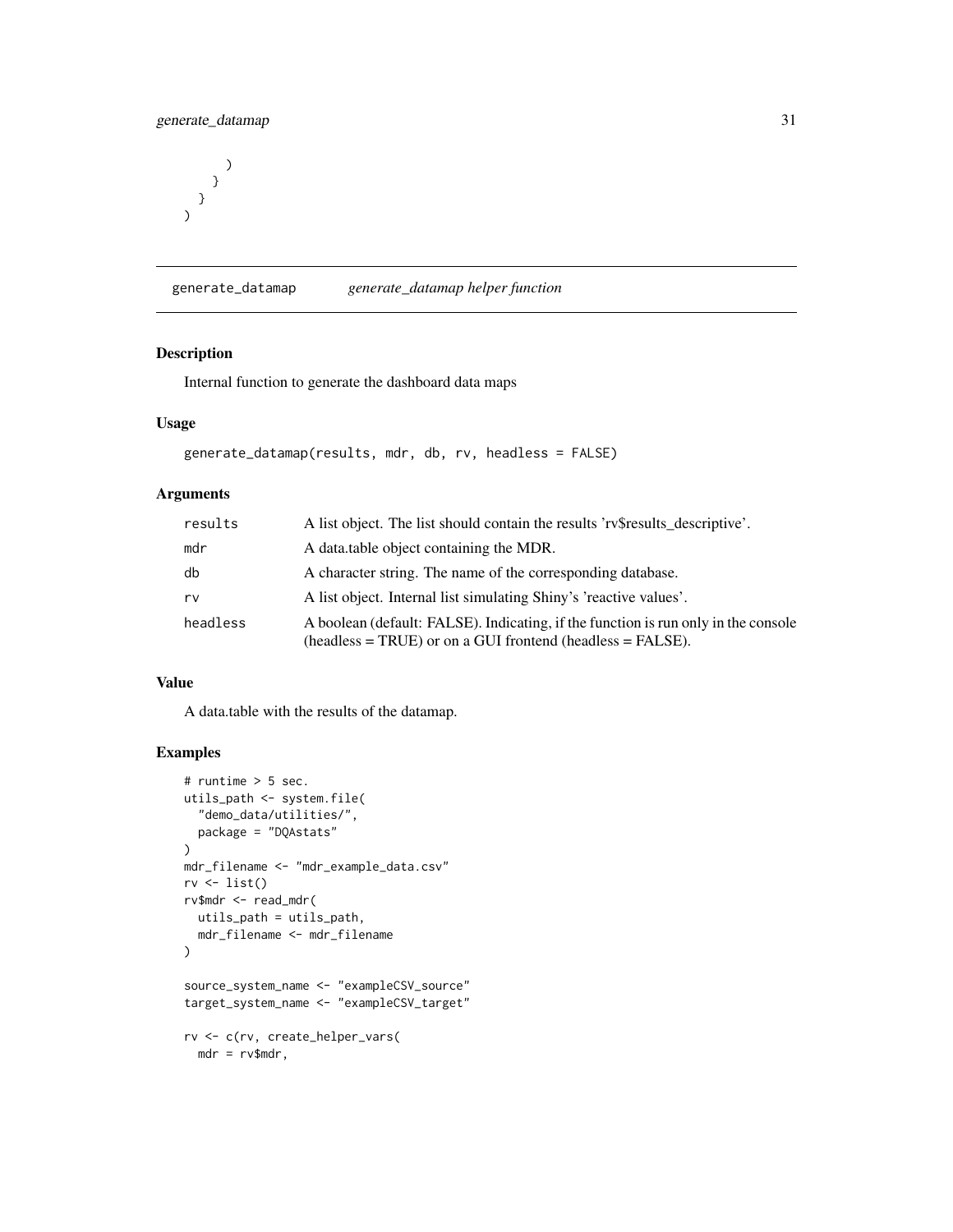```
source_db = source_system_name,
  target_db = target_system_name
))
# save source/target vars
rv$source$system_name <- source_system_name
rv$target$system_name <- target_system_name
rv$source$system_type <- "csv"
rv$target$system_type <- "csv"
rv$log$logfile_dir <- tempdir()
# set headless (without GUI, progressbars, etc.)
rv$headless <- TRUE
# set configs
demo_files <- system.file("demo_data", package = "DQAstats")
Sys.setenv("EXAMPLECSV_SOURCE_PATH" = demo_files)
Sys.setenv("EXAMPLECSV_TARGET_PATH" = demo_files)
# get configs
rv$source$settings <- DIZutils::get_config_env(
  system_name = rv$source$system_name,
  logfile_dir = rv$log$logfile_dir,
  headless = rv$headless
\lambdarv$target$settings <- DIZutils::get_config_env(
  system_name = tolower(rv$target$system_name),
  logfile_dir = rv$log$logfile_dir,
  headless = rv$headless
)
# set start_time (e.g. when clicking the 'Load Data'-button in shiny
rv$start_time <- format(Sys.time(), usetz = TRUE, tz = "CET")
# define restricting date
rv$restricting_date$use_it <- FALSE
# load source data
tempdat <- data_loading(
  rv = rv,system = rv$source,
  keys_to_test = rv$keys_source
)
rv$data_source <- tempdat$outdata
# load target data
tempdat <- data_loading(
  rv = rv,system = rv$target,
  keys_to_test = rv$keys_target
\lambdarv$data_target <- tempdat$outdata
```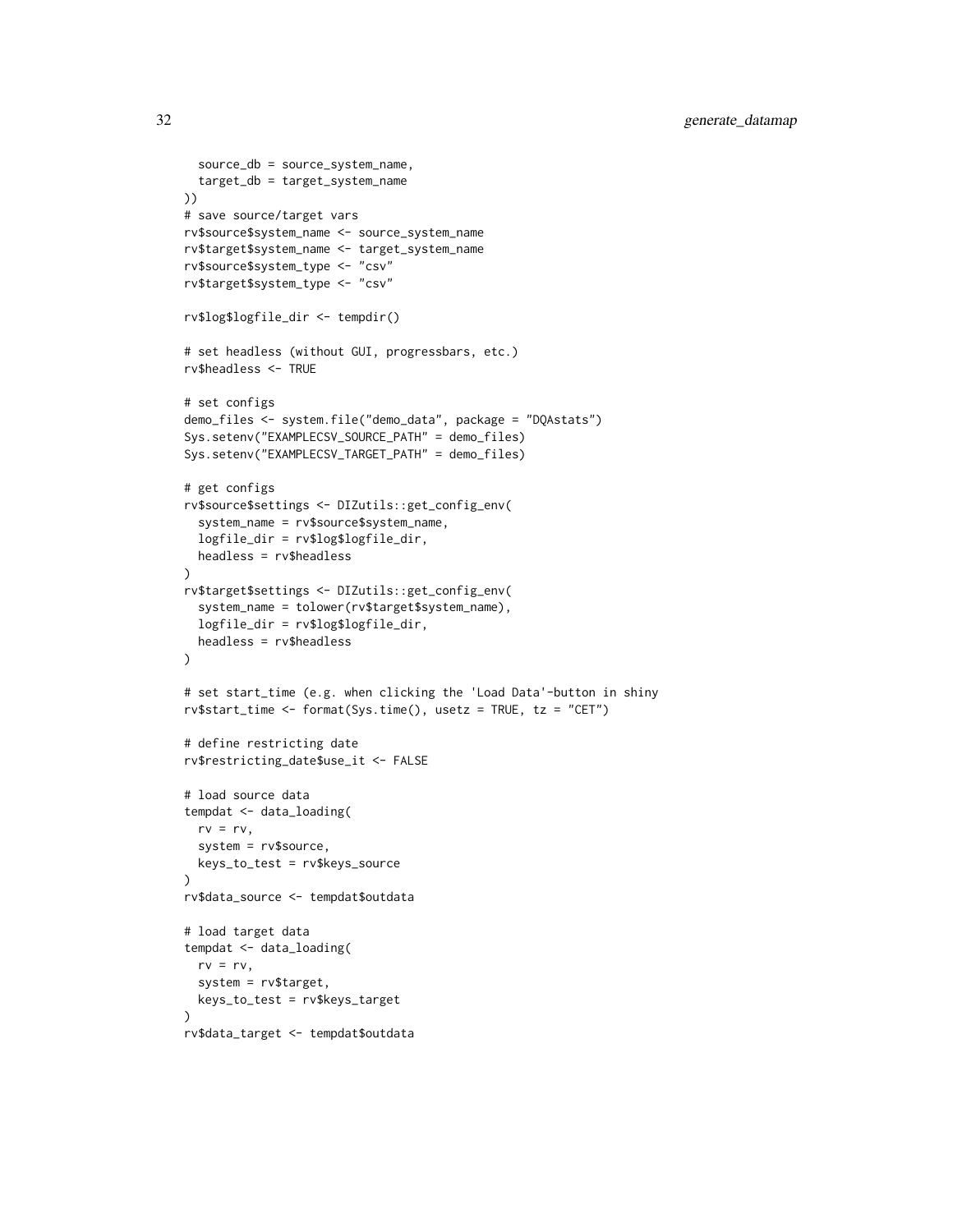```
rv$data_plausibility$atemporal <- get_atemp_plausis(
  rv = rv,atemp_vars = rv$pl$atemp_vars,
 mdr = rv$mdr,
  headless = rv$headless
\lambda# add the plausibility raw data to data_target and data_source
for (i in names(rv$data_plausibility$atemporal)) {
  for (k in c("source_data", "target_data")) {
   w <- gsub("_data", "", k)
   raw_data <- paste0("data_", w)
   rv[[raw_data]][[i]] <-
      rv$data_plausibility$atemporal[[i]][[k]][[raw_data]]
   rv$data_plausibility$atemporal[[i]][[k]][[raw_data]] <- NULL
  }
 gc()
}
# calculate descriptive results
rv$results_descriptive <- descriptive_results(
  rv = rv,
 headless = rv$headless
\mathcal{L}generate_datamap(
  results = rv$results_descriptive,
  db = rv$target$system_name,
 mdr = rv$mdr,
  rv = rv,headless = rv$headless
)
```
get\_atemp\_plausis *get\_atemp\_plausis helper function*

#### Description

Internal function to generate raw data for the 'Atemporal Plausibility' checks.

#### Usage

```
get_atemp_plausis(rv, atemp_vars, mdr, headless = FALSE)
```
#### Arguments

| rv         | A list object. Internal list simulating Shiny's 'reactive values'.        |
|------------|---------------------------------------------------------------------------|
| atemp_vars | A data table object. The object is created by create_helper_vars from the |
|            | data represented in the metadata repository.                              |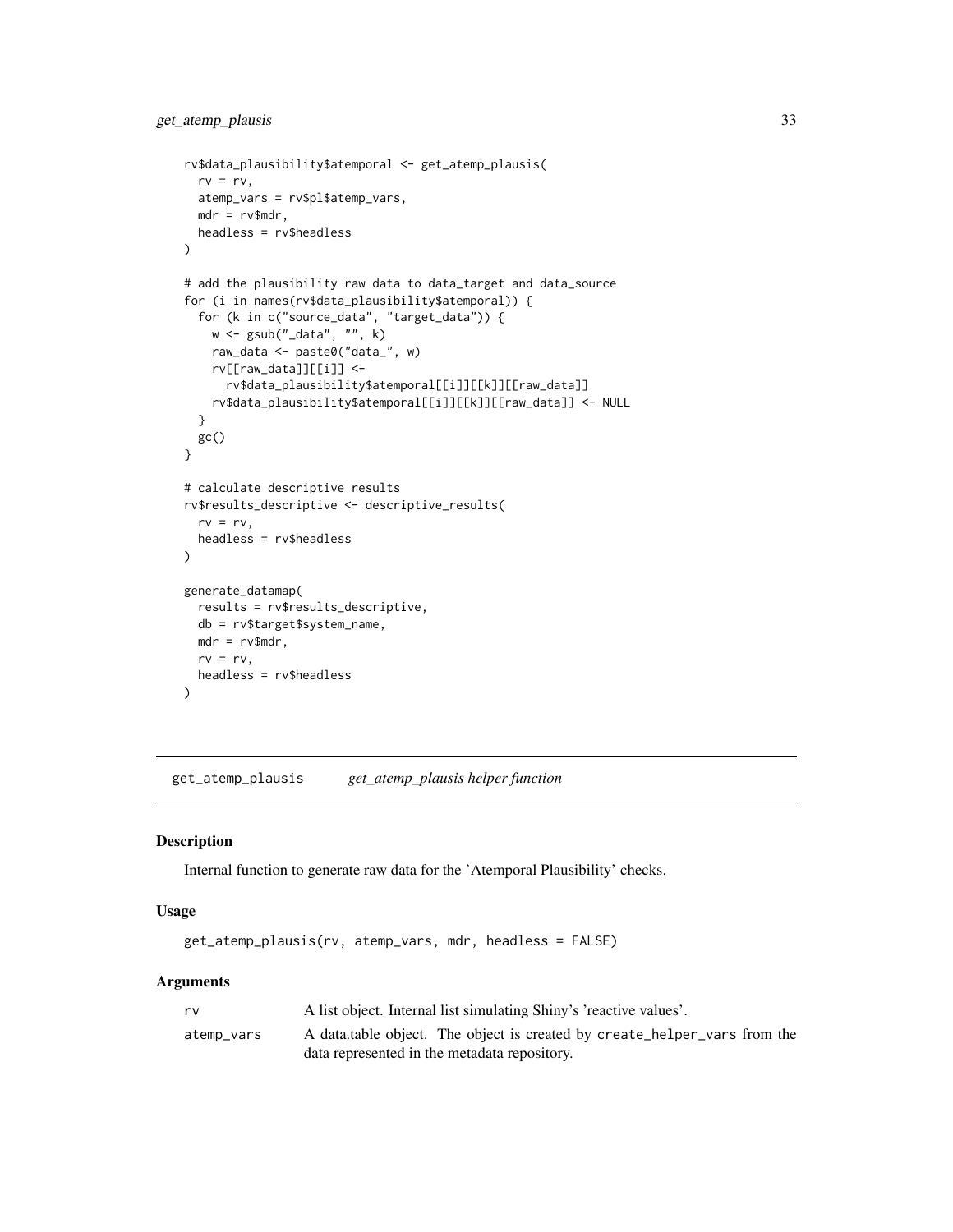| mdr      | A data table object containing the MDR.                                            |
|----------|------------------------------------------------------------------------------------|
| headless | A boolean (default: FALSE). Indicating, if the function is run only in the console |
|          | $(headless = TRUE)$ or on a GUI frontend (headless $= FALSE$ ).                    |

#### Value

A list with one entry for each atemporal plausibility check containing the raw results. Each entry contains the following (nested) list items:

source\_data A nested list with the raw plausibility check results for the source data system.

target\_data A nested list with the raw plausibility check results for the target data system.

```
utils_path <- system.file(
  "demo_data/utilities/",
  package = "DQAstats"
\lambdamdr_filename <- "mdr_example_data.csv"
rv \leftarrow list()rv$mdr <- read_mdr(
 utils_path = utils_path,
  mdr_filename = mdr_filename
)
source_system_name <- "exampleCSV_source"
target_system_name <- "exampleCSV_target"
rv <- c(rv, create_helper_vars(
 mdr = rv$mdr,
  source_db = source_system_name,
  target_db = target_system_name
))
# save source/target vars
rv$source$system_name <- source_system_name
rv$target$system_name <- target_system_name
rv$source$system_type <- "csv"
rv$target$system_type <- "csv"
rv$log$logfile_dir <- tempdir()
# set headless (without GUI, progressbars, etc.)
rv$headless <- TRUE
# set configs
demo_files <- system.file("demo_data", package = "DQAstats")
Sys.setenv("EXAMPLECSV_SOURCE_PATH" = demo_files)
Sys.setenv("EXAMPLECSV_TARGET_PATH" = demo_files)
# get configs
rv$source$settings <- DIZutils::get_config_env(
  system_name = rv$source$system_name,
```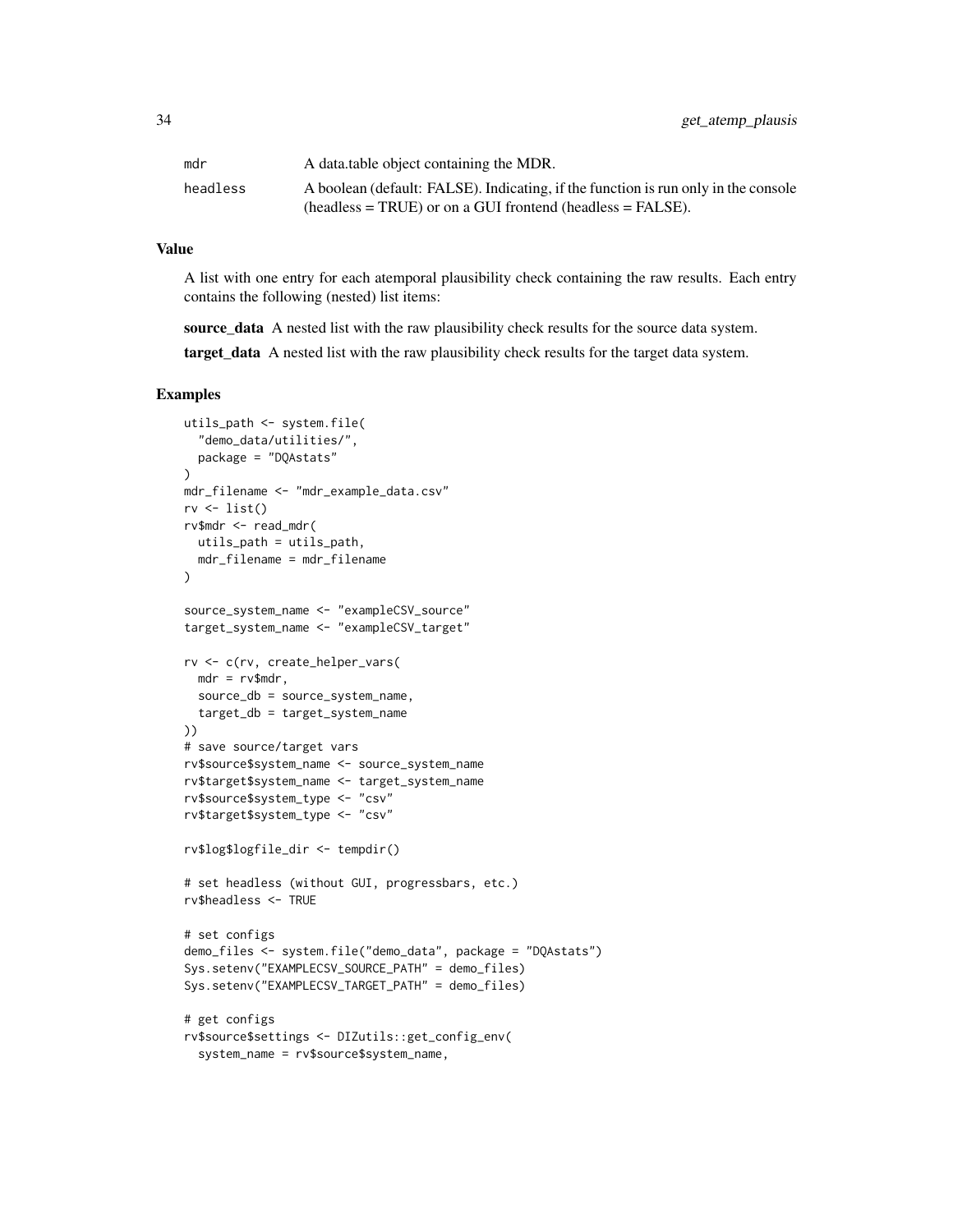```
logfile_dir = rv$log$logfile_dir,
  headless = rv$headless
)
rv$target$settings <- DIZutils::get_config_env(
  system_name = tolower(rv$target$system_name),
  logfile_dir = rv$log$logfile_dir,
  headless = rv$headless
\mathcal{L}# set start_time (e.g. when clicking the 'Load Data'-button in shiny
rv$start_time <- format(Sys.time(), usetz = TRUE, tz = "CET")
# define restricting date
rv$restricting_date$use_it <- FALSE
# load source data
tempdat <- data_loading(
  rv = rv,
  system = rv$source,
  keys_to_test = rv$keys_source
\mathcal{L}rv$data_source <- tempdat$outdata
# load target data
tempdat <- data_loading(
  rv = rv,system = rv$target,
  keys_to_test = rv$keys_target
)
rv$data_target <- tempdat$outdata
get_atemp_plausis(
  rv = rv,atemp_vars = rv$pl$atemp_vars,
  mdr = rv$mdr,
  headless = rv$headless
\lambda
```

```
get_restricting_date_info
```
*Get a formatted string containing start and end time of the date restriction applied to the data.*

# Description

See title.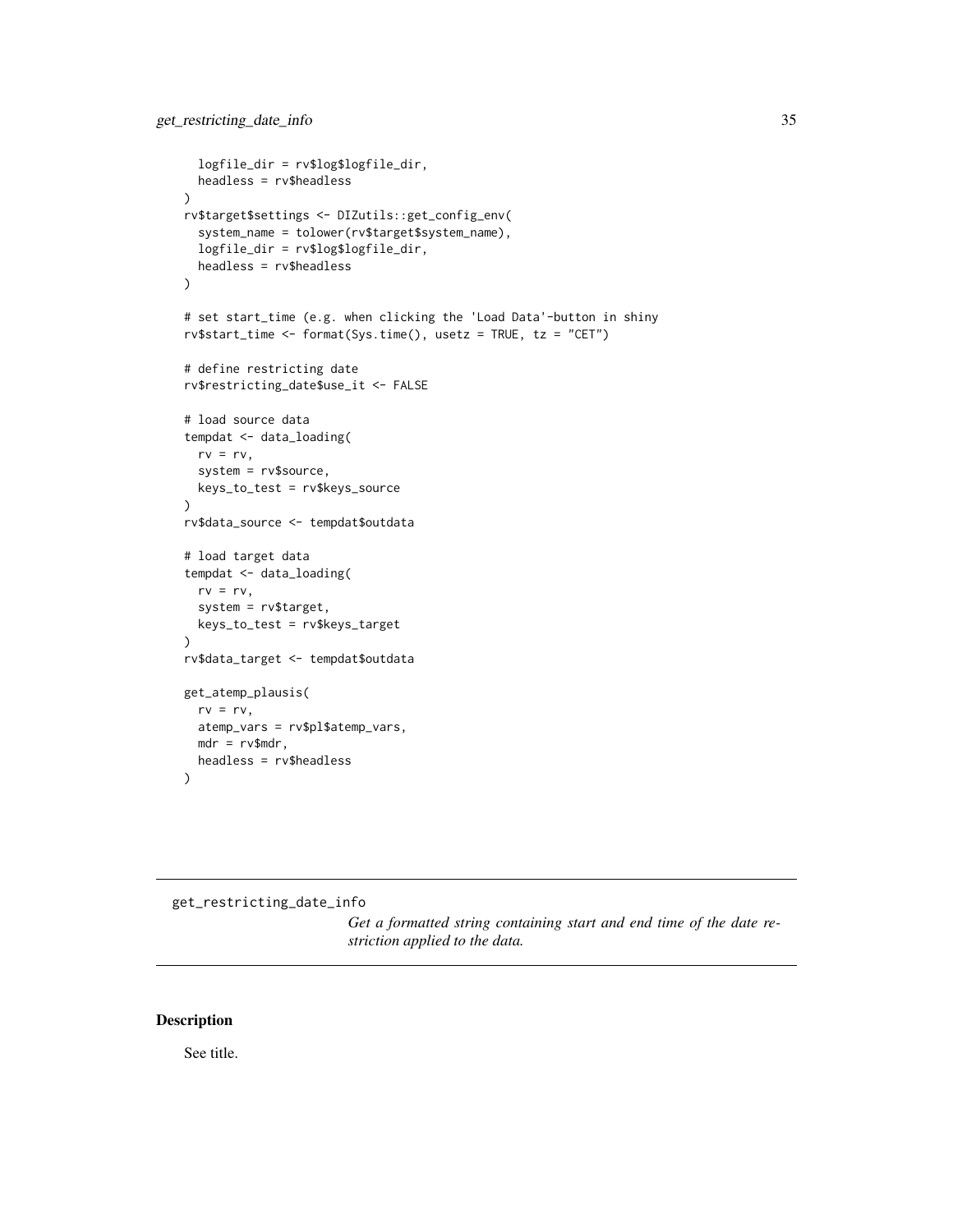# Usage

```
get_restricting_date_info(
  restricting_date,
 lang = "en",date = TRUE,time = TRUE
)
```
# Arguments

| restricting_date |                                                                                                            |
|------------------|------------------------------------------------------------------------------------------------------------|
|                  | The list applied from ry restricting date                                                                  |
| lang             | Language of the result. "de"/"en" (en $=$ default). If language is not yet imple-<br>mented, "en" is used. |
| date             | Should the date be included in the result string?                                                          |
| time             | Should the time be included in the result string?                                                          |

# Value

String containing start and end date obtained from the list of 'restricting\_date'.

is\_latex\_installed *Checks if there is a LaTeX installation available*

#### Description

Internal function to determine if a LaTeX installation is available. Used before creating/knitr-ing the PDF report.

# Usage

is\_latex\_installed(logfile\_dir = NULL, headless = TRUE)

# Arguments

| logfile_dir | The absolute path to folder where the logfile will be stored default ('tempdir()'). |
|-------------|-------------------------------------------------------------------------------------|
| headless    | A boolean (default: FALSE). Indicating, if the function is run only in the console  |
|             | $(headless = TRUE)$ or on a GUI frontend (headless = FALSE).                        |

# Value

TRUE if there is a LaTeX installation, FALSE if not.

# Examples

is\_latex\_installed()

<span id="page-35-0"></span>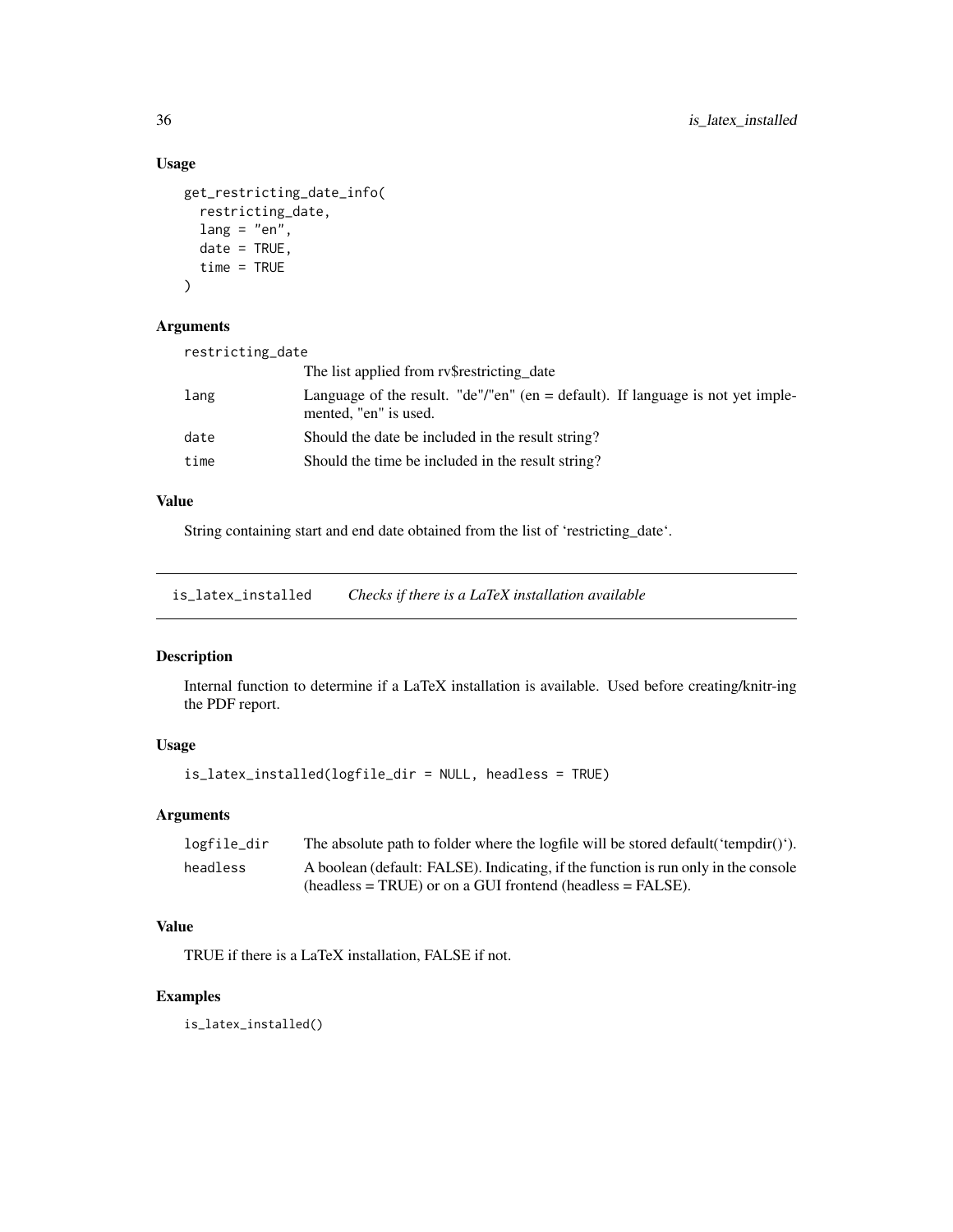<span id="page-36-0"></span>

# Description

Internal function to load the data from CSV files.

# Usage

load\_csv(rv, keys\_to\_test, headless = FALSE, system)

# Arguments

| rv           | A list object. Internal list simulating Shiny's 'reactive values'.                                                                                 |
|--------------|----------------------------------------------------------------------------------------------------------------------------------------------------|
| keys_to_test | A vector containing the names (keys) of the variables to test.                                                                                     |
| headless     | A boolean (default: FALSE). Indicating, if the function is run only in the console<br>$(headless = TRUE)$ or on a GUI frontend (headless = FALSE). |
| system       | The system object ry\$system                                                                                                                       |

# Value

A list with data.tables for each unique CSV file as defined in the 'source\_system\_table' field of the MDR.

load\_database *load\_database helper function*

# Description

Internal function to load the data from SQL databases.

# Usage

```
load_database(
  rv,
  sql_statements,
  db_con,
 keys_to_test,
  db_name,
 headless = FALSE,
  db_type
)
```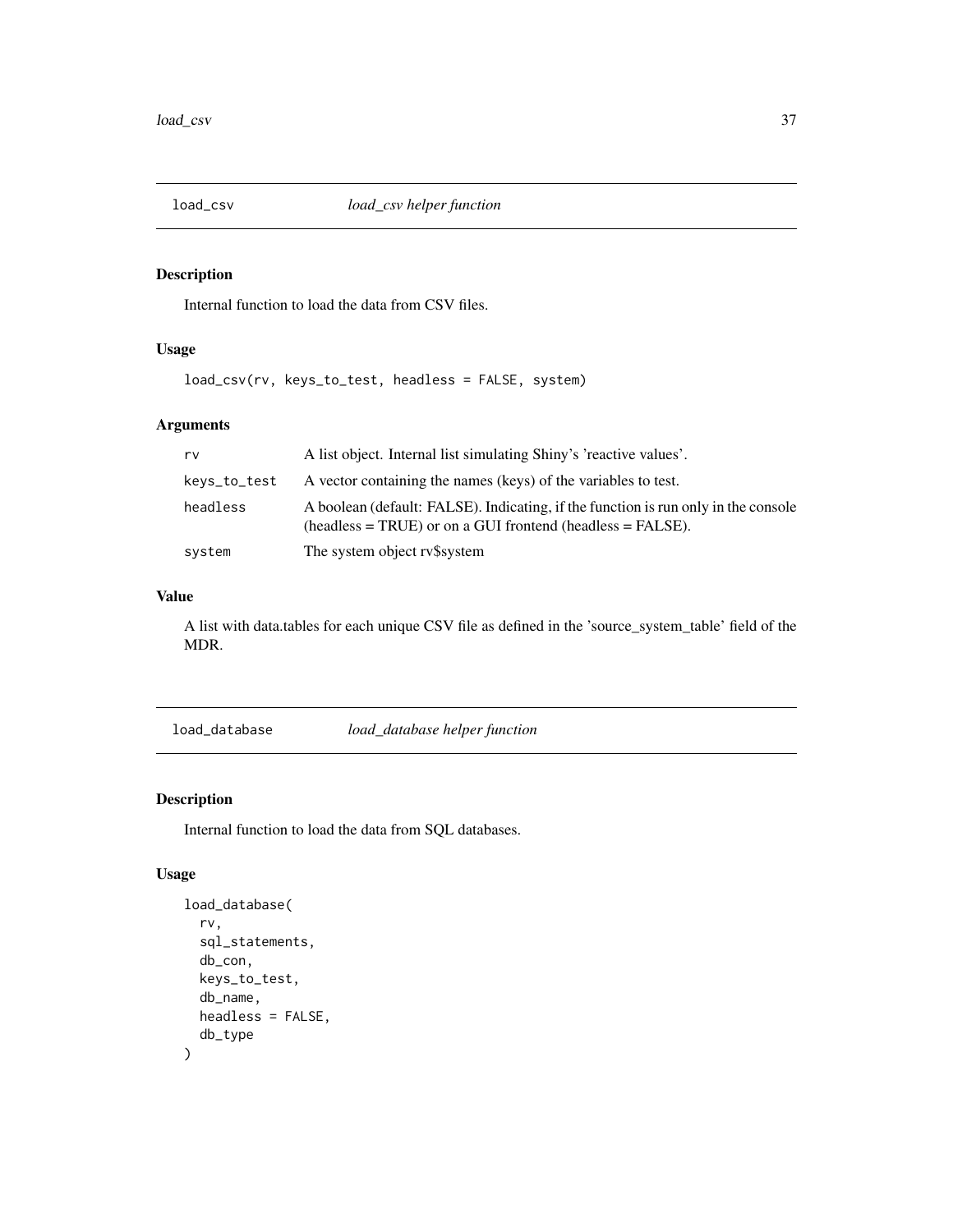# Arguments

| rv           | A list object. Internal list simulating Shiny's 'reactive values'.                                                                              |
|--------------|-------------------------------------------------------------------------------------------------------------------------------------------------|
|              | sql_statements The SQL-Statement-object                                                                                                         |
| db_con       | The connection-socket                                                                                                                           |
| keys_to_test | A vector containing the names (keys) of the variables to test.                                                                                  |
| db_name      | The database name                                                                                                                               |
| headless     | A boolean (default: FALSE). Indicating, if the function is run only in the console<br>$(heads = TRUE)$ or on a GUI frontend $(heads = FALSE)$ . |
| db_type      | The database type (postgres/oracle)                                                                                                             |
|              |                                                                                                                                                 |

# Value

A list with a data.table for each data element as defined in the in the MDR.

load\_sqls *load\_sqls helper function*

# Description

Internal function to load the SQL statements.

# Usage

```
load_sqls(utils_path, db)
```
# Arguments

| utils path | A character string. The path to the utils-folder, containing the required app |
|------------|-------------------------------------------------------------------------------|
|            | utilities like the MDR and the settings folder.                               |
| db         | A character string. The name of the corresponding database.                   |

| parallel | parallel helper function |  |
|----------|--------------------------|--|
|          |                          |  |

# Description

Internal function to initialize the parallel backend.

# Usage

```
parallel(parallel, logfile_dir, ncores)
```
<span id="page-37-0"></span>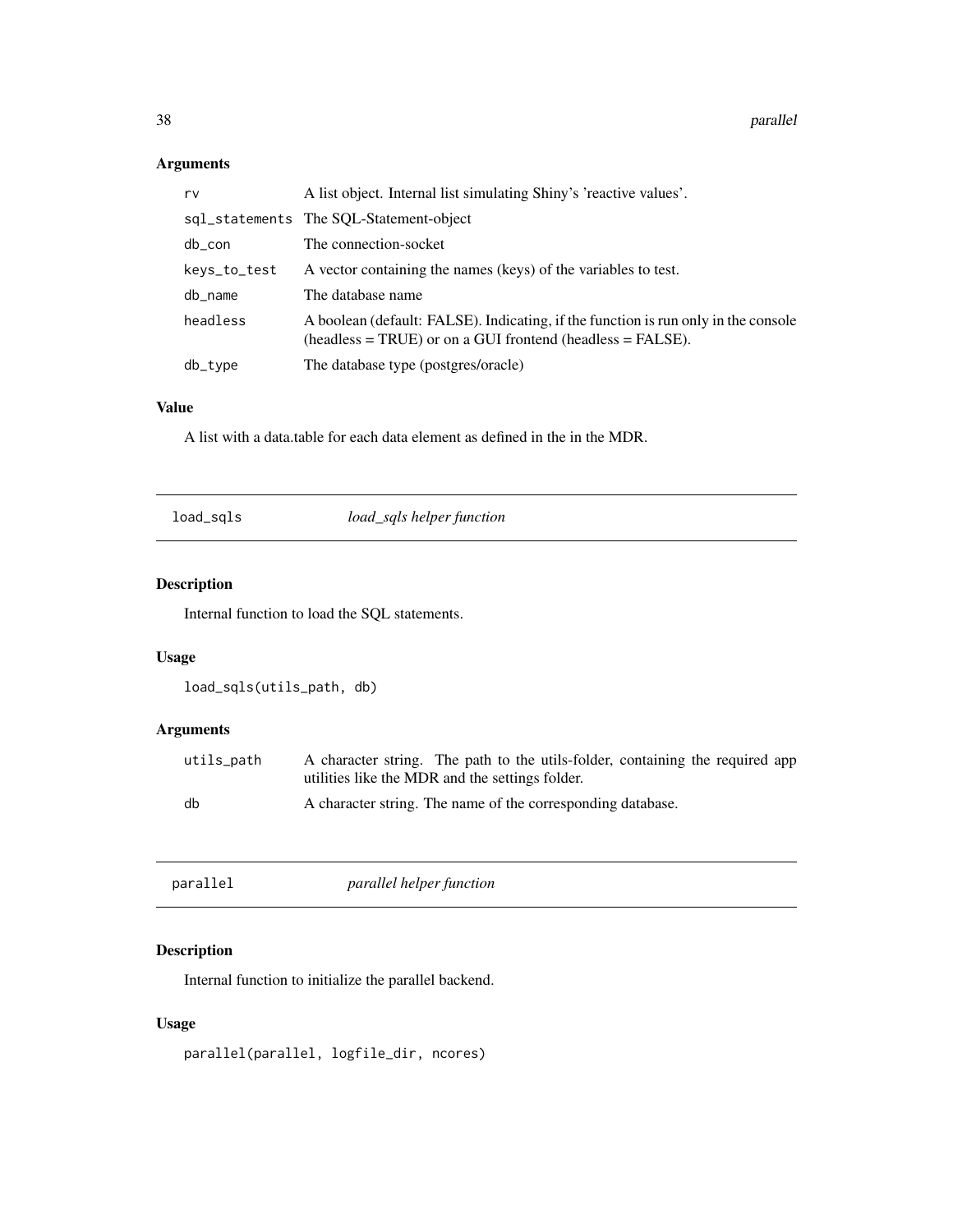#### <span id="page-38-0"></span>read\_mdr 39

# Arguments

| parallel    | A boolean. If TRUE, initializing a 'future::plan()' for running the code (default:<br>FALSE).                                                   |
|-------------|-------------------------------------------------------------------------------------------------------------------------------------------------|
| logfile_dir | The absolute path to folder where the logfile will be stored default ('tempdir()').                                                             |
| ncores      | A integer. The number of cores to use. Caution: you would probably like to<br>choose a low number when operating on large datasets. Default: 2. |

# Value

No return value. Depending on the specified arguments, this function enables a parallel backend for faster computations.

#### Examples

parallel(parallel = FALSE, logfile\_dir = tempdir(), ncores = 1)

read\_mdr *read\_mdr helper function*

# Description

Internal function to read the meta data repository (MDR).

#### Usage

read\_mdr(utils\_path = NULL, mdr\_filename = "mdr.csv")

# Arguments

| utils path   | A character string. The path to the utils-folder, containing the required app<br>utilities like the MDR and the settings folder. |
|--------------|----------------------------------------------------------------------------------------------------------------------------------|
| mdr filename | A character string. The filename of your meta data repository (default: 'mdr.csv').                                              |

#### Value

A data.table containing the metadata repository which is imported from the CSV file provided with 'utils\_path/MDR/mdr\_filename'.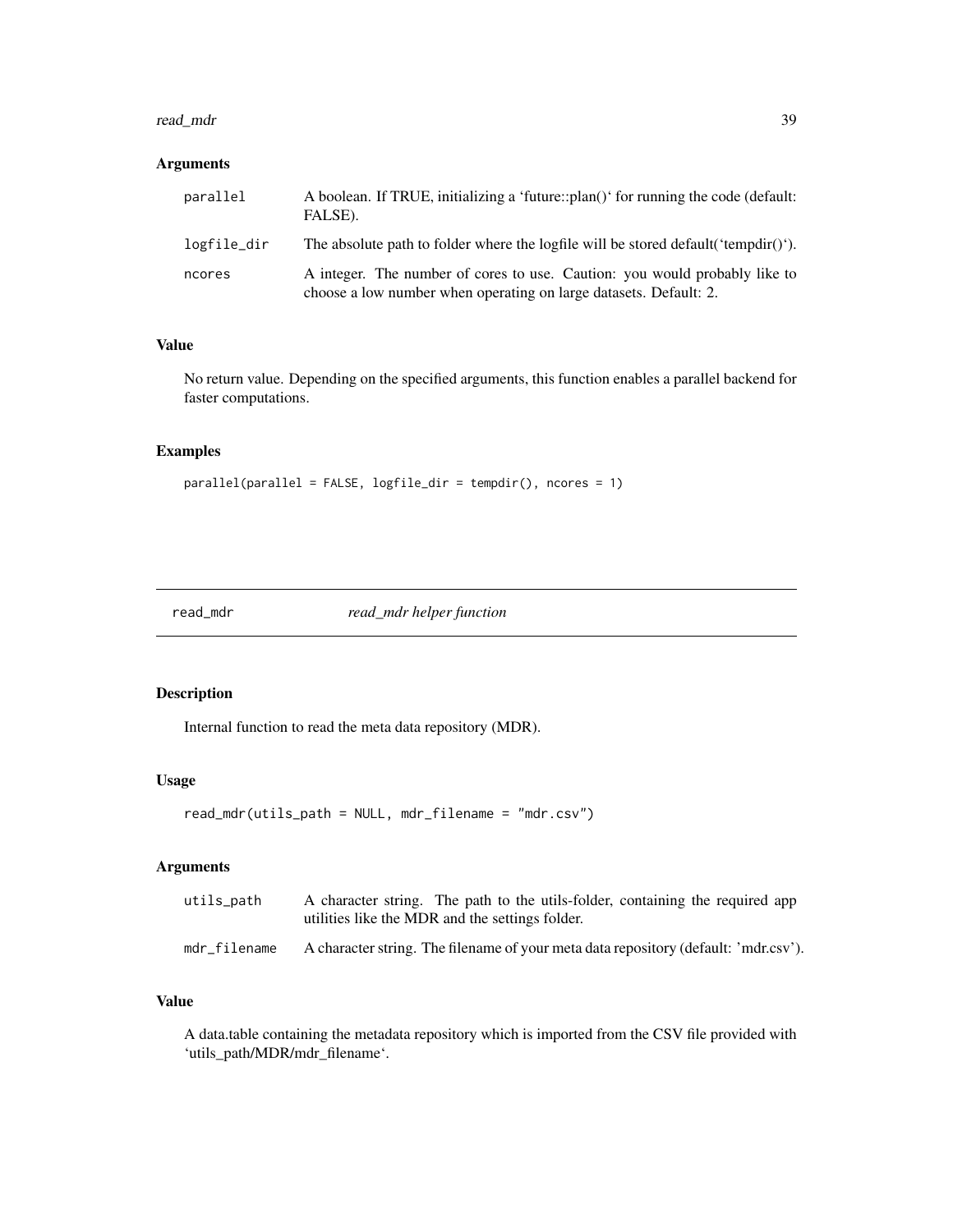### Examples

```
utils_path <- system.file(
  "demo_data/utilities/",
  package = "DQAstats"
\lambdamdr_filename <- "mdr_example_data.csv"
mdr <- read_mdr(
  utils_path = utils_path,
  mdr_filename = mdr_filename
)
```
reduce\_cat *reduce\_cat helper function*

# Description

Internal function to reduce categorical variables to a maximum of values to be displayed.

#### Usage

```
reduce_cat(data, levellimit = 25)
```
#### Arguments

| data       | A list object. The object 'rv\$results_descriptive'.                          |
|------------|-------------------------------------------------------------------------------|
| levellimit | An integer value. The number of maximum values to be displayed (default: 25). |

#### Value

A data.table with the data quality assessment results for categorical dataelements that are reduced to the maximum number of levels specified with 'levellimit'.

```
utils_path <- system.file(
  "demo_data/utilities/",
  package = "DQAstats"
\lambdamdr_filename <- "mdr_example_data.csv"
rv <- list()
rv$mdr <- read_mdr(
  utils_path = utils_path,
  mdr_filename <- mdr_filename
)
source_system_name <- "exampleCSV_source"
target_system_name <- "exampleCSV_target"
```
<span id="page-39-0"></span>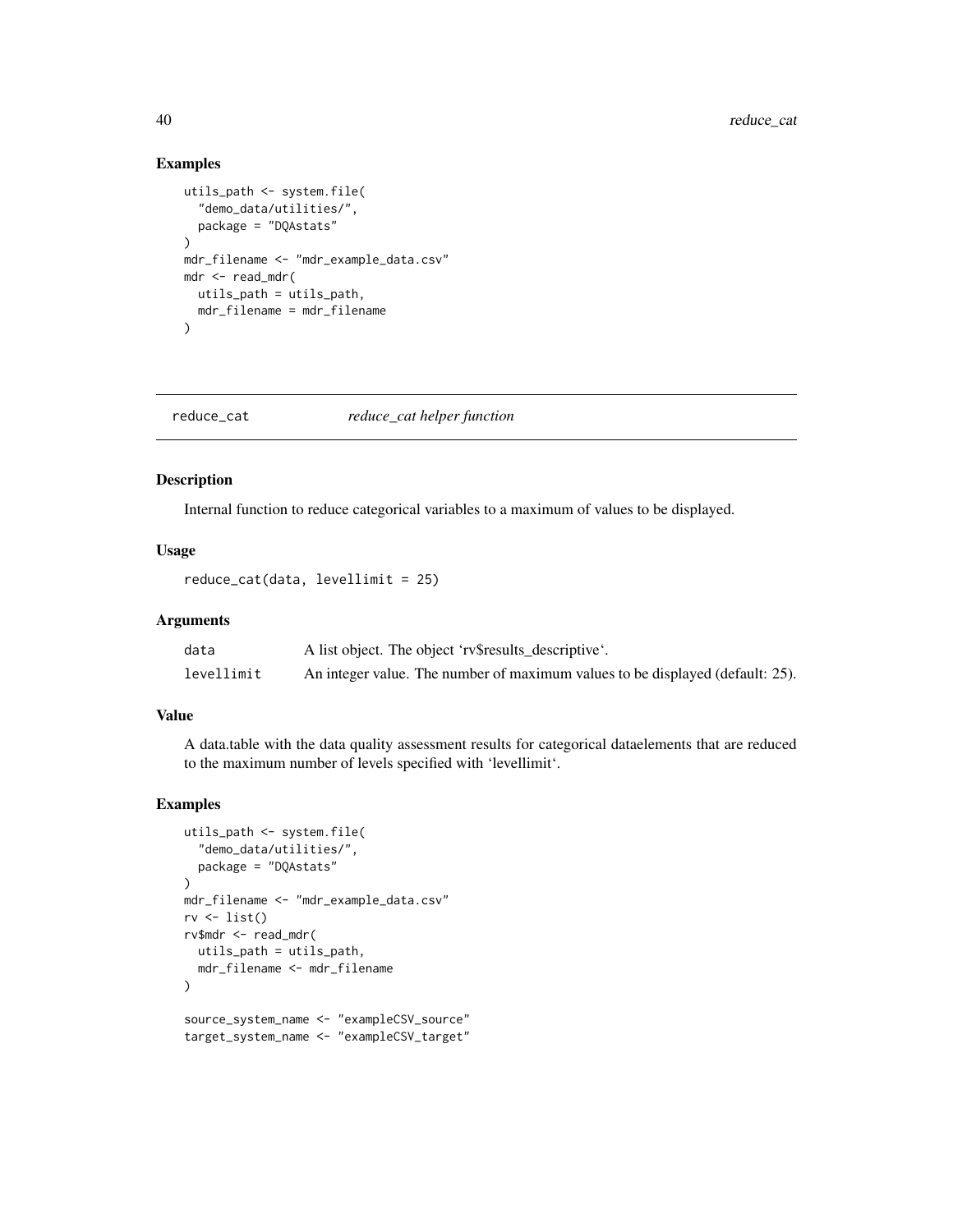# reduce\_cat 41

```
rv <- c(rv, create_helper_vars(
 mdr = rv$mdr,
  source_db = source_system_name,
  target_db = target_system_name
))
# save source/target vars
rv$source$system_name <- source_system_name
rv$target$system_name <- target_system_name
rv$source$system_type <- "csv"
rv$target$system_type <- "csv"
rv$log$logfile_dir <- tempdir()
# set headless (without GUI, progressbars, etc.)
rv$headless <- TRUE
# set configs
demo_files <- system.file("demo_data", package = "DQAstats")
Sys.setenv("EXAMPLECSV_SOURCE_PATH" = demo_files)
Sys.setenv("EXAMPLECSV_TARGET_PATH" = demo_files)
# get configs
rv$source$settings <- DIZutils::get_config_env(
  system_name = rv$source$system_name,
  logfile_dir = rv$log$logfile_dir,
  headless = rv$headless
\lambdarv$target$settings <- DIZutils::get_config_env(
  system_name = tolower(rv$target$system_name),
  logfile_dir = rv$log$logfile_dir,
  headless = rv$headless
\lambda# set start_time (e.g. when clicking the 'Load Data'-button in shiny
rv$start_time <- format(Sys.time(), usetz = TRUE, tz = "CET")
# define restricting date
rv$restricting_date$use_it <- FALSE
# load source data
tempdat <- data_loading(
  rv = rv,
  system = rv$source,
  keys_to_test = rv$keys_source
\lambdarv$data_source <- tempdat$outdata
# load target data
tempdat <- data_loading(
  rv = rv,system = rv$target,
  keys_to_test = rv$keys_target
\lambda
```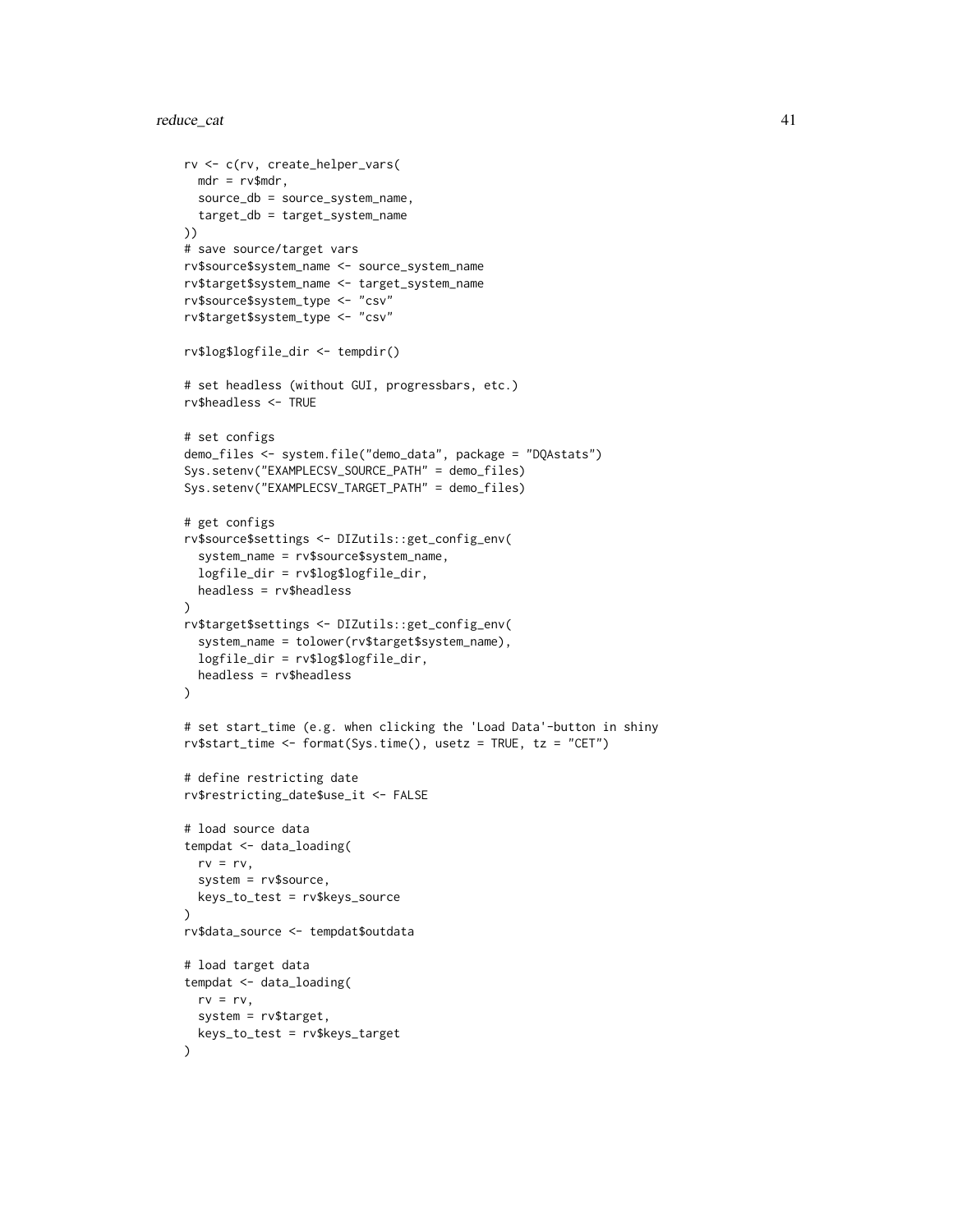```
rv$data_target <- tempdat$outdata
rv$data_plausibility$atemporal <- get_atemp_plausis(
 rv = rv,atemp_vars = rv$pl$atemp_vars,
 mdr = rv$mdr,
 headless = rv$headless
\mathcal{L}# add the plausibility raw data to data_target and data_source
for (i in names(rv$data_plausibility$atemporal)) {
  for (k in c("source_data", "target_data")) {
    w \leftarrow \text{gsub}("data", "", k)raw_data <- paste0("data_", w)
    rv[[raw_data]][[i]] <-
      rv$data_plausibility$atemporal[[i]][[k]][[raw_data]]
    rv$data_plausibility$atemporal[[i]][[k]][[raw_data]] <- NULL
  }
 gc()
}
# calculate descriptive results
rv$results_descriptive <- descriptive_results(
  rv = rv,headless = rv$headless
\mathcal{L}reduce_cat(
  data = rv$results_descriptive,
  levellimit = 25
)
```
test\_csv *test\_csv helper function*

#### Description

Internal function to test and get the database connection of the source data system.

#### Usage

```
test_csv(settings, source_db, mdr, headless = FALSE, logfile_dir)
```
#### Arguments

| settings  | A list object containing the database settings.                               |
|-----------|-------------------------------------------------------------------------------|
| source db | A character string. The name of the source database. This string must be con- |
|           | form with the corresponding config section in the config.yml-file.            |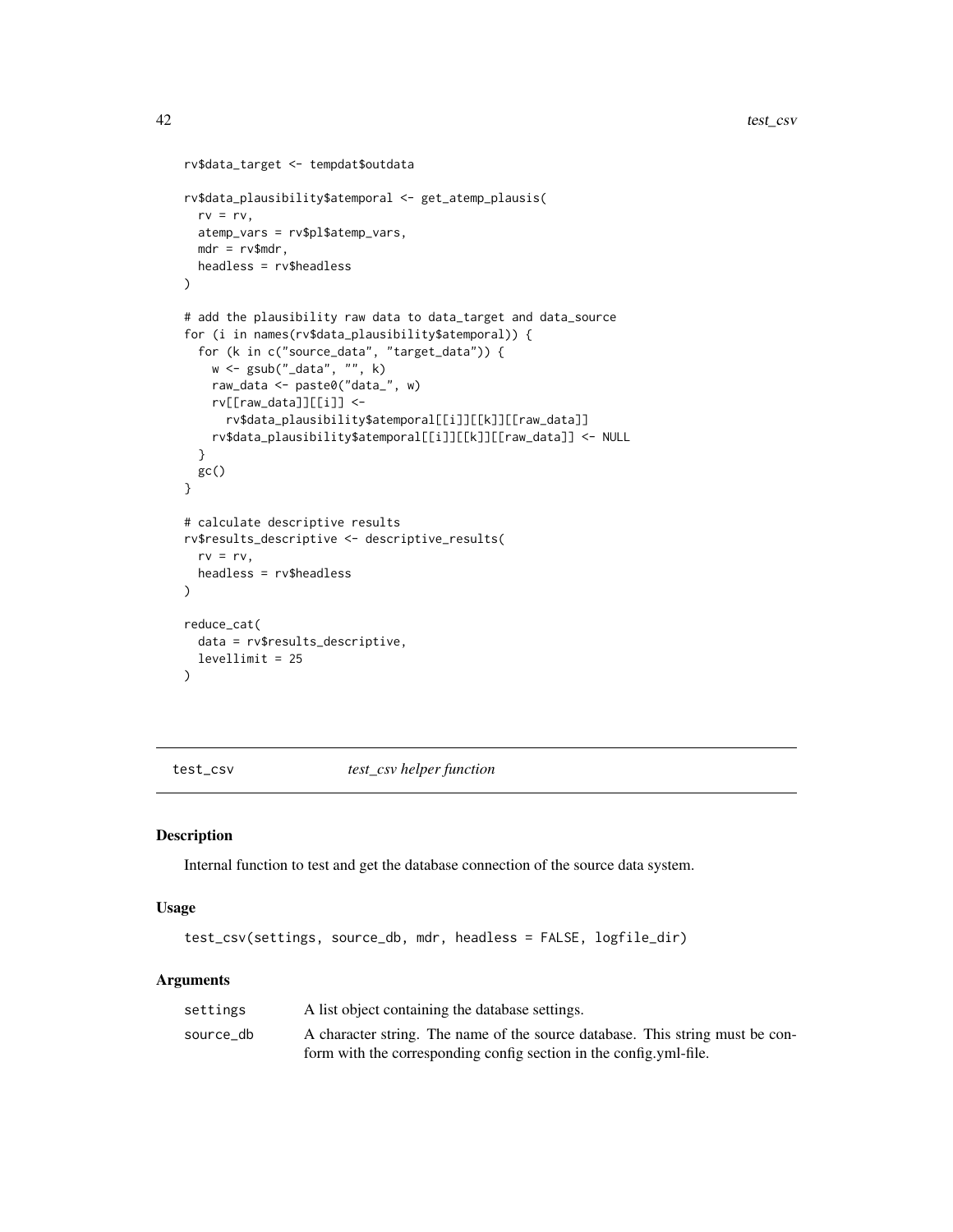<span id="page-42-0"></span>

| mdr         | A data table object containing the MDR.                                                                                                            |
|-------------|----------------------------------------------------------------------------------------------------------------------------------------------------|
| headless    | A boolean (default: FALSE). Indicating, if the function is run only in the console<br>$(headless = TRUE)$ or on a GUI frontend (headless = FALSE). |
| logfile_dir | The absolute path to folder where the logfile will be stored default ('tempdir()').                                                                |

# Value

A boolean indicating if the CSV files specified in the metadata repository are found in the specified locations.

### Examples

```
utils_path <- system.file(
  "demo_data/utilities/",
  package = "DQAstats"
)
mdr_filename <- "mdr_example_data.csv"
mdr <- read_mdr(
 utils_path = utils_path,
 mdr_filename = mdr_filename
)
source_system_name <- "exampleCSV_source"
target_system_name <- "exampleCSV_target"
DIZtools::cleanup_old_logfile(logfile_dir = tempdir())
settings <- DIZutils::get_config_env(
  system_name = source_system_name,
  logfile_dir = tempdir(),
  headless = TRUE
)
test_csv(
  settings = settings,
  source_db = source_system_name,
 mdr = mdr,
 headless = TRUE,
  logfile_dir = tempdir()
\lambda
```
uniq\_plausi\_results *uniq\_plausi\_results helper function*

#### Description

Internal function to generate the results of the 'Uniqueness Plausibility' checks.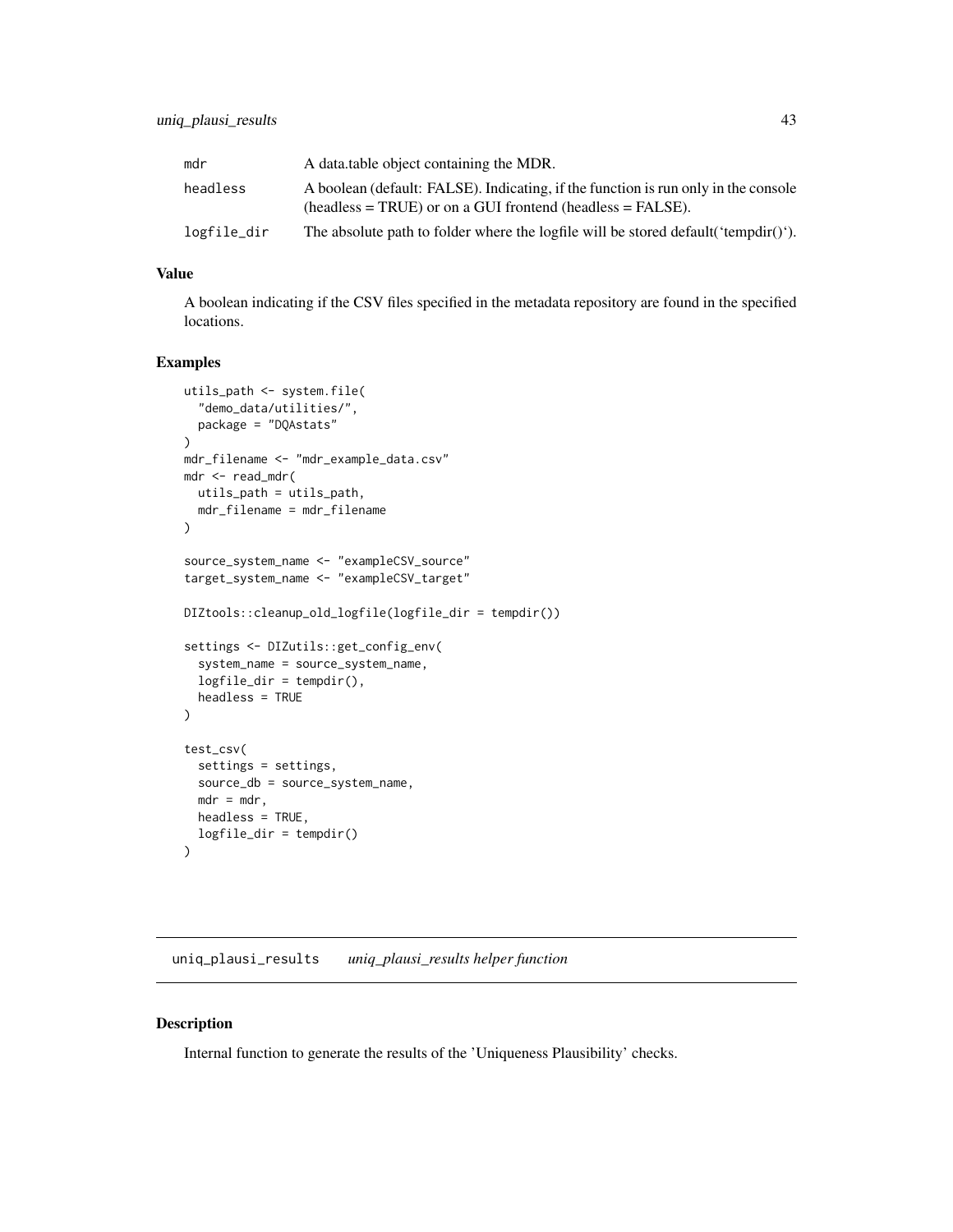#### Usage

```
uniq_plausi_results(rv, uniq_vars, mdr, headless = FALSE)
```
#### Arguments

| rv        | A list object. Internal list simulating Shiny's 'reactive values'.                                                                                 |
|-----------|----------------------------------------------------------------------------------------------------------------------------------------------------|
| uniq_vars | A data table object. The object is created by create_helper_vars from the<br>data represented in the metadata repository.                          |
| mdr       | A data.table object containing the MDR.                                                                                                            |
| headless  | A boolean (default: FALSE). Indicating, if the function is run only in the console<br>$(headless = TRUE)$ or on a GUI frontend (headless = FALSE). |

#### Value

A list with one entry for each uniqueness plausibility check containing the results. Each entry contains the following (nested) list items:

description A character with the description of the plausibility check.

- source\_data A nested list with the uniqueness plausibility check results for the source data system with the values 'message' and 'error'.
- target\_data A nested list with the uniqueness plausibility check results for the target data system with the values 'message' and 'error'.

```
# runtime > 5 sec.
utils_path <- system.file(
  "demo_data/utilities/",
  package = "DQAstats"
\lambdamdr_filename <- "mdr_example_data.csv"
rv \leftarrow list()rv$mdr <- read_mdr(
 utils_path = utils_path,
  mdr_filename <- mdr_filename
)
source_system_name <- "exampleCSV_source"
target_system_name <- "exampleCSV_target"
rv <- c(rv, create_helper_vars(
  mdr = rv$mdr,source_db = source_system_name,
  target_db = target_system_name
))
# save source/target vars
rv$source$system_name <- source_system_name
rv$target$system_name <- target_system_name
rv$source$system_type <- "csv"
```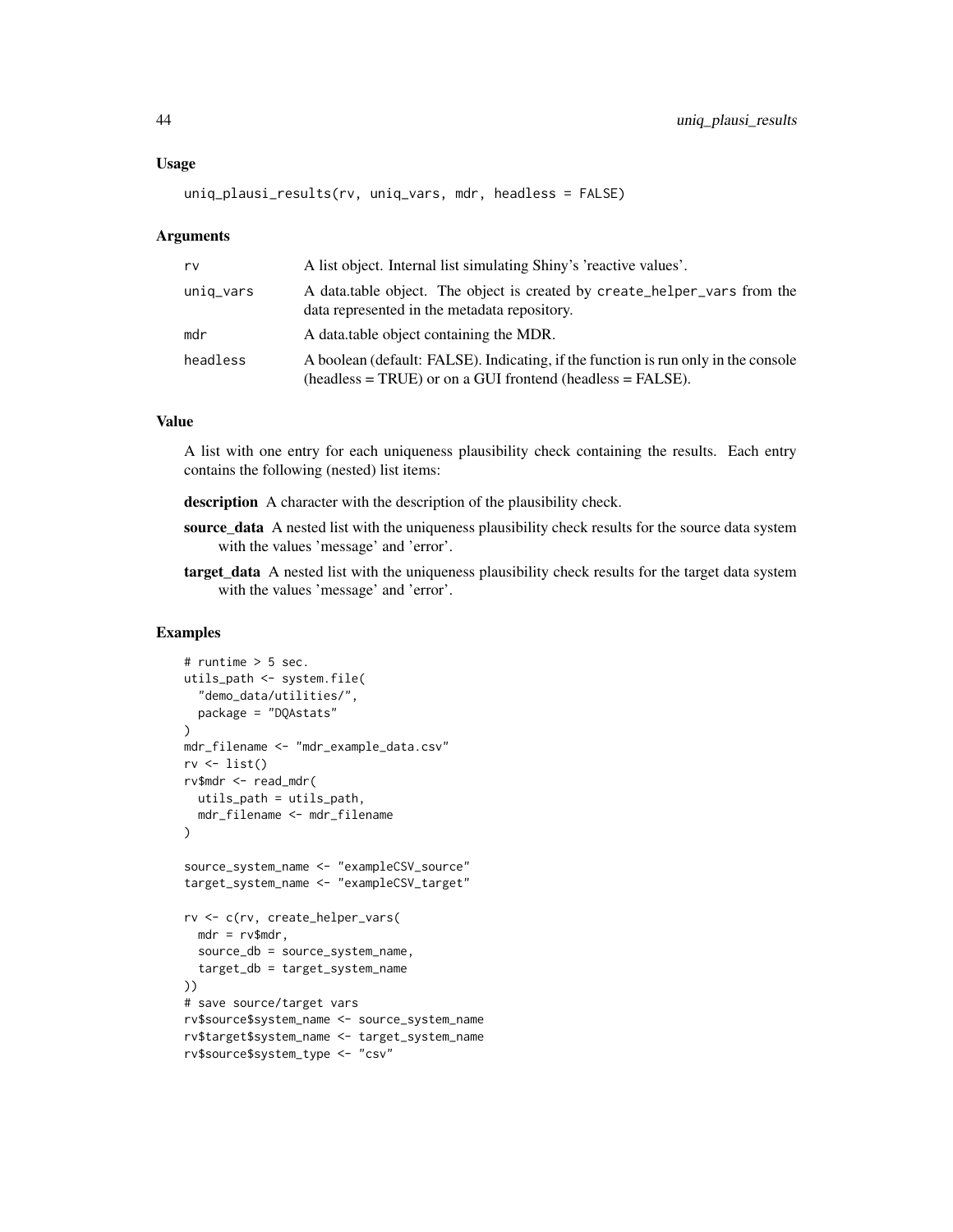```
rv$target$system_type <- "csv"
rv$log$logfile_dir <- tempdir()
# set headless (without GUI, progressbars, etc.)
rv$headless <- TRUE
# set configs
demo_files <- system.file("demo_data", package = "DQAstats")
Sys.setenv("EXAMPLECSV_SOURCE_PATH" = demo_files)
Sys.setenv("EXAMPLECSV_TARGET_PATH" = demo_files)
# get configs
rv$source$settings <- DIZutils::get_config_env(
  system_name = rv$source$system_name,
  logfile_dir = rv$log$logfile_dir,
 headless = rv$headless
)
rv$target$settings <- DIZutils::get_config_env(
  system_name = tolower(rv$target$system_name),
  logfile_dir = rv$log$logfile_dir,
  headless = rv$headless
\lambda# set start_time (e.g. when clicking the 'Load Data'-button in shiny
rv$start_time <- format(Sys.time(), usetz = TRUE, tz = "CET")
# define restricting date
rv$restricting_date$use_it <- FALSE
# load source data
tempdat <- data_loading(
 rv = rv,system = rv$source,
  keys_to_test = rv$keys_source
\lambdarv$data_source <- tempdat$outdata
# load target data
tempdat <- data_loading(
  rv = rv,system = rv$target,
  keys_to_test = rv$keys_target
)
rv$data_target <- tempdat$outdata
rv$data_plausibility$atemporal <- get_atemp_plausis(
  rv = rv,atemp_vars = rv$pl$atemp_vars,
 mdr = rv$mdr,
  headless = rv$headless
)
```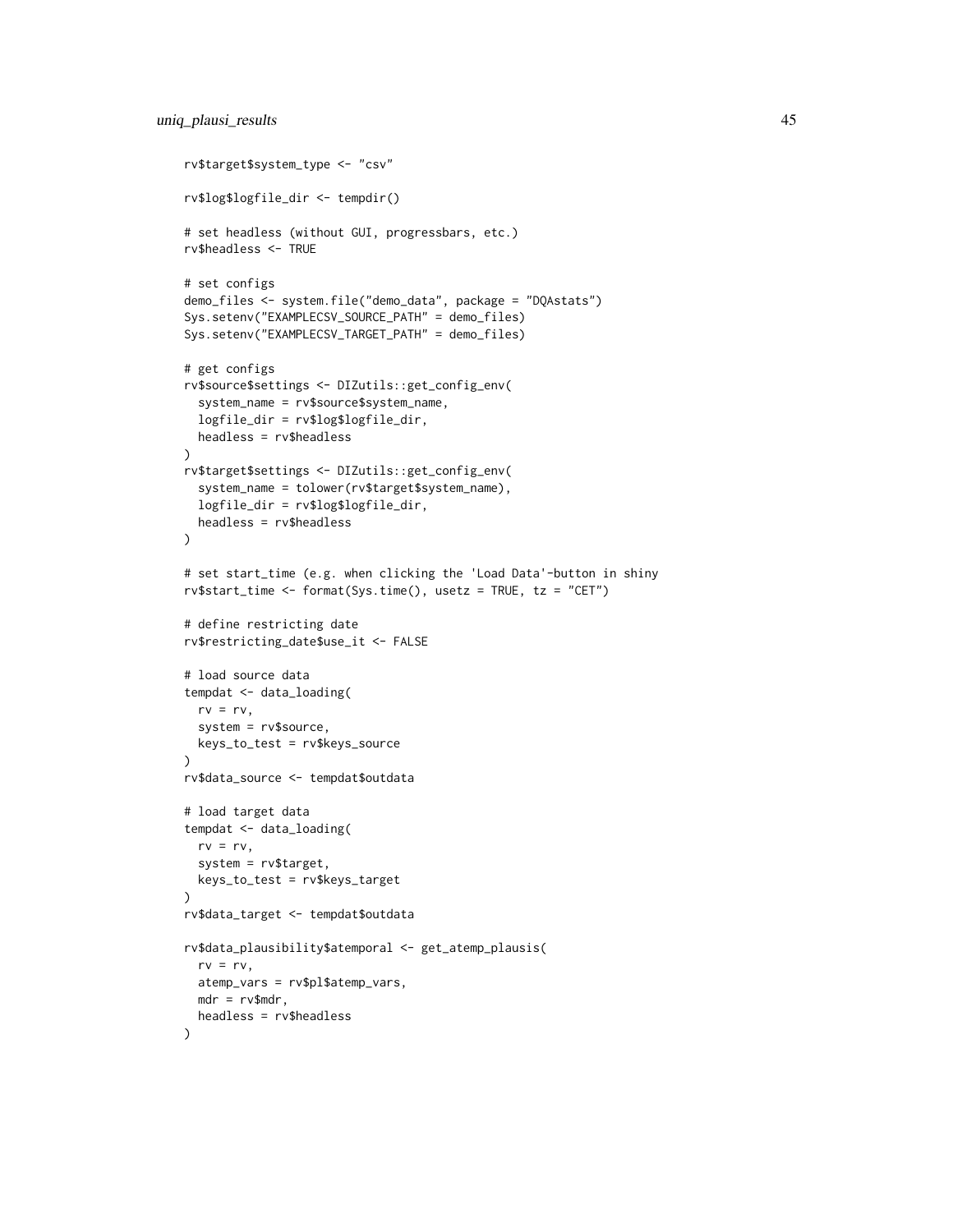```
# add the plausibility raw data to data_target and data_source
for (i in names(rv$data_plausibility$atemporal)) {
  for (k in c("source_data", "target_data")) {
   w <- gsub("_data", "", k)
   raw_data <- paste0("data_", w)
   rv[[raw_data]][[i]] <-
      rv$data_plausibility$atemporal[[i]][[k]][[raw_data]]
   rv$data_plausibility$atemporal[[i]][[k]][[raw_data]] <- NULL
  }
  gc()
}
# calculate descriptive results
rv$results_descriptive <- descriptive_results(
  rv = rv,headless = rv$headless
)
# calculate unique plausibilites
uniq_plausi_results(
  rv = rv,
 uniq_vars = rv$pl$uniq_vars,
 mdr = rv$mdr,
  headless = rv$headless
\mathcal{L}
```
value\_conformance *value\_conformance helper function*

# Description

Internal function to perform value conformance checks.

#### Usage

```
value_conformance(rv, results, scope, headless = FALSE, logfile_dir)
```
#### Arguments

| rv          | A list object. Internal list simulating Shiny's 'reactive values'.                                                                                 |
|-------------|----------------------------------------------------------------------------------------------------------------------------------------------------|
| results     | A list object. The list should contain the results of either 'rv\$results_descriptive'<br>or 'rv\$results_plausibility_atemporal'.                 |
| scope       | A character. Either "plausibility" or "descriptive".                                                                                               |
| headless    | A boolean (default: FALSE). Indicating, if the function is run only in the console<br>$(headless = TRUE)$ or on a GUI frontend (headless = FALSE). |
| logfile_dir | The absolute path to folder where the logfile will be stored default ('tempdir()').                                                                |

<span id="page-45-0"></span>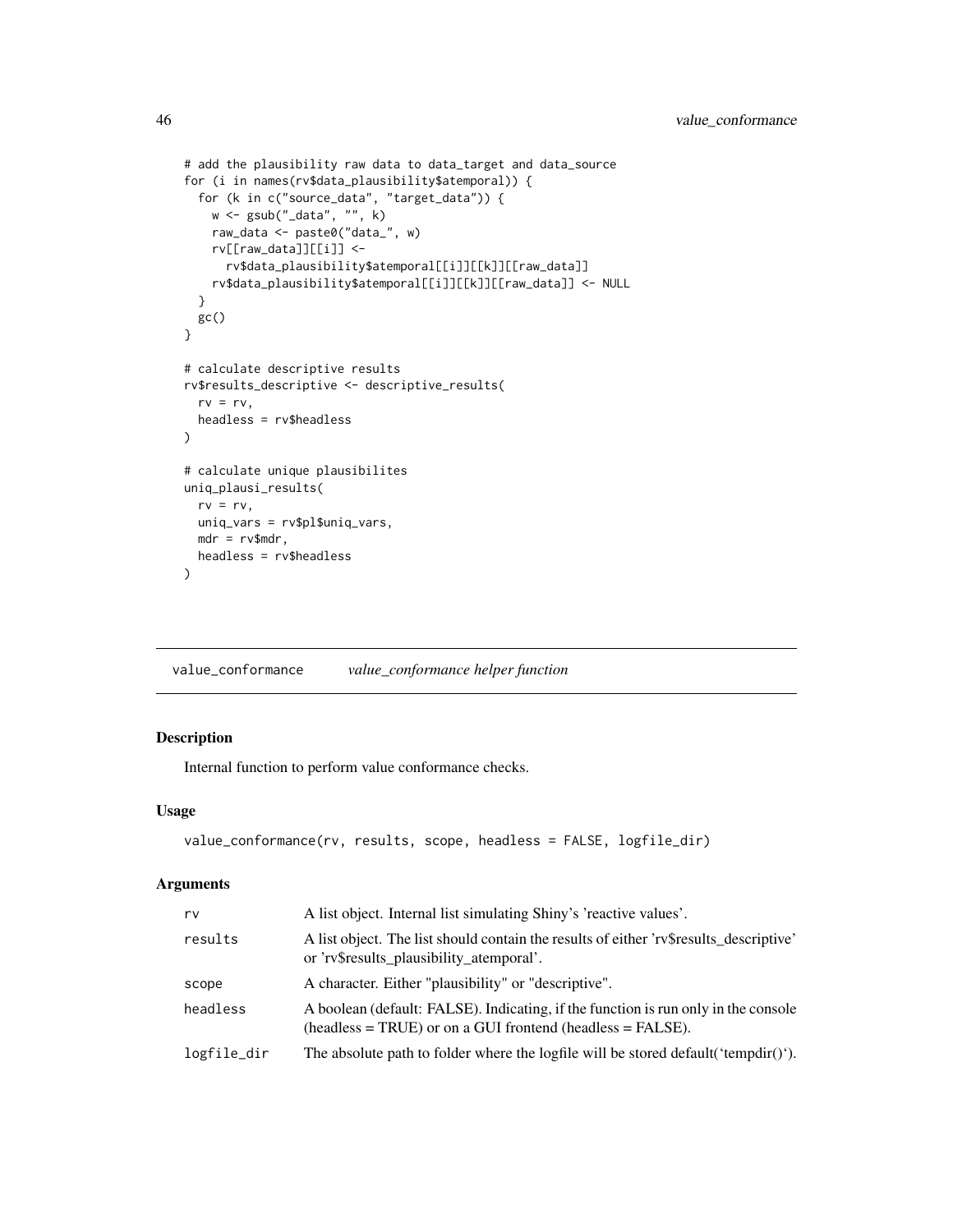#### Value

A list with one entry for each dataelement containing the raw results of the value conformance checks. Each entry contains the following (nested) list items:

source data A nested list with the raw value conformance check results for the source data system.

target\_data A nested list with the raw value conformance check results for the target data system.

```
utils_path <- system.file(
  "demo_data/utilities/",
  package = "DQAstats"
)
mdr_filename <- "mdr_example_data.csv"
rv \leftarrow list()rv$mdr <- read_mdr(
  utils_path = utils_path,
  mdr_filename <- mdr_filename
)
source_system_name <- "exampleCSV_source"
target_system_name <- "exampleCSV_target"
rv <- c(rv, create_helper_vars(
 mdr = rv$mdr,source_db = source_system_name,
  target_db = target_system_name
))
# save source/target vars
rv$source$system_name <- source_system_name
rv$target$system_name <- target_system_name
rv$source$system_type <- "csv"
rv$target$system_type <- "csv"
rv$log$logfile_dir <- tempdir()
# set headless (without GUI, progressbars, etc.)
rv$headless <- TRUE
# set configs
demo_files <- system.file("demo_data", package = "DQAstats")
Sys.setenv("EXAMPLECSV_SOURCE_PATH" = demo_files)
Sys.setenv("EXAMPLECSV_TARGET_PATH" = demo_files)
# get configs
rv$source$settings <- DIZutils::get_config_env(
  system_name = rv$source$system_name,
  logfile_dir = rv$log$logfile_dir,
  headless = rv$headless
)
rv$target$settings <- DIZutils::get_config_env(
  system_name = tolower(rv$target$system_name),
```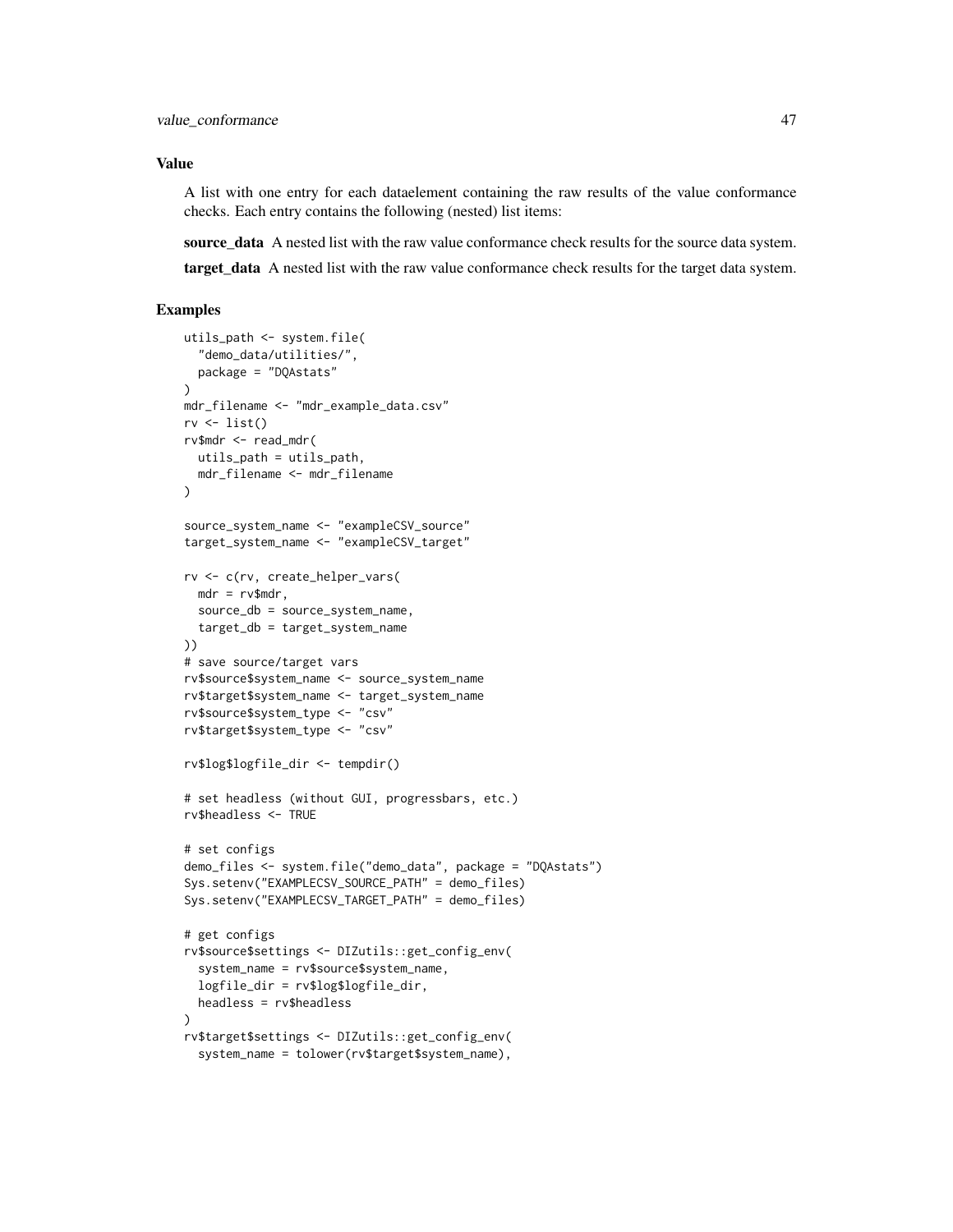```
logfile_dir = rv$log$logfile_dir,
  headless = rv$headless
)
# set start_time (e.g. when clicking the 'Load Data'-button in shiny
rv$start_time <- format(Sys.time(), usetz = TRUE, tz = "CET")
# define restricting date
rv$restricting_date$use_it <- FALSE
# load source data
tempdat <- data_loading(
  rv = rv,system = rv$source,
  keys_to_test = rv$keys_source
)
rv$data_source <- tempdat$outdata
# load target data
tempdat <- data_loading(
  rv = rv,system = rv$target,
  keys_to_test = rv$keys_target
\mathcal{L}rv$data_target <- tempdat$outdata
rv$data_plausibility$atemporal <- get_atemp_plausis(
 rv = rv,
  atemp_vars = rv$pl$atemp_vars,
 mdr = rv$mdr,
  headless = rv$headless
\lambda# add the plausibility raw data to data_target and data_source
for (i in names(rv$data_plausibility$atemporal)) {
  for (k in c("source_data", "target_data")) {
   w <- gsub("_data", "", k)
   raw_data <- paste0("data_", w)
   rv[[raw_data]][[i]] <-
      rv$data_plausibility$atemporal[[i]][[k]][[raw_data]]
   rv$data_plausibility$atemporal[[i]][[k]][[raw_data]] <- NULL
  }
 gc()
}
# calculate descriptive results
rv$results_descriptive <- descriptive_results(
  rv = rv,headless = rv$headless
\lambda# calculate atemporal plausibilites
rv$results_plausibility_atemporal <- atemp_plausi_results(
```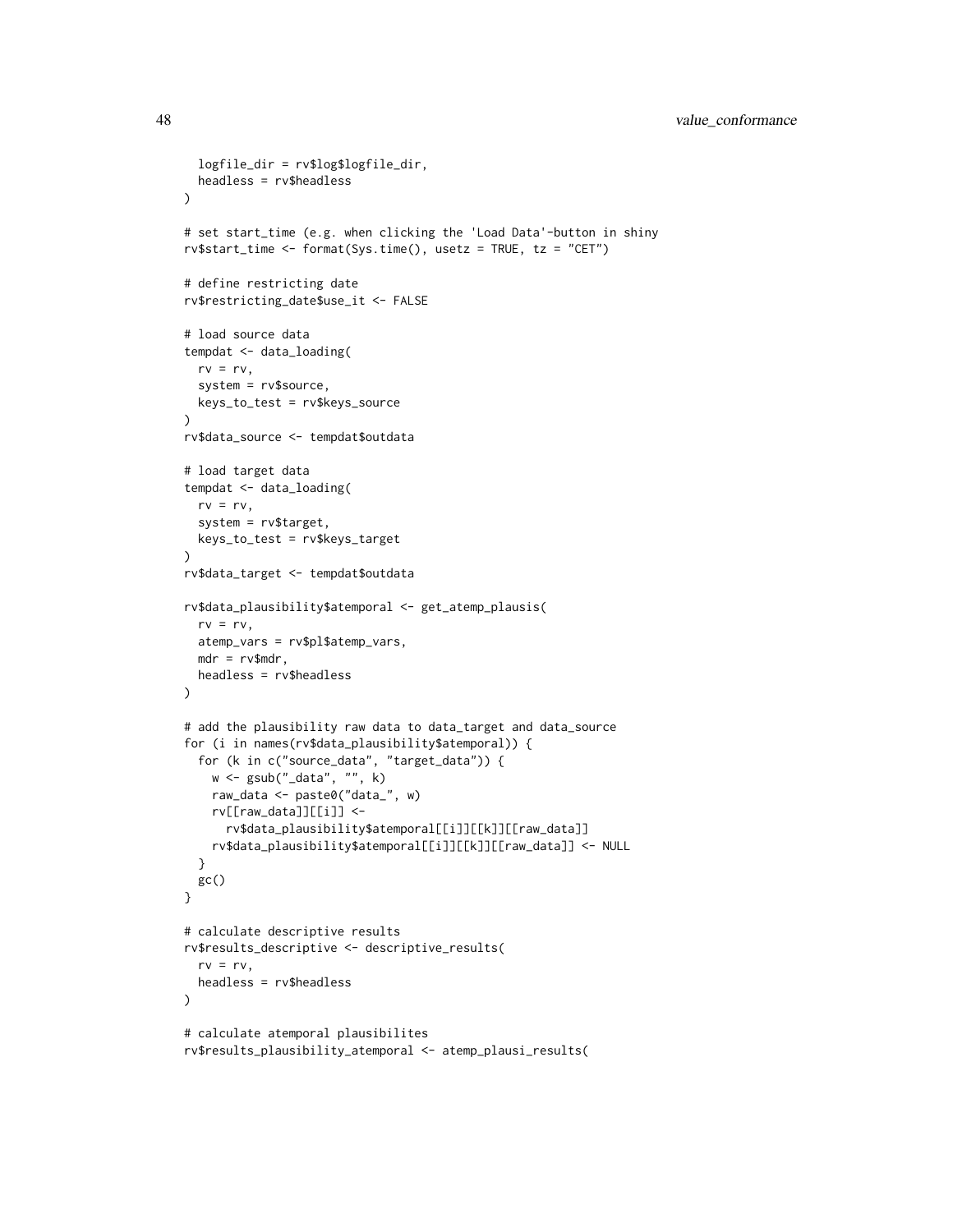```
rv = rv,atemp_vars = rv$data_plausibility$atemporal,
 mdr = rv$mdr,
 headless = rv$headless
)
# calculate unique plausibilites
rv$results_plausibility_unique <- uniq_plausi_results(
 rv = rv,
 uniq_vars = rv$pl$uniq_vars,
 mdr = rv$mdr,
 headless = rv$headless
)
value_conformance(
 rv = rv,
 scope = "descriptive",
 results = rv$results_descriptive,
 headless = rv$headless,
 logfile_dir = rv$log$logfile_dir
)
```
value\_conformance\_checks

*value\_conformance\_checks helper function*

#### Description

Internal function to perform value conformance checks.

#### Usage

```
value_conformance_checks(results)
```
#### Arguments

results A list object. The list should contain the results of the function value\_conformance.

#### Value

A data.table with the results of the automated comparison of the value conformance check results between the source data system and the target data system.

```
# runtime ~ 5 sec.
utils_path <- system.file(
  "demo_data/utilities/",
  package = "DQAstats"
```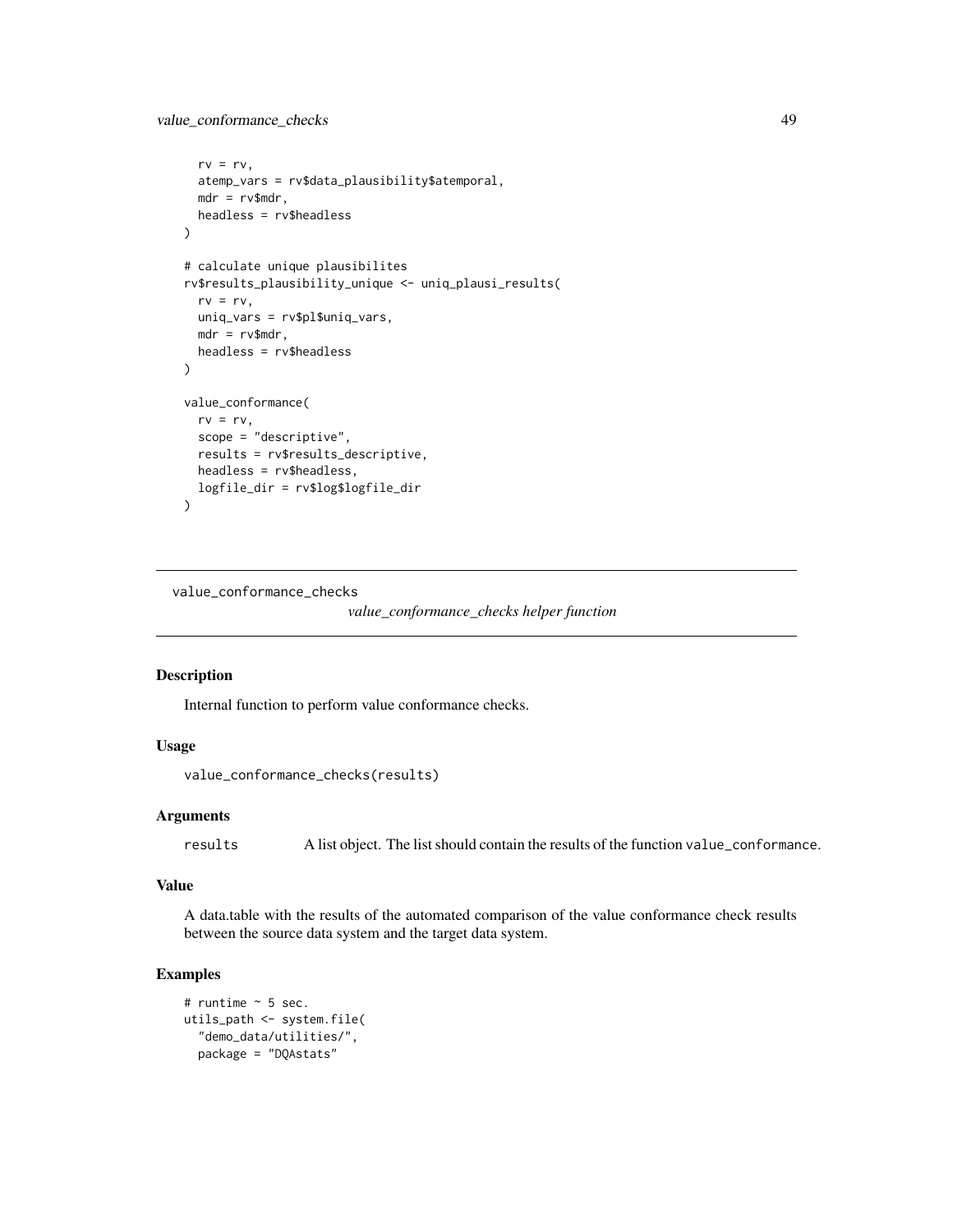```
)
mdr_filename <- "mdr_example_data.csv"
rv \leftarrow list()rv$mdr <- read_mdr(
 utils_path = utils_path,
  mdr_filename <- mdr_filename
)
source_system_name <- "exampleCSV_source"
target_system_name <- "exampleCSV_target"
rv <- c(rv, create_helper_vars(
  mdr = rv$mdr,source_db = source_system_name,
  target_db = target_system_name
))
# save source/target vars
rv$source$system_name <- source_system_name
rv$target$system_name <- target_system_name
rv$source$system_type <- "csv"
rv$target$system_type <- "csv"
rv$log$logfile_dir <- tempdir()
# set headless (without GUI, progressbars, etc.)
rv$headless <- TRUE
# set configs
demo_files <- system.file("demo_data", package = "DQAstats")
Sys.setenv("EXAMPLECSV_SOURCE_PATH" = demo_files)
Sys.setenv("EXAMPLECSV_TARGET_PATH" = demo_files)
# get configs
rv$source$settings <- DIZutils::get_config_env(
  system_name = rv$source$system_name,
  logfile_dir = rv$log$logfile_dir,
  headless = rv$headless
\lambdarv$target$settings <- DIZutils::get_config_env(
  system_name = tolower(rv$target$system_name),
  logfile_dir = rv$log$logfile_dir,
  headless = rv$headless
)
# set start_time (e.g. when clicking the 'Load Data'-button in shiny
rv$start_time <- format(Sys.time(), usetz = TRUE, tz = "CET")
# define restricting date
rv$restricting_date$use_it <- FALSE
# load source data
tempdat <- data_loading(
  rv = rv,
```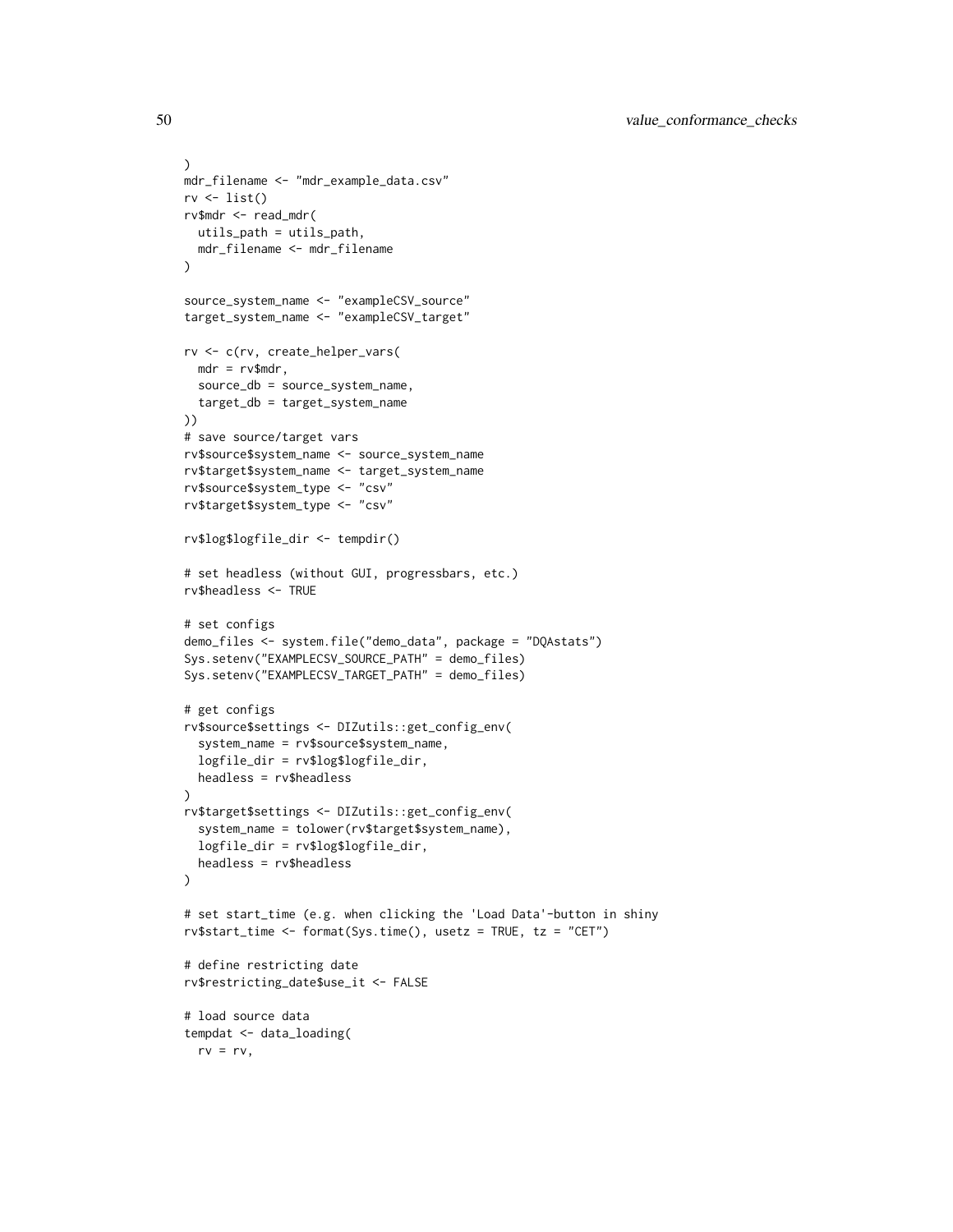```
system = rv$source,
  keys_to_test = rv$keys_source
)
rv$data_source <- tempdat$outdata
# load target data
tempdat <- data_loading(
 rv = rv,system = rv$target,
  keys_to_test = rv$keys_target
\mathcal{L}rv$data_target <- tempdat$outdata
rv$data_plausibility$atemporal <- get_atemp_plausis(
  rv = rv,atemp_vars = rv$pl$atemp_vars,
 mdr = rv$mdr,
  headless = rv$headless
)
# add the plausibility raw data to data_target and data_source
for (i in names(rv$data_plausibility$atemporal)) {
  for (k in c("source_data", "target_data")) {
   w <- gsub("_data", "", k)
   raw_data <- paste0("data_", w)
   rv[[raw_data]][[i]] <-
      rv$data_plausibility$atemporal[[i]][[k]][[raw_data]]
   rv$data_plausibility$atemporal[[i]][[k]][[raw_data]] <- NULL
  }
  gc()
}
# calculate descriptive results
rv$results_descriptive <- descriptive_results(
  rv = rv,headless = rv$headless
\lambda# calculate atemporal plausibilites
rv$results_plausibility_atemporal <- atemp_plausi_results(
  rv = rv,atemp_vars = rv$data_plausibility$atemporal,
  mdr = rv$mdr,
  headless = rv$headless
\lambda# calculate unique plausibilites
rv$results_plausibility_unique <- uniq_plausi_results(
  rv = rv,uniq_vars = rv$pl$uniq_vars,
 mdr = rv$mdr,
  headless = rv$headless
)
```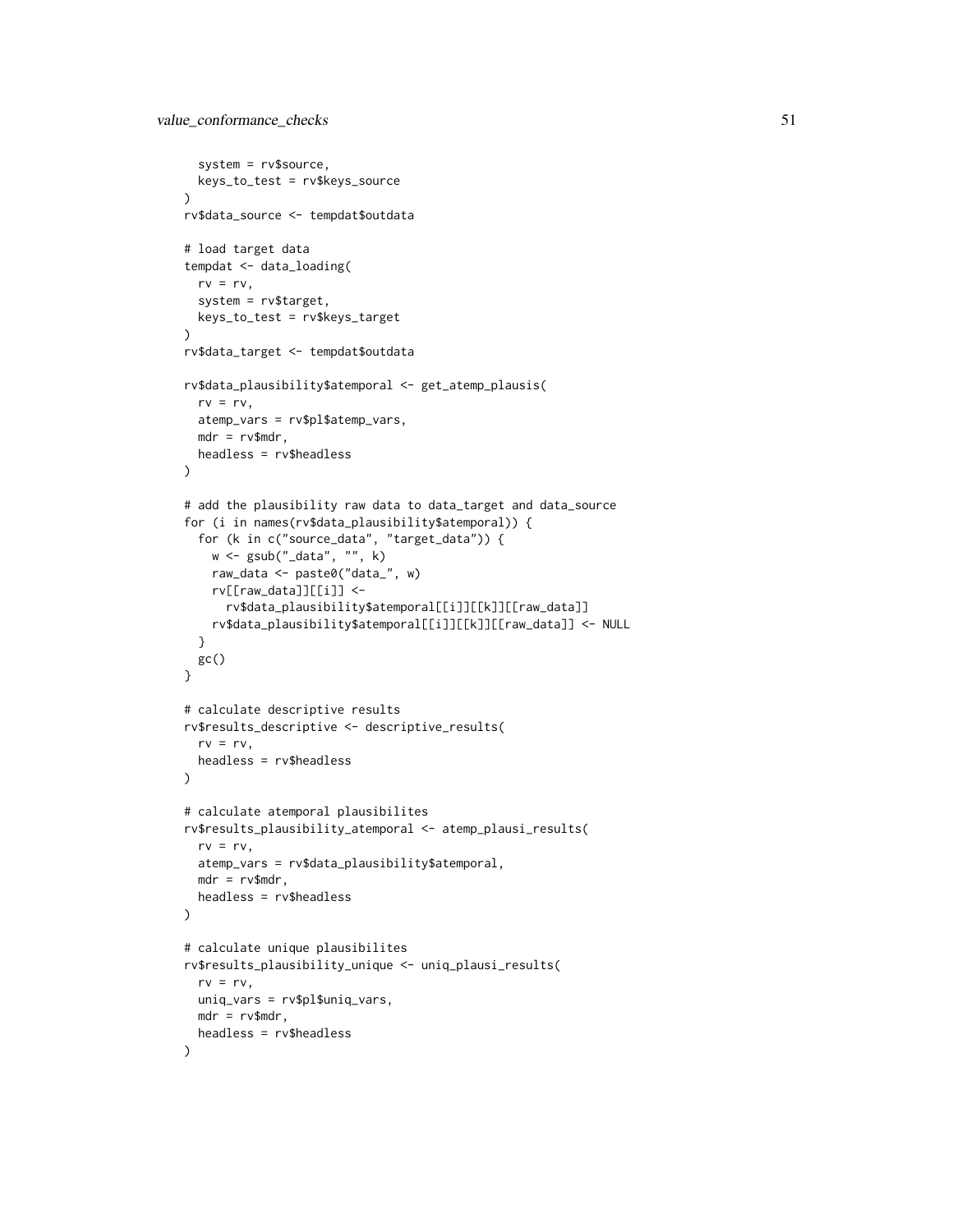```
rv$conformance$value_conformance <- value_conformance(
 rv = rv,scope = "descriptive",
 results = rv$results_descriptive,
 headless = rv$headless,
 logfile_dir = rv$log$logfile_dir
\mathcal{L}
```
value\_conformance\_checks(results = rv\$conformance\$value\_conformance)